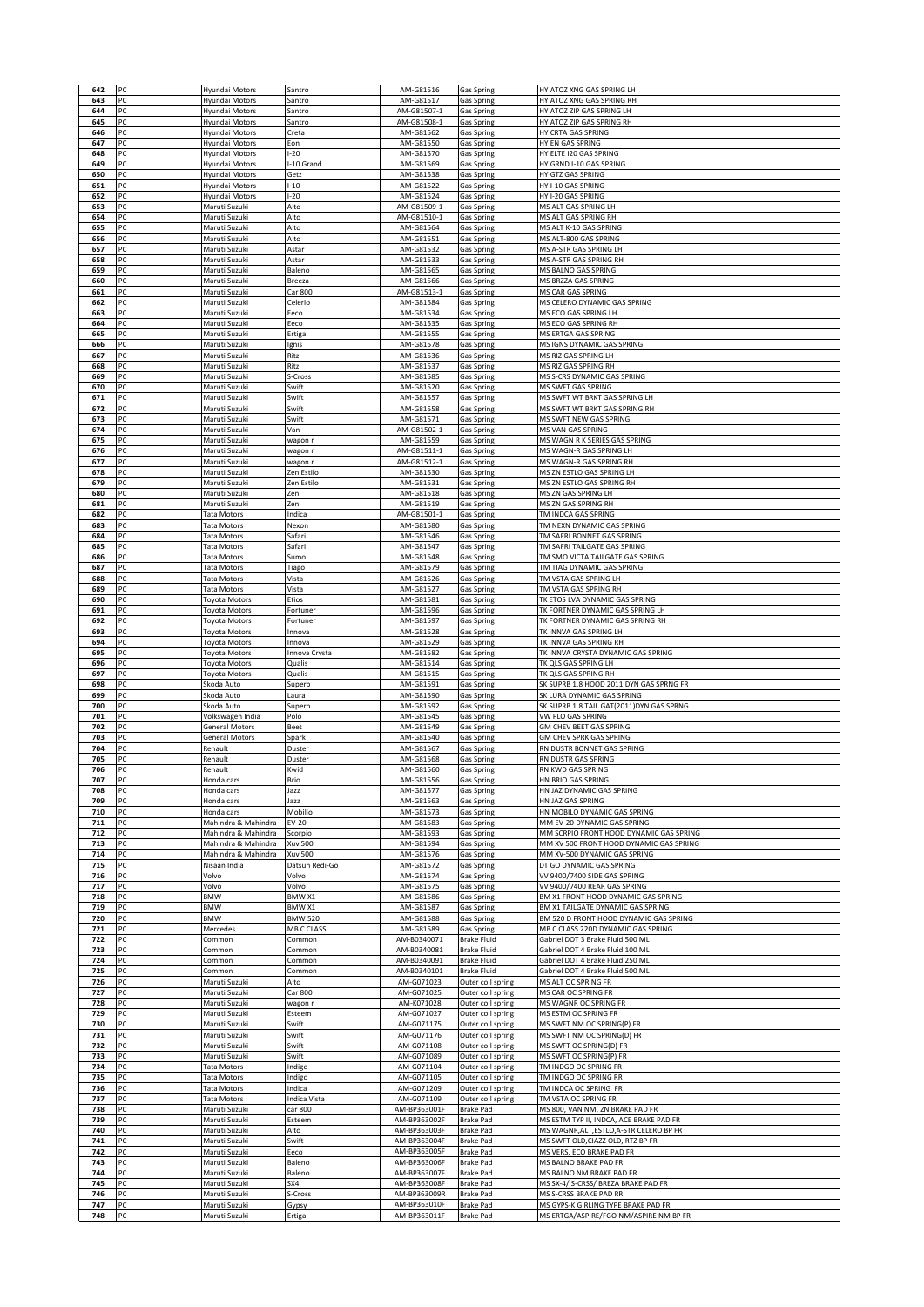| 750        | PC       | Maruti Suzuki                              | <b>Grand Vitara</b>            | AM-BP363012F                 | <b>Brake Pad</b>                     | MS GRND VTRA BRAKE PAD FR                                                         |
|------------|----------|--------------------------------------------|--------------------------------|------------------------------|--------------------------------------|-----------------------------------------------------------------------------------|
|            | PC       | Maruti Suzuki                              | Grand Vitara                   | AM-BP363013R                 | <b>Brake Pad</b>                     | MS GRND VTRA BRAKE PAD RR                                                         |
| 751        | PC       | Maruti Suzuki                              | Grand Vitara                   | AM-BP363014F                 | <b>Brake Pad</b>                     | MS GRND VTRA NM BRAKE PAD FR                                                      |
| 752        | PC       | Hyundai Motors                             | Sonata                         | AM-BP363015F                 | <b>Brake Pad</b>                     | HY SONTA OLD/ ELNTRA OLD BRAKE PAD FR                                             |
| 753        | PC       | Hyundai Motors                             | Sonata                         | AM-BP363016R                 | <b>Brake Pad</b>                     | HY SONTA OLD BRAKE PAD RR                                                         |
| 754        | PC       | Hyundai Motors                             | Elantra                        | AM-BP363017R                 | <b>Brake Pad</b>                     | HY ELANTRA OLD BRAKE PAD RR                                                       |
| 755<br>756 | PC<br>PC | Hyundai Motors<br>Hyundai Motors           | Sonata<br>Santro               | AM-BP363018F<br>AM-BP363019F | <b>Brake Pad</b><br><b>Brake Pad</b> | HY SONTA NM BRAKE PAD - WT SHIM FR<br>HY SNTRO OLD BRAKE PAD FR                   |
| 757        | PC       | Hyundai Motors                             | Santro                         | AM-BP363020F                 | <b>Brake Pad</b>                     | HY SNTRO NM, XNG BRAKE PAD FR                                                     |
| 758        | PC       | Hyundai Motors                             | Accent                         | AM-BP363021F                 | <b>Brake Pad</b>                     | HY ACENT/ GETZZ BRAKE PAD FR                                                      |
| 759        | PC       | Hyundai Motors                             | $-10$                          | AM-BP363022F                 | <b>Brake Pad</b>                     | HY I-10-P/ I20-P BRAKE PAD FR                                                     |
| 760        | PC       | Hyundai Motors                             | -10 Grand                      | AM-BP363023F                 | <b>Brake Pad</b>                     | HY GRND I-10/XCNT BRAKE PAD FR                                                    |
| 761        | PC       | Hyundai Motors                             | $-20$                          | AM-BP363024F                 | <b>Brake Pad</b>                     | HY I20 ACTVE BRAKE PAD FR                                                         |
| 762        | PC       | Hyundai Motors                             | Verna                          | AM-BP363025F                 | <b>Brake Pad</b>                     | HY VRNA OLD/ 120 DSL ABS BRAKE PAD FR                                             |
| 763        | PC       | Hyundai Motors                             | Verna                          | AM-BP363026R                 | <b>Brake Pad</b>                     | HY VRNA OLD BRAKE PAD RR                                                          |
| 764<br>765 | PC<br>PC | Hyundai Motors<br>Hyundai Motors           | Verna Fluidic<br>Verna Fluidic | AM-BP363027F<br>AM-BP363028R | <b>Brake Pad</b><br><b>Brake Pad</b> | HY FLUDC VRNA / I20 ELTE BRAKE PAD FR<br>HY FLUDC VRNA BRAKE PAD RR               |
| 766        | PC       | Hyundai Motors                             | Eon                            | AM-BP363029F                 | <b>Brake Pad</b>                     | HY EN BRAKE PAD FR                                                                |
| 767        | PC       | Hyundai Motors                             | Creta                          | AM-BP363030F                 | <b>Brake Pad</b>                     | HY CRTA BRAKE PAD FR                                                              |
| 768        | PC       | Hyundai Motors                             | Tucson                         | AM-BP363031F                 | <b>Brake Pad</b>                     | HY TCSUN BRAKE PAD - WT SHIM FR                                                   |
| 769        | PC       | Hyundai Motors                             | Santa Fe                       | AM-BP363032F                 | <b>Brake Pad</b>                     | HY SANTFI BRAKE PAD - WT SHIM FR                                                  |
| 770        | PC       | Hyundai Motors                             | Santa Fe                       | AM-BP363033R                 | <b>Brake Pad</b>                     | HY SANTFI BRAKE PAD - WT SHIM RR                                                  |
| 771        | PC       | Honda cars                                 | Crv                            | AM-BP363034F                 | <b>Brake Pad</b>                     | HN CRV TYP-I BRAKE PAD FR                                                         |
| 772<br>773 | PC<br>PC | Honda cars<br>Honda cars                   | Crv<br>Crv                     | AM-BP363035F<br>AM-BP363036F | <b>Brake Pad</b><br><b>Brake Pad</b> | HN CRV TYP-II BRAKE PAD FR<br>HN CRV TYP-III BRAKE PAD - WT SHIM FR               |
| 774        | PC       | Honda cars                                 | Crv                            | AM-BP363037R                 | <b>Brake Pad</b>                     | HN CTY / CRV TYP-III BP - WT SHIM RR                                              |
| 775        | PC       | Honda cars                                 | Honda City                     | AM-BP363038F                 | <b>Brake Pad</b>                     | HN CTY TYPE I,II,III BRAKE PAD FR                                                 |
| 776        | PC       | Honda cars                                 | Honda City                     | AM-BP363039F                 | <b>Brake Pad</b>                     | HN CTY TYP-IV/V MOBILO/JAZ BRAKE PAD FR                                           |
| 777        | PC       | Honda cars                                 | Honda City                     | AM-BP363040R                 | <b>Brake Pad</b>                     | HN CTY TYPE - IV BRAKE PAD RR                                                     |
| 778        | PC       | Honda cars                                 | Honda City                     | AM-BP363041F                 | <b>Brake Pad</b>                     | HN CTY ZX TYPE-IV/AMZE (P/D),BRI-O BP FR                                          |
| 779        | PC       | Honda cars                                 | Civic                          | AM-BP363042F                 | <b>Brake Pad</b>                     | HN CVC OLD BRAKE PAD FR                                                           |
| 780        | PC<br>PC | Honda cars                                 | Accord                         | AM-BP363043F                 | <b>Brake Pad</b>                     | HN ACRD TYPE-I BRAKE PAD FR                                                       |
| 781<br>782 | PC       | Honda cars<br>Honda cars                   | Accord<br>Accord               | AM-BP363044F<br>AM-BP363045R | <b>Brake Pad</b><br><b>Brake Pad</b> | HN ACRD TYPE-II BRAKE PAD - WT SHIM FR<br>HN ACRD TYPE-III BRAKE PAD - WT SHIM RR |
| 783        | PC       | Honda cars                                 | Accord                         | AM-BP363046R                 | <b>Brake Pad</b>                     | HN ACRD/CVC BRAKE PAD RR                                                          |
| 784        | PC       | Honda cars                                 | Brv                            | AM-BP363047F                 | <b>Brake Pad</b>                     | HN BRV BRAKE PAD - WT SHIM FR                                                     |
| 785        | PC       | Skoda Auto                                 | Laura                          | AM-BP363048F                 | Brake Pad                            | SK LAUR OLD FR/AU A4 RR BP - WT SHIM                                              |
| 786        | PC       | Skoda Auto                                 | Laura                          | AM-BP363049R                 | <b>Brake Pad</b>                     | SK LAUR OLD BRAKE PAD - WT SHIM RR                                                |
| 787        | PC       | Skoda Auto                                 | Laura                          | AM-BP363050R                 | <b>Brake Pad</b>                     | SK LAUR NM BRAKE PAD - WT SHIM RR                                                 |
| 788        | PC       | Skoda Auto                                 | Laura                          | AM-BP363051R                 | <b>Brake Pad</b>                     | SK LAUR BIG BRAKE PAD - WT SHIM RR                                                |
| 789        | PC       | Skoda Auto                                 | Polo                           | AM-BP363052F<br>AM-BP363053F | <b>Brake Pad</b>                     | SK RPD/VNTO/POL (NM) BP - WT SHIM FR                                              |
| 790<br>791 | PC<br>PC | Skoda Auto<br>Skoda Auto                   | Superb<br>Octavia              | AM-BP363054R                 | <b>Brake Pad</b><br><b>Brake Pad</b> | SK SUPRB OLD BRAKE PAD - WT SHIM FR<br>SK OCTVIA OLD BRAKE PAD RR                 |
| 792        | PC       | Skoda Auto                                 | Octavia                        | AM-BP363055F                 | <b>Brake Pad</b>                     | SK OCTVIA TYP-II BRAKE PAD - WT SHIM FR                                           |
| 793        | PC       | Skoda Auto                                 | Octavia                        | AM-BP363056F                 | <b>Brake Pad</b>                     | SK OCTVIA TYP-III BRAKE PAD - WT SHIM FR                                          |
| 794        | PC       | Skoda Auto                                 | Octavia                        | AM-BP363057F                 | <b>Brake Pad</b>                     | SK OCTVIA/POL(D)/VENT (D) BP -WT SHIM FR                                          |
| 795        | PC       | Renault                                    | Kwid                           | AM-BP363058F                 | <b>Brake Pad</b>                     | RN KWD/ DT RED-GO BRAKE PAD FR                                                    |
| 796        | PC       | Renault                                    | Duster                         | AM-BP363059F                 | <b>Brake Pad</b>                     | RN DUSTR/ SUNY/ MCRA/TRN (ALL DSL) BP FR                                          |
| 797        | PC       | Renault                                    | Fluence                        | AM-BP363060F                 | <b>Brake Pad</b>                     | RN FLUNCE BRAKE PAD FR                                                            |
| 798        | PC<br>PC | Renault                                    | Fluence                        | AM-BP363061F                 | <b>Brake Pad</b>                     | RN FLUNCE 2.10 / DUSTR NM / (DSL) BP FR                                           |
| 799<br>800 | PC       | Renault<br>Renault                         | Scenic<br>Koleos               | AM-BP363062R<br>AM-BP363063F | <b>Brake Pad</b><br><b>Brake Pad</b> | RN SCENIC 2.0 TD BRAKE PAD RR<br>RN KOLEOS BRAKE PAD FR                           |
| 801        | PC       | Mahindra & Mahindra                        | Bolero                         | AM-BP363064F                 | <b>Brake Pad</b>                     | MM BLRO/PCK UP/SMO/ARMDA/207 BP FR                                                |
| 802        | PC       | Mahindra & Mahindra                        | Quanto                         | AM-BP363065F                 | <b>Brake Pad</b>                     | MM QUANT BRAKE PAD FR                                                             |
| 803        | PC       | Mahindra & Mahindra                        | Maxximo                        | AM-BP363066F                 | <b>Brake Pad</b>                     | MM MAXMO BRAKE PAD FR                                                             |
| 804        | PC       | Mahindra & Mahindra                        | Xuv 500                        | AM-BP363067F                 | <b>Brake Pad</b>                     | MM XV 500 WT SENSOR BRAKE PAD FR                                                  |
| 805        | PC       | Mahindra & Mahindra                        | Xuv 500                        | AM-BP363068R                 | <b>Brake Pad</b>                     | MM XV 500 BRAKE PAD RR                                                            |
| 806<br>807 | PC<br>PC | Mahindra & Mahindra<br>Mahindra & Mahindra | Scorpio<br>Scorpio             | AM-BP363069F<br>AM-BP363070F | <b>Brake Pad</b><br><b>Brake Pad</b> | MM SCRPIO CRDI BRAKE PAD FR<br>MM SCRPIO S2/S4 BRAKE PAD FR                       |
| 808        | PC       | Mahindra & Mahindra                        | M-Hck                          | AM-BP363071F                 | <b>Brake Pad</b>                     | MM M-HCK BRAKE PAD FR                                                             |
|            | PC       | Mahindra & Mahindra                        | Supro                          | AM-BP363072F                 | <b>Brake Pad</b>                     | MM SPRO BRAKE PAD FR                                                              |
| 809        |          |                                            | Logan/Duster                   | AM-BP363073F                 | <b>Brake Pad</b>                     | MM LG/ VRITO BRAKE PAD FR                                                         |
| 810        | PC       | Mahindra & Mahindra                        |                                |                              |                                      |                                                                                   |
| 811        | PC       | Mahindra & Mahindra                        | leeto                          | AM-BP363074F                 | Brake Pad                            | MM JEET BRAKE PAD FR                                                              |
| 812        | PC       | Mahindra & Mahindra                        | Tuv                            | AM-BP363075F                 | <b>Brake Pad</b>                     | MM TV300/XYL BRAKE PAD FR                                                         |
| 813        | PC       | Mahindra & Mahindra                        | Kuv                            | AM-BP363076F                 | <b>Brake Pad</b>                     | MM KV 100 BRAKE PAD FR                                                            |
| 814        |          | Manındra & Manındra                        | Rexton                         | AM-BP363U771                 | Brake Pad                            | MM RXTN BRAKE PAD FR                                                              |
| 815        | PC       | <b>Tata Motors</b>                         | Indigo                         | AM-BP363078F<br>AM-BP363079F | <b>Brake Pad</b>                     | TM INDGO PET BRAKE PAD FR                                                         |
| 816<br>817 | PC<br>PC | <b>Tata Motors</b><br><b>Tata Motors</b>   | Indigo<br>Indica               | AM-BP363080F                 | <b>Brake Pad</b><br><b>Brake Pad</b> | TM INDGO DSL BRAKE PAD FR<br>TM INDCA VSTA PET/INDCA EV2 BRAKE PAD FR             |
| 818        | PC       | <b>Tata Motors</b>                         | ndica                          | AM-BP363081F                 | <b>Brake Pad</b>                     | TM INDCA VSTA DSL/AL DST/ACE SPR BP FR                                            |
| 819        | PC       | <b>Tata Motors</b>                         | Tiago                          | AM-BP363082F                 | <b>Brake Pad</b>                     | TM TIAG/TIGO BRAKE PAD FR                                                         |
| 820        | PC       | <b>Tata Motors</b>                         | Zest                           | AM-BP363083F                 | <b>Brake Pad</b>                     | TM ZST/BLT/ NEXN BRAKE PAD FR                                                     |
| 821        | PC       | <b>Tata Motors</b>                         | Safari                         | AM-BP363084F                 | <b>Brake Pad</b>                     | TM SAFRI/STRM/ARA/HXA/SAFRI DICR BP FR                                            |
| 822<br>823 | PC<br>PC | <b>Tata Motors</b><br><b>Toyota Motors</b> | Winger<br>Innova               | AM-BP363085F<br>AM-BP363086F | <b>Brake Pad</b><br><b>Brake Pad</b> | TM WNGR TYPE-II BRAKE PAD FR<br>TK INNVA BRAKE PAD FR                             |
| 824        | PC       | <b>Toyota Motors</b>                       | Qualis                         | AM-BP363087F                 | <b>Brake Pad</b>                     | TK QUALIS BRAKE PAD FR                                                            |
| 825        | PC       | Toyota Motors                              | Fortuner                       | AM-BP363088F                 | <b>Brake Pad</b>                     | TK FORTUNR BRAKE PAD - WT SHIM FR                                                 |
| 826        | PC       | <b>Toyota Motors</b>                       | Fortuner                       | AM-BP363089R                 | <b>Brake Pad</b>                     | TK FORTUNR BRAKE PAD RR                                                           |
| 827        | PC       | oyota Motors                               | Corolla                        | AM-BP363090F                 | <b>Brake Pad</b>                     | TK COROLA OLD BRAKE PAD FR                                                        |
| 828        | PC       | <b>Toyota Motors</b>                       | Corolla                        | AM-BP363091R                 | <b>Brake Pad</b>                     | TK COROLA OLD BRAKE PAD RR                                                        |
| 829        | PC       | oyota Motors                               | Corolla Altis                  | AM-BP363092F                 | <b>Brake Pad</b><br><b>Brake Pad</b> | TK COROLA ALTS BRAKE PAD FR<br>TK COROLA ALTS BRAKE PAD RR                        |
| 830<br>831 | PC<br>PC | <b>Toyota Motors</b><br>oyota Motors       | Corolla Altis<br>Corolla Altis | AM-BP363093R<br>AM-BP363094F | <b>Brake Pad</b>                     | TK COROLA ALTS NM BRAKE PAD FR                                                    |
| 832        | PC       | <b>Toyota Motors</b>                       | Corolla Altis                  | AM-BP363095R                 | <b>Brake Pad</b>                     | TK COROLA ALTS NM BRAKE PAD RR                                                    |
| 833        | PC       | <b>Toyota Motors</b>                       | Innova Crysta                  | AM-BP363096F                 | <b>Brake Pad</b>                     | TK INNVA CRYST BRAKE PAD FR                                                       |
| 834        | PC       | <b>Foyota Motors</b>                       | Etios                          | AM-BP363097F                 | <b>Brake Pad</b>                     | TK ETOS / LVA BRAKE PAD FR                                                        |
| 835        | PC       | <b>Toyota Motors</b>                       | Camry                          | AM-BP363098F                 | <b>Brake Pad</b>                     | TK CMRY OLD BRAKE PAD - WT SHIM FR                                                |
| 836        | PC       | <b>Toyota Motors</b>                       | Camry                          | AM-BP363099R                 | <b>Brake Pad</b>                     | TK CMRY OLD BRAKE PAD - WT SHIM RR                                                |
| 837<br>838 | PC<br>PC | <b>Toyota Motors</b><br>Toyota Motors      | Camry<br>Camry                 | AM-BP363100F<br>AM-BP363101R | <b>Brake Pad</b><br><b>Brake Pad</b> | TK CMRY NM BRAKE PAD - WT SHIM FR<br>TK CMRY NM BRAKE PAD - WT SHIM RR            |
| 839        | PC       | <b>Toyota Motors</b>                       | Hi Ace                         | AM-BP363102F                 | <b>Brake Pad</b>                     | TK HI-ACE BRAKE PAD FR                                                            |
| 840        | PC       | <b>Toyota Motors</b>                       | Prado                          | AM-BP363103F                 | <b>Brake Pad</b>                     | TK PARDO BRAKE PAD FR                                                             |
| 841        | PC       | Ford Motors                                | Ikon                           | AM-BP363104F                 | <b>Brake Pad</b>                     | FD IK BRAKE PAD FR                                                                |
| 842        | PC       | ord Motors                                 | Fiesta                         | AM-BP363105F                 | <b>Brake Pad</b>                     | FD FIEST/ FGO TDCI BRAKE PAD FR                                                   |
| 843        | PC       | Ford Motors                                | Ecsprt                         | AM-BP363106F                 | <b>Brake Pad</b>                     | FD ECSPRT BRAKE PAD FR                                                            |
| 844        | PC       | Ford Motors                                | Endeavour                      | AM-BP363107F                 | <b>Brake Pad</b>                     | FD ENDEVAR BRAKE PAD FR                                                           |
| 845<br>846 | PC<br>PC | Ford Motors<br>Fiat India                  | Endeavour<br>Unoo              | AM-BP363108F<br>AM-BP363109F | <b>Brake Pad</b><br><b>Brake Pad</b> | FD ENDEVAR NM BRAKE PAD - WT SHIM FR<br>FT UNO DSL NM BRAKE PAD FR                |
| 847        | PC       | Fiat India                                 | Unoo                           | AM-BP363110F                 | <b>Brake Pad</b>                     | FT UNO PET BRAKE PAD FR                                                           |
| 848        | PC       | Fiat India                                 | Linea                          | AM-BP363111F                 | <b>Brake Pad</b>                     | FT LINA/ PUNT BRAKE PAD FR                                                        |
| 849        | PC       | Fiat India                                 | Linea                          | AM-BP363112F                 | <b>Brake Pad</b>                     | FT LINA TYP-II BRAKE PAD FR                                                       |
| 850        | PC       | Fiat India                                 | Linea                          | AM-BP363113F                 | <b>Brake Pad</b>                     | FT LINA TZ BRAKE PAD FR                                                           |
| 851        | PC       | Fiat India                                 | Linea                          | AM-BP363114R                 | <b>Brake Pad</b>                     | FT LINA TZ BRAKE PAD RR                                                           |
| 852        | PC       | Nisaan India                               | Datsun Redi-Go                 | AM-BP363115F                 | <b>Brake Pad</b>                     | DT GO BRAKE PAD FR                                                                |
| 853        | PC       | Force Motors                               | Tempo Traveller                | AM-BP363116F                 | <b>Brake Pad</b>                     | BJ TMPO TRAVELER BRAKE PAD FR                                                     |
| 854<br>855 | PC<br>PC | Nisaan India<br>Nisaan India               | Micra<br>X-Trail               | AM-BP363117F<br>AM-BP363118F | <b>Brake Pad</b><br><b>Brake Pad</b> | NS MCRA NM-P BRAKE PAD FR<br>NS X-TRAL BRAKE PAD FR                               |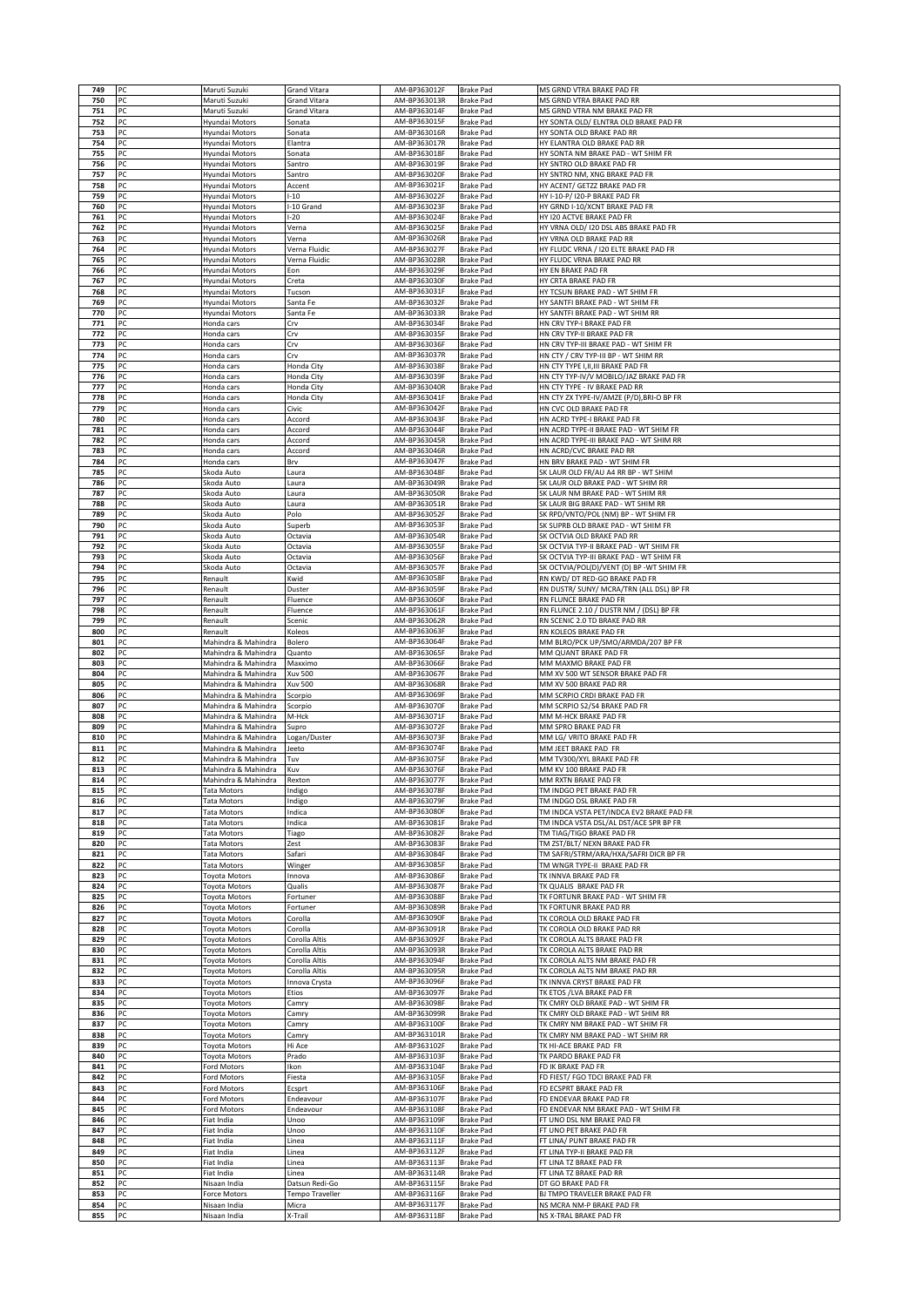| 856        | PC       | Nisaan India                         | X-Trail                  | AM-BP363119R                 | <b>Brake Pad</b>                     | NS X-TRAL BRAKE PAD RR                                                     |
|------------|----------|--------------------------------------|--------------------------|------------------------------|--------------------------------------|----------------------------------------------------------------------------|
| 857        | PC       | Nisaan India                         | X-Trail                  | AM-BP363120F                 | <b>Brake Pad</b>                     | NS X-TRAL NM BRAKE PAD FR                                                  |
| 858        | PC       | Volvo                                | SC 90                    | AM-BP363121R                 | <b>Brake Pad</b>                     | VV SC 90 BRAKE PAD - WT SHIM RR                                            |
| 859        | PC       | Volvo                                | XC 90                    | AM-BP363122F                 | <b>Brake Pad</b>                     | VV XC 90 ON/14 BRAKE PAD - WT SHIM FR                                      |
| 860        | PC       | Volvo                                | S 40                     | AM-BP363123F                 | <b>Brake Pad</b>                     | VV S40, V50 BRAKE PAD - WT SHIM FR                                         |
| 861        | PC       | Volvo                                | 5 80                     | AM-BP363124F                 | <b>Brake Pad</b>                     | VV S80/V70/XC60/XC70 BP - WT SHIM FR                                       |
| 862<br>863 | PC<br>PC | Volvo                                | 5 80<br>5 80             | AM-BP363125R<br>AM-BP363126F | <b>Brake Pad</b><br><b>Brake Pad</b> | VV S80/V70/XC60/XC70 BP - WT SHIM RR<br>VV S80 BRAKE PAD - WT SHIM FR      |
| 864        | PC       | Volvo<br>Volvo                       | 580                      | AM-BP363127R                 | Brake Pad                            | VV S80, LAND ROVER BP - WT SHIM RR                                         |
| 865        | PC       | Volvo                                | XC 90                    | AM-BP363128F                 | <b>Brake Pad</b>                     | VV XC 90 2.5/4.4 BRAKE PAD - WT SHIM FR                                    |
| 866        | PC       | Volvo                                | XC 60                    | AM-BP363129F                 | <b>Brake Pad</b>                     | VV XC 60 BRAKE PAD - WT SHIM FR                                            |
| 867        | PC       | Volvo                                | S60/V70                  | AM-BP363130F                 | <b>Brake Pad</b>                     | VV S60/V70 BRAKE PAD - WT SHIM FR                                          |
| 868        | PC       | Volvo                                | 740/760                  | AM-BP363131F                 | Brake Pad                            | VV 740,760 BRAKE PAD - WT SHIM FR                                          |
| 869        | PC       | Volvo                                | XC 90                    | AM-BP363132F                 | <b>Brake Pad</b>                     | VV XC 90/S80 BRAKE PAD - WT SHIM FR                                        |
| 870        | PC       | Volvo                                | SV 70                    | AM-BP363133R                 | <b>Brake Pad</b>                     | VV SV 70/80 BRAKE PAD - WT SHIM RR                                         |
| 871        | PC       | Volvo                                | 142 / 144 / 260          | AM-BP363134F                 | Brake Pad                            | VV 1 142/144/260 BRAKE PAD FR                                              |
| 872<br>873 | PC<br>PC | Volkswagen India<br>Volkswagen India | Polo<br>Passat           | AM-BP363135F<br>AM-BP363136F | <b>Brake Pad</b><br><b>Brake Pad</b> | VW POL / VNTO DSL BRAKE PAD FR<br>VW PASAT BRAKE PAD - WT SHIM FR          |
| 874        | PC       | Volkswagen India                     | Passat                   | AM-BP363137R                 | <b>Brake Pad</b>                     | VW PASAT BRAKE PAD - WT SHIM RR                                            |
| 875        | PC       | Volkswagen India                     | Multi Van                | AM-BP363138F                 | <b>Brake Pad</b>                     | VW MULTVAN BRAKE PAD FR                                                    |
| 876        | PC       | Volkswagen India                     | Touareg                  | AM-BP363139F                 | <b>Brake Pad</b>                     | VW TOURAEG / AU TT BP - WT SHIM FR                                         |
| 877        | PC       | Porsche                              | Cayenne                  | AM-BP363140R                 | <b>Brake Pad</b>                     | PS CYN 3.0/3.6/4.5/4.8 BP - WT SHIM RR                                     |
| 878        | PC       | Porsche                              | Cayenne                  | AM-BP363141F                 | Brake Pad                            | PS CAYENE 2011 BRAKE PAD - WT SHIM FR                                      |
| 879        | PC       | Porsche                              | Cayenne                  | AM-BP363142F                 | <b>Brake Pad</b>                     | PS CAYENE/ VW TOUAREG BP - WT SHIM FR                                      |
| 880        | PC<br>PC | Porsche                              | Cayenne                  | AM-BP363143R<br>AM-BP363144F | <b>Brake Pad</b>                     | PS CAYENE/ VW TOUAREG BP - WT SHIM RR<br>PS PANMERA BRAKE PAD - WT SHIM FR |
| 881<br>882 | PC       | Porsche<br>Mitsubishi                | Panamera<br>Pajero       | AM-BP363145F                 | Brake Pad<br><b>Brake Pad</b>        | MT PAJRO BRAKE PAD FR                                                      |
| 883        | PC       | Mitsubishi                           | Pajero                   | AM-BP363146R                 | <b>Brake Pad</b>                     | MT PAJRO BRAKE PAD RR                                                      |
| 884        | PC       | Mitsubishi                           | Pajero Sport             | AM-BP363147R                 | Brake Pad                            | MT PAJRO SPRT BRAKE PAD - WT SHIM RR                                       |
| 885        | PC       | Mitsubishi                           | Pajero Sport             | AM-BP363148F                 | Brake Pad                            | MT PAJRO SPRT BRAKE PAD FR                                                 |
| 886        | PC       | Mitsubishi                           | Lancer                   | AM-BP363149F                 | <b>Brake Pad</b>                     | MT LNCR BRAKE PAD FR                                                       |
| 887        | PC       | Mitsubishi                           | Cedia                    | AM-BP363150F                 | <b>Brake Pad</b>                     | MT CEDI BRAKE PAD - WT SHIM FR                                             |
| 888        | PC       | Mitsubishi                           | Cedia                    | AM-BP363151R                 | <b>Brake Pad</b>                     | MT CEDI BRAKE PAD RR                                                       |
| 889<br>890 | PC<br>PC | Mitsubishi                           | Montero                  | AM-BP363152F<br>AM-BP363153R | <b>Brake Pad</b>                     | MT MNTRO BRAKE PAD FR<br>MT MNTRO BRAKE PAD RR                             |
| 891        | PC       | Mitsubishi<br>Mitsubishi             | Montero<br>Montero       | AM-BP363154R                 | <b>Brake Pad</b><br><b>Brake Pad</b> | MT MNTRO NM BRAKE PAD - WT SHIM RR                                         |
| 892        | PC       | <b>BMW</b>                           | Mini Cooper              | AM-BP363155F                 | Brake Pad                            | MN COPR BRAKE PAD - WT SHIM FR                                             |
| 893        | PC       | <b>BMW</b>                           | Mini Cooper              | AM-BP363156R                 | <b>Brake Pad</b>                     | MN COPR BRAKE PAD - WT SHIM RR                                             |
| 894        | PC       | <b>BMW</b>                           | Mini Cooper              | AM-BP363157R                 | <b>Brake Pad</b>                     | MN COPR 12/13 DS BRAKE PAD - WT SHIM RR                                    |
| 895        | PC       | Mercedes                             | W123                     | AM-BP363158F                 | <b>Brake Pad</b>                     | MB 123 BRAKE PAD - WT SHIM FR                                              |
| 896        | PC       | Mercedes                             | GL320                    | AM-BP363159F                 | Brake Pad                            | MB GL320-3.0 TD BRAKE PAD - WT SHIM FR                                     |
| 897        | PC       | Mercedes                             | W204                     | AM-BP363160R                 | <b>Brake Pad</b>                     | MB 204 BRAKE PAD - WT SHIM RR                                              |
| 898        | PC       | Mercedes                             | E-350                    | AM-BP363161R                 | <b>Brake Pad</b>                     | MB E-350 BRAKE PAD - WT SHIM RR                                            |
| 899<br>900 | PC<br>PC | Mercedes<br>Mercedes                 | Vito<br>W203             | AM-BP363162F<br>AM-BP363163R | <b>Brake Pad</b><br><b>Brake Pad</b> | MB VTO BRAKE PAD - WT SHIM FR<br>MB 203 BRAKE PAD - WT SHIM RR             |
| 901        | PC       | Mercedes                             | E280                     | AM-BP363164F                 | <b>Brake Pad</b>                     | MB E280 BRAKE PAD - WT SHIM FR                                             |
| 902        | PC       | Mercedes                             | A60                      | AM-BP363165F                 | <b>Brake Pad</b>                     | MB A60 1.5D 6/13 BRAKE PAD - WT SHIM FR                                    |
| 903        | PC       | Mercedes                             | W124                     | AM-BP363166R                 | Brake Pad                            | MB 124 BRAKE PAD - WT SHIM RR                                              |
| 904        | PC       | Mercedes                             | 280                      | AM-BP363167F                 | <b>Brake Pad</b>                     | MB 280 BRAKE PAD - WT SHIM FR                                              |
| 905        | PC       | Mercedes                             | AMG-07                   | AM-BP363168F                 | <b>Brake Pad</b>                     | MB AMG-07/15, 145 BRAKE PAD - WT SHIM FR                                   |
| 906        | PC       | Mercedes                             | W211                     | AM-BP363169R                 | <b>Brake Pad</b>                     | MB 211 BRAKE PAD - WT SHIM RR                                              |
| 907        | PC       | Mercedes                             | C220                     | AM-BP363170F                 | <b>Brake Pad</b>                     | MB 220 C CLASS BRAKE PAD - WT SHIM FR                                      |
| 908<br>909 | PC<br>PС | Mercedes                             | W211<br>A220             | AM-BP363171F<br>AM-BP363172R | <b>Brake Pad</b><br><b>Brake Pad</b> | MB 211 BRAKE PAD - WT SHIM FR<br>MB A220/06/12 BRAKE PAD - WT SHIM RR      |
| 910        | PC       | Mercedes<br>Mercedes                 | 220                      | AM-BP363173F                 | Brake Pad                            | MB 220 E CLASS BRAKE PAD - WT SHIM FR                                      |
| 911        | PC       | Mercedes                             | A180                     | AM-BP363174F                 | <b>Brake Pad</b>                     | MB 180/ C280 BRAKE PAD - WT SHIM FR                                        |
| 912        | PC       | Mercedes                             | C-Class 220              | AM-BP363175R                 | <b>Brake Pad</b>                     | MB 220 C CLASS BRAKE PAD - WT SHIM RR                                      |
| 913        | PC       | Mercedes                             | GL-Class                 | AM-BP363176F                 | <b>Brake Pad</b>                     | MB GL/ML CLASS 8/12 BP - WT SHIM FR                                        |
| 914        | PC       | Mercedes                             | ML350                    | AM-BP363177F                 | <b>Brake Pad</b>                     | MB 350E, ML350 BRAKE PAD - WT SHIM FR                                      |
| 915        | PC       | Mercedes                             | 350E                     | AM-BP363178R                 | <b>Brake Pad</b>                     | MB E350,4MATIC, E550 BP - WT SHIM RR                                       |
| 916        | PC       | Mercedes                             | 124                      | AM-BP363179F                 | <b>Brake Pad</b>                     | MB 124 BRAKE PAD - WT SHIM FR                                              |
| 917<br>918 | PC<br>PC | Mercedes<br>Mercedes                 | C350<br>W203             | AM-BP363180F<br>AM-BP363181F | Brake Pad<br><b>Brake Pad</b>        | MB C350 BRAKE PAD - WT SHIM FR<br>MB 203 BRAKE PAD - WT SHIM FR            |
| 919        | PC       | Mercedes                             | ML230                    | AM-BP363182R                 | <b>Brake Pad</b>                     | MB ML230 BRAKE PAD - WT SHIM RR                                            |
| 920        | PC       | Mercedes                             | B Class 180 DI           | AM-BP363183F                 | <b>Brake Pad</b>                     | MB B CLASS 180DI BRAKE PAD - WT SHIM FR                                    |
| 921        |          | Mercedes                             | 220 E Class              | AM-BP363184F                 | <b>Brake Pad</b>                     | MB 220 E CLASS BRAKE PAD - WT SHIM FR                                      |
| 922        | PC       | Mercedes                             | S350 Turbo               | AM-BP363185F                 | <b>Brake Pad</b>                     | MB S350 TURBO BRAKE PAD - WT SHIM FR                                       |
| 923        | PC       | Mercedes                             | 190E                     | AM-BP363186F                 | <b>Brake Pad</b>                     | MB 190 BRAKE PAD - WT SHIM FR                                              |
| 924        | PC       | Mercedes                             | ML Class 250<br>190E     | AM-BP363187F<br>AM-BP363188R | <b>Brake Pad</b>                     | MB ML 250 2.1D BRAKE PAD - WT SHIM FR                                      |
| 925<br>926 | PC<br>PC | Mercedes<br>Mercedes                 | C-Class                  | AM-BP363189F                 | Brake Pad<br><b>Brake Pad</b>        | MB 190 BRAKE PAD RR<br>MB C-CLASS BRAKE PAD - WT SHIM FR                   |
| 927        | PC       | Mercedes                             | C-Class                  | AM-BP363190R                 | <b>Brake Pad</b>                     | MB C CLASS BRAKE PAD - WT SHIM RR                                          |
| 928        | PC       | Mercedes                             | 1.70 CDI                 | AM-BP363191F                 | <b>Brake Pad</b>                     | MB 1.70 CDI VANEO BRAKE PAD - WT SHIM FR                                   |
| 929        | PC       | Mercedes                             | W204                     | AM-BP363192F                 | <b>Brake Pad</b>                     | MB 204 BRAKE PAD - WT SHIM FR                                              |
| 930        | PC       | Mercedes                             | GL63 AMG                 | AM-BP363193R                 | <b>Brake Pad</b>                     | MB GL63AMG 7/12 BRAKE PAD - WT SHIM RR                                     |
| 931        | PC       | Mercedes                             | A Class 11/11            | AM-BP363194F                 | <b>Brake Pad</b>                     | MB A CLASS 11/11 BP - WT SHIM FR                                           |
| 932<br>933 | PC<br>PC | Mercedes<br>Mercedes                 | <b>CLA 250</b><br>Viano  | AM-BP363195F<br>AM-BP363196R | <b>Brake Pad</b><br><b>Brake Pad</b> | MB CLA-250-2014 BRAKE PAD - WT SHIM FR<br>MB VIANO BRAKE PAD - WT SHIM RR  |
| 934        | PC       | Mercedes                             | CL 500                   | AM-BP363197F                 | <b>Brake Pad</b>                     | MB CL 500 / SLK CLASS BP - WT SHIM FR                                      |
| 935        | PC       | Land Rover                           | Land Rover               | AM-BP363199R                 | <b>Brake Pad</b>                     | LR LND ROVER BRAKE PAD - WT SHIM RR                                        |
| 936        | PC       | Land Rover                           | Range Rover              | AM-BP363200R                 | <b>Brake Pad</b>                     | LR LND RVR, RNGE RVR OTD BP - WT SHIM RR                                   |
| 937        | PC       | Land Rover                           | Range Rover              | AM-BP363201F                 | <b>Brake Pad</b>                     | LR LND ROVER RNGE ROVER BP - WT SHIM FR                                    |
| 938        | PC       | Land Rover                           | Range Rover              | AM-BP363202R                 | <b>Brake Pad</b>                     | LR LND ROVER RNGE ROVER BP - WT SHIM RR                                    |
| 939        | PC       | Land Rover                           | Discovery                | AM-BP363203F                 | <b>Brake Pad</b>                     | LR LND RVR DSCVRY 3.0TD BP - WT SHIM FR                                    |
| 940<br>941 | PC<br>PC | Land Rover<br>Land Rover             | Discovery<br>Range Rover | AM-BP363204R<br>AM-BP363205F | <b>Brake Pad</b><br><b>Brake Pad</b> | LR DISCVRY BRAKE PAD - WT SHIM RR<br>LR RNGE ROVER IV/SPRT BP - WT SHIM FR |
| 942        | PC       | Land Rover                           | Range Rover              | AM-BP363206F                 | <b>Brake Pad</b>                     | LR LND RVR, RNG RVR 5.0TD BP -WT SHIM FR                                   |
| 943        | PC       | Land Rover                           | Discovery                | AM-BP363207F                 | <b>Brake Pad</b>                     | LR LND ROVER DSCVR 4.0TD BP - WT SHIM FR                                   |
| 944        | PC       | Land Rover                           | Discovery                | AM-BP363208F                 | <b>Brake Pad</b>                     | LR DISCVRY BRAKE PAD - WT SHIM FR                                          |
| 945        | PC       | Jeep                                 | Jeep Compass             | AM-BP363212F                 | <b>Brake Pad</b>                     | JP CMPASS BRAKE PAD - WT SHIM FR                                           |
| 946        | PC       | Jaguar                               | ХF                       | AM-BP363213F                 | <b>Brake Pad</b>                     | JG XF (JA X760) BRAKE PAD - WT SHIM FR                                     |
| 947        | PC       | Jaguar                               | XF                       | AM-BP363214F                 | <b>Brake Pad</b>                     | JG XF-2015 BRAKE PAD - WT SHIM FR                                          |
| 948        | PC       | Jaguar                               | ΧJ<br>ΧJ                 | AM-BP363215F                 | <b>Brake Pad</b>                     | JG XJ / XF SUPER CHARG BP - WT SHIM FR                                     |
| 949<br>950 | PC<br>PC | Jaguar<br>Jaguar                     | XК                       | AM-BP363216R<br>AM-BP363217F | <b>Brake Pad</b><br><b>Brake Pad</b> | JG XJ / XF SUPER CHARG BP - WT SHIM RR<br>JG XK/XJ BRAKE PAD - WT SHIM FR  |
| 951        | PC       | Jaguar                               | Style                    | AM-BP363218F                 | <b>Brake Pad</b>                     | JG STYLE XF BRAKE PAD - WT SHIM FR                                         |
| 952        | PC       | Jaguar                               | XKR03                    | AM-BP363219F                 | <b>Brake Pad</b>                     | JG XKR03/06 BRAKE PAD - WT SHIM FR                                         |
| 953        | PC       | <b>Hindustan Motors</b>              | Isuzu                    | AM-BP363221F                 | <b>Brake Pad</b>                     | HM AMB. CLASSIC (ISZ) BRAKE PAD FR                                         |
| 954        | PC       | <b>Hindustan Motors</b>              | Isuzu                    | AM-BP363222F                 | <b>Brake Pad</b>                     | HM ISZ MAX BRAKE PAD FR                                                    |
| 955        | PC       | <b>General Motors</b>                | Tavera                   | AM-BP363223F                 | <b>Brake Pad</b>                     | GM TVERA BRAKE PAD FR                                                      |
| 956        | PC       | <b>General Motors</b>                | Enjoy                    | AM-BP363224F                 | <b>Brake Pad</b>                     | GM ENJY BRAKE PAD FR                                                       |
| 957        | PC<br>PC | General Motors                       | Spark                    | AM-BP363225F<br>AM-BP363226F | <b>Brake Pad</b>                     | GM SPRK BRAKE PAD FR                                                       |
| 958<br>959 | PC       | General Motors<br>General Motors     | Aveo<br>Cruze            | AM-BP363227F                 | <b>Brake Pad</b><br><b>Brake Pad</b> | GM AVO/UV BRAKE PAD FR<br>GM CRUZZ BRAKE PAD FR                            |
| 960        | PC       | General Motors                       | Cruze                    | AM-BP363228R                 | <b>Brake Pad</b>                     | GM CRUZZ BRAKE PAD RR                                                      |
| 961        | PC       | <b>General Motors</b>                | Optra                    | AM-BP363229F                 | Brake Pad                            | GM OPTR BRAKE PAD FR                                                       |
| 962        | PC       | General Motors                       | Optra                    | AM-BP363230R                 | <b>Brake Pad</b>                     | GM OPTR BRAKE PAD RR                                                       |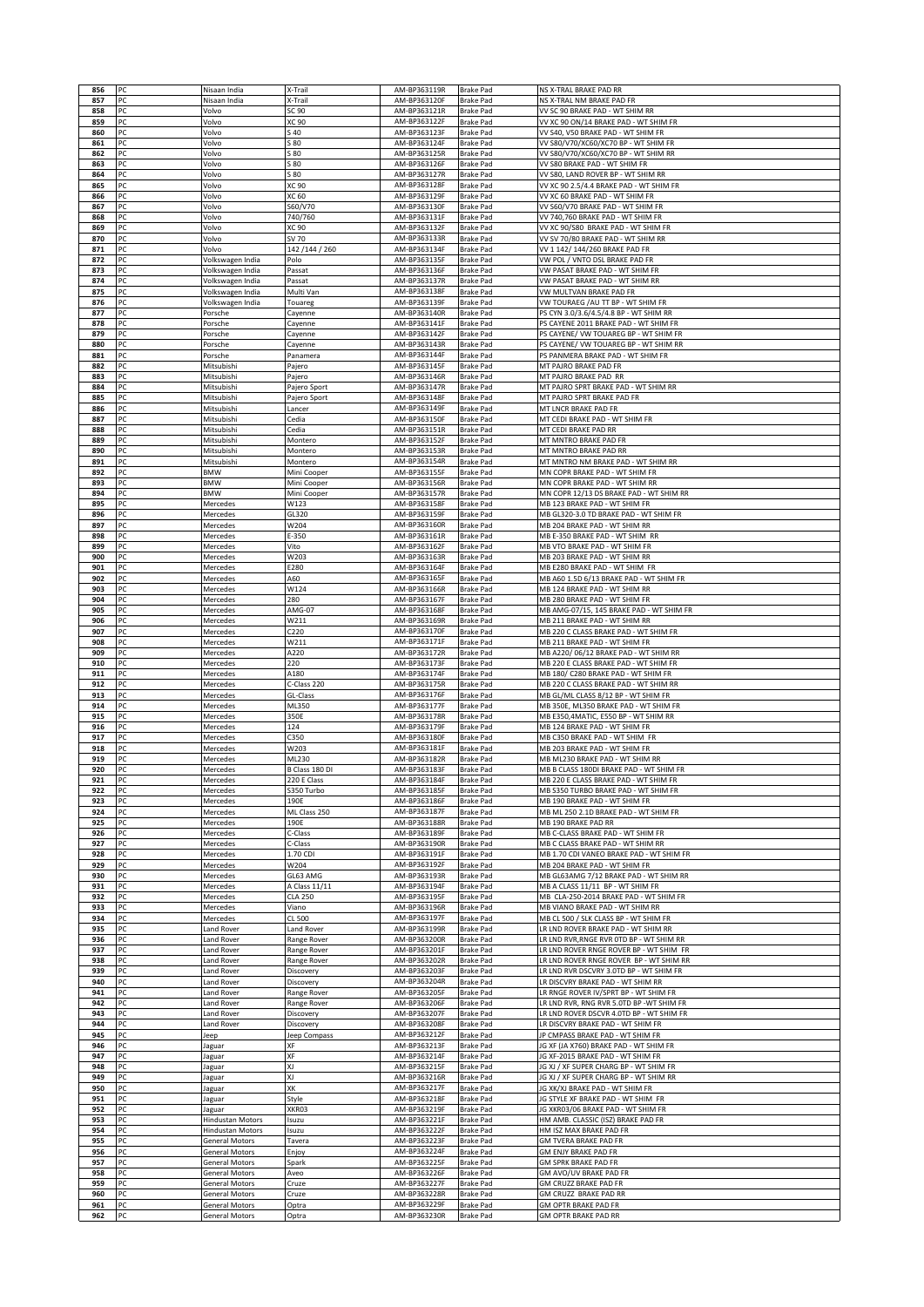| 963          | PC       | General Motors                          | Optra                    | AM-BP363231R                 | <b>Brake Pad</b>                                         | GM OPTR MEGNUM BRAKE PAD RR                                                                                 |
|--------------|----------|-----------------------------------------|--------------------------|------------------------------|----------------------------------------------------------|-------------------------------------------------------------------------------------------------------------|
| 964<br>965   | PC<br>PC | General Motors<br>General Motors        | Captiva<br>Captiva       | AM-BP363232R<br>AM-BP363233F | <b>Brake Pad</b><br><b>Brake Pad</b>                     | GM CAPTVA BRAKE PAD RR<br>GM CAPTVA BRAKE PAD FR                                                            |
| 966          | PC       | Vector Motor                            | Vector                   | AM-BP363234F                 | <b>Brake Pad</b>                                         | GM OP VECTR C BRAKE PAD FR                                                                                  |
| 967          | PC       | Vector Motor                            | Vector                   | AM-BP363235R                 | <b>Brake Pad</b>                                         | GM OP VECTR C BRAKE PAD RR                                                                                  |
| 968          | PC<br>PC | <b>BMW</b><br><b>BMW</b>                | 5301<br>220D             | AM-BP363236R                 | <b>Brake Pad</b>                                         | BM 530I/D BRAKE PAD - WT SHIM RR                                                                            |
| 969<br>970   | PC       | <b>BMW</b>                              | 550                      | AM-BP363237F<br>AM-BP363238F | <b>Brake Pad</b><br><b>Brake Pad</b>                     | BM 220D-F23 BRAKE PAD - WT SHIM FR<br>BM 550 BRAKE PAD - WT SHIM FR                                         |
| 971          | PC       | <b>BMW</b>                              | X5                       | AM-BP363239F                 | <b>Brake Pad</b>                                         | BM X5 4.8   BRAKE PAD - WT SHIM FR                                                                          |
| 972          | PC       | <b>BMW</b>                              | X5                       | AM-BP363240F                 | <b>Brake Pad</b>                                         | BM X5, E70, X6 BRAKE PAD - WT SHIM FR                                                                       |
| 973<br>974   | PC<br>PC | <b>BMW</b><br><b>BMW</b>                | 3 Series<br>5 Series     | AM-BP363241F<br>AM-BP363242R | <b>Brake Pad</b><br><b>Brake Pad</b>                     | BM 3 SERIES BRAKE PAD - WT SHIM FR<br>BM 5 SERIES BRAKE PAD - WT SHIM RR                                    |
| 975          | PC       | BMW                                     | E90                      | AM-BP363243R                 | <b>Brake Pad</b>                                         | BM E90 BRAKE PAD RR                                                                                         |
| 976          | PC       | <b>BMW</b>                              | F320                     | AM-BP363244F                 | <b>Brake Pad</b>                                         | BM F320 BRAKE PAD - WT SHIM FR                                                                              |
| 977<br>978   | PC<br>PC | <b>BMW</b><br><b>BMW</b>                | 5 Series<br>5 Series     | AM-BP363245F<br>AM-BP363246R | <b>Brake Pad</b><br><b>Brake Pad</b>                     | BM 5 SERIES BRAKE PAD - WT SHIM FR<br>BM 5 SERIES BRAKE PAD - WT SHIM RR                                    |
| 979          | PC       | BMW                                     | F20                      | AM-BP363247R                 | <b>Brake Pad</b>                                         | BM F20 BRAKE PAD - WT SHIM RR                                                                               |
| 980          | PC       | BMW                                     | 330i                     | AM-BP363248F                 | <b>Brake Pad</b>                                         | BM 330, X3 ROVER 2T BP - WT SHIM FR                                                                         |
| 981<br>982   | PC<br>PC | BMW<br>BMW                              | <b>FN10</b><br>X5        | AM-BP363249R<br>AM-BP363250R | <b>Brake Pad</b><br><b>Brake Pad</b>                     | BM FN10 BRAKE PAD - WT SHIM RR<br>BM X5, E70, X6 BRAKE PAD - WT SHIM RR                                     |
| 983          | PC       | <b>BMW</b>                              | 3 Series                 | AM-BP363251R                 | <b>Brake Pad</b>                                         | BM 3 SERIES F20 BRAKE PAD - WT SHIM RR                                                                      |
| 984          | PC       | <b>BMW</b>                              | 5201                     | AM-BP363252F                 | <b>Brake Pad</b>                                         | BM 5201, 5301, 7E65 BP - WT SHIM FR                                                                         |
| 985<br>986   | PC<br>PC | <b>BMW</b><br><b>BMW</b>                | 130E<br>2 Series         | AM-BP363253F<br>AM-BP363254F | <b>Brake Pad</b><br><b>Brake Pad</b>                     | BM 130E BRAKE PAD - WT SHIM FR<br>BM 2 SERIES F46, F45 BP - WT SHIM FR                                      |
| 987          | PC       | <b>BMW</b>                              | X3                       | AM-BP363255F                 | <b>Brake Pad</b>                                         | BM X3 BRAKE PAD - WT SHIM FR                                                                                |
| 988          | PC       | <b>BMW</b>                              | 7 Series                 | AM-BP363256F                 | <b>Brake Pad</b>                                         | BM 7 SERIES BRAKE PAD - WT SHIM FR                                                                          |
| 989          | PC<br>PC | BMW<br><b>BMW</b>                       | 5 Series<br>E90          | AM-BP363257F                 | <b>Brake Pad</b>                                         | BM 535 D08/04 M5 BRAKE PAD - WT SHIM FR                                                                     |
| 990<br>991   | PC       | BMW                                     | 1201                     | AM-BP363258F<br>AM-BP363259R | <b>Brake Pad</b><br><b>Brake Pad</b>                     | BM E90 BRAKE PAD FR<br>BM 120 I BRAKE PAD - WT SHIM RR                                                      |
| 992          | PC       | Audi                                    | A60                      | AM-BP363263F                 | <b>Brake Pad</b>                                         | AU A6, A7, A8 BRAKE PAD - WT SHIM FR                                                                        |
| 993          | PC       | Audi                                    | Q7                       | AM-BP363264R                 | <b>Brake Pad</b>                                         | AU Q-7 NM BRAKE PAD - WT SHIM RR                                                                            |
| 994<br>995   | PC<br>PC | Audi<br>Audi                            | A4<br>A8                 | AM-BP363265F<br>AM-BP363266F | <b>Brake Pad</b><br><b>Brake Pad</b>                     | AU A4 1.8 BRAKE PAD - WT SHIM FR<br>AU A8 QUATRO BRAKE PAD - WT SHIM FR                                     |
| 996          | PC       | Audi                                    | A60                      | AM-BP363267R                 | <b>Brake Pad</b>                                         | AU A6-3/11, A7, 7/10 BP - WT SHIM RR                                                                        |
| 997          | PC       | Audi                                    | Q7                       | AM-BP363268R                 | <b>Brake Pad</b>                                         | AU Q7 NM BRAKE PAD - WT SHIM RR                                                                             |
| 998<br>999   | PC<br>PC | Audi<br>Audi                            | A3<br>A60                | AM-BP363269F<br>AM-BP363270R | <b>Brake Pad</b><br><b>Brake Pad</b>                     | AU A3 BRAKE PAD - WT SHIM FR<br>AU A6/A7 BRAKE PAD - WT SHIM RR                                             |
| 1000         | PC       | Audi                                    | $A-4$                    | AM-BP363271F                 | <b>Brake Pad</b>                                         | AU A-4 BRAKE PAD - WT SHIM FR                                                                               |
| 1001         | PC       | Audi                                    | A8                       | AM-BP363272F                 | <b>Brake Pad</b>                                         | AU A8-2.8 BRAKE PAD - WT SHIM FR                                                                            |
| 1002         | PC<br>PC | Audi                                    | Q3<br>$A-6$              | AM-BP363273F                 | <b>Brake Pad</b>                                         | AU Q3 2.0D, QUANTRO BP - WT SHIM FR                                                                         |
| 1003<br>1004 | PC       | Audi<br>Audi                            | $A-4$                    | AM-BP363274F<br>AM-BP363275F | <b>Brake Pad</b><br><b>Brake Pad</b>                     | AU A-6 BRAKE PAD - WT SHIM FR<br>AU A-4 1.8, S4 4.2 BP - WT SHIM FR                                         |
| 1005         | PC       | Audi                                    | A3                       | AM-BP363276R                 | <b>Brake Pad</b>                                         | AU A3 1.4 TFSI-2012 BP - WT SHIM RR                                                                         |
| 1006         | PC       | Audi                                    | Q3                       | AM-BP363277R                 | <b>Brake Pad</b>                                         | AU Q3 BRAKE PAD - WT SHIM RR                                                                                |
| 1007<br>1008 | PC<br>PC | Audi<br>Audi                            | Q7<br>Q7                 | AM-BP363278F<br>AM-BP363279F | <b>Brake Pad</b><br><b>Brake Pad</b>                     | AU Q7 NM BRAKE PAD - WT SHIM FR<br>AU Q7 BRAKE PAD - WT SHIM FR                                             |
| 1009         | PC       | Audi                                    | A4                       | AM-BP363280R                 | <b>Brake Pad</b>                                         | AU A4 BRAKE PAD - WT SHIM RR                                                                                |
| 1010         | PC       | Audi                                    | A60                      | AM-BP363281F                 | <b>Brake Pad</b>                                         | AU A6/A8 QUANTRO BRAKE PAD - WT SHIM FR                                                                     |
| 1011<br>1012 | PC<br>PC | Audi<br>Audi                            | Q7<br>A5                 | AM-BP363282R<br>AM-BP363283F | <b>Brake Pad</b><br><b>Brake Pad</b>                     | AU Q7 BRAKE PAD - WT SHIM RR<br>AU A5 BRAKE PAD - WT SHIM FR                                                |
| 1013         | PC       | Audi                                    | A8                       | AM-BP363284F                 | <b>Brake Pad</b>                                         | AU A8 BRAKE PAD - WT SHIM FR                                                                                |
| 1014         | PC       | Maruti Suzuki                           | Swift                    | AM-BP363285F                 | <b>Brake Pad</b>                                         | MS SWFT OLD, DZIRE OLD, CIAZZ OLD, RITZ FR BRAKE PAD - WT SHIM                                              |
| 1015<br>1016 | PC<br>PC | Maruti Suzuki<br>Maruti Suzuki          | SX4<br>Ertiga            | AM-BP363286F<br>AM-BP363287F | <b>Brake Pad</b><br><b>Brake Pad</b>                     | MS SX-4/ S-CROS/ BREZA FR BRAKE PAD - WT SHIM<br>MS ERTGA/ASPIRE/FIGO N/M/ASPIRE N/M FR BRAKE PAD - WT SHIM |
| 1017         | PC       | Hyundai Motors                          | Verna Fluidic            | AM-BP363288F                 | <b>Brake Pad</b>                                         | HY FLUDC VRNA / 120 ELTE FR BRAKE PAD - WT SHIM                                                             |
|              |          |                                         |                          |                              |                                                          |                                                                                                             |
| 1018         | PC       | Hyundai Motors                          | Verna Fluidic            | AM-BP363289R                 | <b>Brake Pad</b>                                         | HY FLUDC VRNA RR BRAKE PAD - WT SHIM                                                                        |
| 1019         | PC       | Renault                                 | Duster                   | AM-BP363290F                 | <b>Brake Pad</b>                                         | RN DSTR / SUNY/ MCRA/ TERANO (ALL DIESEL) FR BRAKE PAD - WT SHIM                                            |
| 1020<br>1021 | PC       | Mahindra & Mahindra                     | <b>Xuv 500</b>           | AM-BP363291F<br>AM-BP363292F | <b>Brake Pad</b>                                         | M&M XV 500 WT SENSOR FR BRAKE PAD - WT SHIM<br>FD ECSPRT FR BRAKE PAD - WT SHIM                             |
| 1022         | PC<br>PC | Ford Motors<br>ord Motors               | Eco Sport<br>Endeavour   | AM-BP363293F                 | <b>Brake Pad</b><br><b>Brake Pad</b>                     | FR ENDEVAR FR BRAKE PAD - WT SHIM                                                                           |
| 1023         | PC       | Nisaan India                            | Micra                    | AM-BP363294F                 | <b>Brake Pad</b>                                         | NS MCRA N/M-P FR BRAKE PAD - WT SHIM                                                                        |
| 1024<br>1025 | PC<br>PC | General Motors<br><b>General Motors</b> | Cruze<br>Cruze           | AM-BP363295F<br>AM-BP363296R | <b>Brake Pad</b><br><b>Brake Pad</b>                     | GM CRUZZ FR BRAKE PAD - WT SHIM<br>GM CRUZZ RR BRAKE PAD - WT SHIM                                          |
| 1026         | PC       | Maruti Suzuki                           | Car 800                  | AM-G115028                   | <b>Suspension Bushkits</b>                               | MS 800 SUSP BUSH KIT (6) FR                                                                                 |
| 1027         | PC       | Maruti Suzuki                           | Car 800                  | AM-G115029                   | <b>Suspension Bushkits</b>                               | MS 800 SUSP BUSH KIT (12) RR                                                                                |
| 1028         |          | Vlaruti Suzuki                          | `ar 80                   | AM-G105198                   | Suspension Bushkits                                      | MS 800/TYPE II BALANCE ROD BUSH (2                                                                          |
| 1029<br>1030 | PC<br>PC | Maruti Suzuki<br>Maruti Suzuki          | Alto<br>Baleno           | AM-G115009<br>AM-G105257     | <b>Suspension Bushkits</b><br><b>Suspension Bushkits</b> | MS ALT BAL KIT (6) FR<br>MS BALNO NM SUSP BUSH KIT (6) FR                                                   |
| 1031         | PC       | Maruti Suzuki                           | Breeza                   | AM-G105260                   | <b>Suspension Bushkits</b>                               | MS BRZZA SUSP BUSH KIT (6) FR                                                                               |
| 1032<br>1033 | PC<br>PC | Maruti Suzuki<br>Maruti Suzuki          | Car 800/ Alto<br>Celerio | AM-G105161<br>AM-G105270     | <b>Suspension Bushkits</b><br><b>Suspension Bushkits</b> | MS CAR/ALT/ZN/WAGNR CONTROL ARM BUSH(1)<br>MS CELERO SUSP BUSH KIT (6) FR                                   |
| 1034         | PC       | Maruti Suzuki                           | Swift                    | AM-G105258                   | <b>Suspension Bushkits</b>                               | MS DZIRE 2018 SUSP BUSH KIT (6) FR                                                                          |
| 1035         | PC       | Maruti Suzuki                           | Swift                    | AM-G105261                   | <b>Suspension Bushkits</b>                               | MS DZRE TOUR SUSP BUSH KIT (6) FR                                                                           |
| 1036<br>1037 | PC<br>PC | Maruti Suzuki<br>Maruti Suzuki          | Eeco<br>Swift            | AM-G105197<br>AM-G105145     | <b>Suspension Bushkits</b><br><b>Suspension Bushkits</b> | MS ECO BALANCE ROD BUSH (2)<br>MS SWFT BALANCE ROD BUSH (2) FR                                              |
| 1038         | PC       | Maruti Suzuki                           | Swift                    | AM-G105199                   | Suspension Bushkits                                      | MS SWFT GEN 2/ERTGA BALANCE ROD BUSH (2)                                                                    |
| 1039         | PC       | Maruti Suzuki                           | Swift                    | AM-G105144                   | <b>Suspension Bushkits</b>                               | MS SWFT LOWER ARM BUSH (2) FR                                                                               |
| 1040<br>1041 | PC<br>PC | Maruti Suzuki<br>Maruti Suzuki          | Swift<br>Swift           | AM-G105146<br>AM-G115012     | <b>Suspension Bushkits</b><br><b>Suspension Bushkits</b> | MS SWFT LOWER ARM BUSH (2) RR<br>MS SWFT SUSP BUSH KIT (6) FR                                               |
| 1042         | PC       | Maruti Suzuki                           | Swift                    | AM-G115013                   | <b>Suspension Bushkits</b>                               | MS SWFT TRAILING ARM BUSH (1) RR                                                                            |
| 1043         | PC       | Maruti Suzuki                           | Swift                    | AM-G105272                   | <b>Suspension Bushkits</b>                               | MS SWFT/DZRE T2 ERTGA/SX TR ARM BUSH RR                                                                     |
| 1044         | PC<br>PC | Maruti Suzuki                           | Swift                    | AM-G105259                   | <b>Suspension Bushkits</b>                               | MS SWFT/DZRE/RTZ NM TR ARM BUSH RR<br>MS SX4/SWFT DZRE SUSPENSION KIT (6) FR                                |
| 1045<br>1046 | PC       | Maruti Suzuki<br>Maruti Suzuki          | SX4<br>Van               | AM-G105162<br>AM-G115020     | <b>Suspension Bushkits</b><br>Suspension Bushkits        | MS VAN CENTRE PIN BUSH (1)                                                                                  |
| 1047         | PC       | Maruti Suzuki                           | Van                      | AM-G115030                   | <b>Suspension Bushkits</b>                               | MS VAN SPRING BRACKET BUSH (8)                                                                              |
| 1048         | PC       | Maruti Suzuki                           | Van                      | AM-G115021                   | <b>Suspension Bushkits</b>                               | MS VAN SPRING BUSH (1) RR                                                                                   |
| 1049<br>1050 | PC<br>PC | Maruti Suzuki<br>Maruti Suzuki          | Van<br>Van               | AM-G115032<br>AM-G115031     | <b>Suspension Bushkits</b><br><b>Suspension Bushkits</b> | MS VAN SPRING PAD UPPER & LOWER SET (4)<br>MS VAN STAB END BUSH (4)                                         |
| 1051         | PC       | Maruti Suzuki                           | Van                      | AM-G115007                   | <b>Suspension Bushkits</b>                               | MS VAN SUSP BUSH KIT (16) FR                                                                                |
| 1052         | PC       | Maruti Suzuki                           | wagon r                  | AM-G105271                   | <b>Suspension Bushkits</b>                               | MS WAGNR 3RD GEN 2018 SUSP BUSH KIT (6)                                                                     |
| 1053<br>1054 | PC<br>PC | Maruti Suzuki<br>Maruti Suzuki          | wagon i<br>Zen           | AM-G105158<br>AM-G115008     | <b>Suspension Bushkits</b><br><b>Suspension Bushkits</b> | MS WAGN-R NEW SUSP KIT (6) FR<br>MS ZN BAL KIT (6) FR                                                       |
| 1055         | PC       | Maruti Suzuki                           | Zen                      | AM-G115010                   | <b>Suspension Bushkits</b>                               | MS ZN TAIL BUSH KIT (6) RR                                                                                  |
| 1056         | PC       | General Motors                          | Tavera                   | AM-G115011                   | <b>Suspension Bushkits</b>                               | GM TVERA SUSP BUSH KIT (20) FR                                                                              |
| 1057<br>1058 | PC<br>PC | <b>General Motors</b><br>General Motors | Tavera<br>Tavera         | AM-G115019<br>AM-G115018     | <b>Suspension Bushkits</b><br><b>Suspension Bushkits</b> | GM TVERA SUSP BUSH KIT (16) RR<br>GM TVERA UPPER LINK BUSH (4)                                              |
| 1059         | PC       | General Motors                          | Tavera                   | AM-G115037                   | <b>Suspension Bushkits</b>                               | GM TVERA BRAKE ROD B KIT (4)                                                                                |
| 1060         | PC       | General Motors                          | Tavera                   | AM-G105186                   | Suspension Bushkits                                      | GM TVERA BALANCE ROD BUSH (2)                                                                               |
| 1061<br>1062 | PC<br>PC | General Motors<br>Honda cars            | Beet<br>Honda City       | AM-G105266<br>AM-G105153     | <b>Suspension Bushkits</b><br><b>Suspension Bushkits</b> | GM BEET DSL SUSP BUSK KIT (4) FR<br>HS CTY MARK III SUSPENSION KIT (6) FR                                   |
| 1063         | PC       | Honda cars                              | Honda City               | AM-G105190                   | <b>Suspension Bushkits</b>                               | HS CTY TYPE III BALANCE ROD BUSH (2)                                                                        |
| 1064         | PC       | Honda cars                              | Honda City               | AM-G105189                   | Suspension Bushkits                                      | HS CTY TYPE I &II BALANCE ROD BUSH (2)                                                                      |
| 1065         | PC       | Honda cars                              | Honda City               | AM-G105191                   | <b>Suspension Bushkits</b>                               | HS CTY TYPE V/IV/JAZ BALNCE ROD BUSH (2)                                                                    |
| 1066<br>1067 | PC<br>PC | londa cars<br>Honda cars                | Honda City<br>Amaze      | AM-G105247<br>AM-G105248     | <b>Suspension Bushkits</b><br><b>Suspension Bushkits</b> | HS CTY V/I V TECH/ JAZ SUSP BK (6) FR<br>HS AMZE SUSP BUSH KIT (6) FR                                       |
| 1068<br>1069 | PC<br>PC | Hyundai Motors<br>Hyundai Motors        | Santro<br>Santro         | AM-G115016<br>AM-G115017     | <b>Suspension Bushkits</b><br><b>Suspension Bushkits</b> | HY SNTRO SUSP BUSH KIT (10) FR<br>HY SNTRO SUSP BUSH KIT (13) RR                                            |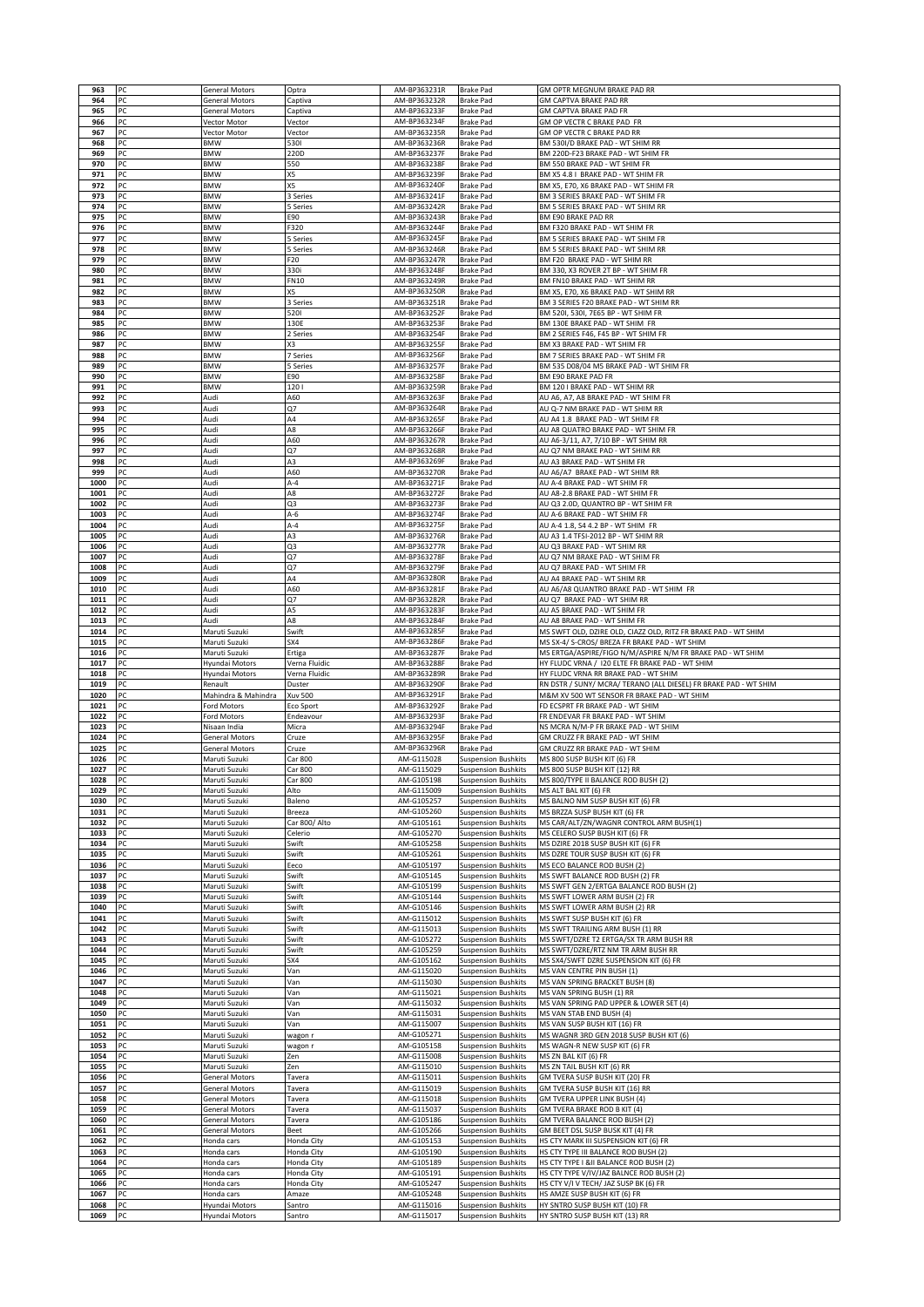| 1070         | PC       | Hyundai Motors                               | Santro              | AM-G115038                   | <b>Suspension Bushkits</b>                               | HY SNTRO STRUT BUFFER KIT (2)                                                   |
|--------------|----------|----------------------------------------------|---------------------|------------------------------|----------------------------------------------------------|---------------------------------------------------------------------------------|
| 1071         | PC       | Hyundai Motors                               | Santro              | AM-G105147                   | <b>Suspension Bushkits</b>                               | HY SNTRO TRAILING ARM BUSH (1) RR                                               |
| 1072         | PC       | Hyundai Motors                               | Santro              | AM-G105148                   | <b>Suspension Bushkits</b>                               | HY SNTRO STABILISER BAR BUSH(2)                                                 |
| 1073         | PC       | Hyundai Motors                               | $-10$               | AM-G105150                   | <b>Suspension Bushkits</b>                               | HY I-10 SUSPENSION KIT (6) FR                                                   |
| 1074         | PC       | Hyundai Motors                               | $-10$               | AM-G105151                   | Suspension Bushkits                                      | HY I-10 BALANCE ROD BUSHKIT(2)                                                  |
| 1075         | PC       | Hyundai Motors                               | $-20$               | AM-G105142                   | Suspension Bushkits                                      | HY I-20 SUSPENSION KIT(6) FR                                                    |
| 1076<br>1077 | PC<br>PC | Hyundai Motors<br>Hyundai Motors             | $-20$<br>Accent     | AM-G105143<br>AM-G105149     | <b>Suspension Bushkits</b><br><b>Suspension Bushkits</b> | HY I-20 BALANCE ROD BUSHKIT(2)<br>HY ACENT SUSPENSION KIT (6) FR                |
| 1078         | PC       | Hyundai Motors                               | Accent              | AM-G105192                   | <b>Suspension Bushkits</b>                               | HY ACENT BALANCE ROD BUSH (2)                                                   |
| 1079         | PC       | Hyundai Motors                               | Verna Fluidic       | AM-G105193                   | <b>Suspension Bushkits</b>                               | HY FLUIDIC VRNA BALANCE ROD BUSH (2)                                            |
| 1080         | PC       | Hyundai Motors                               | Verna Fluidic       | AM-G105245                   | <b>Suspension Bushkits</b>                               | HY VRNA FLUDIC SUSP BUSH KIT (6) FR                                             |
| 1081         | PC       | Hyundai Motors                               | -10 Grand           | AM-G105274                   | <b>Suspension Bushkits</b>                               | HY GRND I-10/XCNT SUSP BUSH KIT (6) FR                                          |
| 1082         | PC       | Hyundai Motors                               | Eon                 | AM-G105273                   | <b>Suspension Bushkits</b>                               | HY EN SUSP BUSH KIT (6) FR                                                      |
| 1083         | PC       | Hyundai Motors                               | $-20$               | AM-G105246                   | <b>Suspension Bushkits</b>                               | HY I-20 ELTE SUSP BUSH KIT (6) FR                                               |
| 1084<br>1085 | PC<br>PC | Hyundai Motors<br>Mahindra & Mahindra        | Creta<br>Bolero     | AM-G105265<br>AM-G115022     | <b>Suspension Bushkits</b><br>Suspension Bushkits        | HY CRTA SUSP BUSH KIT (4) FR<br>MM ARMDA LEAF SPRING BUSH (1)                   |
| 1086         | PC       | Mahindra & Mahindra                          | Bolero              | AM-G115025                   | <b>Suspension Bushkits</b>                               | MM BLRO BAL ROD BUSH (2)                                                        |
| 1087         | PC       | Mahindra & Mahindra                          | Bolero              | AM-G105281                   | <b>Suspension Bushkits</b>                               | MM BLRO BUFER FR                                                                |
| 1088         | PC       | Mahindra & Mahindra                          | Bolero              | AM-G105282                   | Suspension Bushkits                                      | MM BLRO COIL SPRNG PAD 1ST OS (2)                                               |
| 1089         | PC       | Mahindra & Mahindra                          | Bolero              | AM-G105250                   | <b>Suspension Bushkits</b>                               | MM BLRO COIL SPRNG PAD 2ND OS (2)                                               |
| 1090         | PC       | Mahindra & Mahindra                          | Bolero              | AM-G115024                   | <b>Suspension Bushkits</b>                               | MM BLRO LINK ROD BUSH (4)                                                       |
| 1091         | PC       | Mahindra & Mahindra                          | Bolero              | AM-G115039                   | <b>Suspension Bushkits</b>                               | MM BLRO STABILIZER LINK KIT (14)                                                |
| 1092         | PC<br>PC | Mahindra & Mahindra<br>Mahindra & Mahindra   | Bolero              | AM-G115026                   | <b>Suspension Bushkits</b>                               | MM BLRO STRUT BAR BUSH (2)                                                      |
| 1093<br>1094 | PC       | Mahindra & Mahindra                          | Bolero<br>Bolero    | AM-G115023<br>AM-G115027     | Suspension Bushkits<br><b>Suspension Bushkits</b>        | MM BLRO SUSP BUSH KIT (24) FR<br>MM BLRO UPPER ARM BUSH (4)                     |
| 1095         | PC       | Mahindra & Mahindra                          | ogan                | AM-G105264                   | <b>Suspension Bushkits</b>                               | MM LG BAL ROD KIT (4) FR                                                        |
| 1096         | PC       | Mahindra & Mahindra                          | Logan               | AM-G105194                   | <b>Suspension Bushkits</b>                               | MM LG BALANCE ROD BUSH (2)                                                      |
| 1097         | PC       | Mahindra & Mahindra                          | Logan               | AM-G105152                   | <b>Suspension Bushkits</b>                               | MM LG SUSPENSION KIT (8) FR                                                     |
| 1098         | PC       | Mahindra & Mahindra                          | Scorpio             | AM-G115005                   | <b>Suspension Bushkits</b>                               | MM SCRPIO CRDI SUSP BUSH KIT (16)FR                                             |
| 1099         | PC       | Mahindra & Mahindra                          | Scorpio             | AM-G115006                   | <b>Suspension Bushkits</b>                               | MM SCRPIO CRDI SUSP BUSH KIT (14) RR                                            |
| 1100         | PC       | Mahindra & Mahindra                          | Scorpio             | AM-G105251                   | <b>Suspension Bushkits</b>                               | MM SCRPIO S SERIES SUSP BUSH KIT (12) FR                                        |
| 1101<br>1102 | PC<br>PC | Mahindra & Mahindra<br>Mahindra & Mahindra   | Scorpio<br>Scorpio  | AM-G115004<br>AM-G105195     | <b>Suspension Bushkits</b><br><b>Suspension Bushkits</b> | MM SCRPIO SUSP BUSH KIT (20) FR<br>MM SCRPIO/CDRE BALANCE ROD BUSH (2)          |
| 1103         | PC       | Mahindra & Mahindra                          | Scorpio             | AM-G105277                   | <b>Suspension Bushkits</b>                               | MM SCRPO/TUV300 CHASIS BP STP PU RR                                             |
| 1104         | PC       | Mahindra & Mahindra                          | <b>Xuv 500</b>      | AM-G105253                   | <b>Suspension Bushkits</b>                               | MM XV 500 SUSP BUSH KIT (6) FR                                                  |
| 1105         | PC       | Mahindra & Mahindra                          | <b>Xuv 500</b>      | AM-G105196                   | <b>Suspension Bushkits</b>                               | MM XV-500 BALANCE ROD BUSH (2)                                                  |
| 1106         | PC       | Mahindra & Mahindra                          | Xylo                | AM-G105157                   | Suspension Bushkits                                      | MM XYL BALANCE ROD BUSH(2)                                                      |
| 1107         | PC       | Mahindra & Mahindra                          | Xylo                | AM-G105156                   | Suspension Bushkits                                      | MM XYL CONTROL ARM UPPER BUSH(4)                                                |
| 1108         | PC<br>PC | Mahindra & Mahindra                          | Xylo                | AM-G105252<br>AM-G105155     | <b>Suspension Bushkits</b>                               | MM XYL SUSP BUSH KIT (13) RR                                                    |
| 1109<br>1110 | PC       | Mahindra & Mahindra<br>Mahindra & Mahindra   | Xylo<br>Scorpio     | AM-G105251                   | Suspension Bushkits<br><b>Suspension Bushkits</b>        | MM XYL SUSPENSION KIT (10) FR<br>MM SCRPIO S SERIES SUSP BUSH KIT (12) FR       |
| 1111         | PC       | <b>Tata Motors</b>                           | Indica              | AM-G115002                   | <b>Suspension Bushkits</b>                               | TM INDCA SUSP BUSH KIT (14) FR                                                  |
| 1112         | PC       | Tata Motors                                  | Indica              | AM-G115003                   | <b>Suspension Bushkits</b>                               | TM INDCA SUSP BUSH KIT (4) FR                                                   |
| 1113         | PC       | ata Motors                                   | Indigo              | AM-G105204                   | <b>Suspension Bushkits</b>                               | TM INDCA BALANCE ROD BUSH (2)                                                   |
| 1114         | PC       | <b>Tata Motors</b>                           | ndigo               | AM-G115041                   | <b>Suspension Bushkits</b>                               | TM INDGO SUSP BUSH KIT (10) FR                                                  |
| 1115<br>1116 | PC<br>PC | <b>Tata Motors</b><br>ata Motors             | Indigo<br>Sumo      | AM-G105205<br>AM-G105206     | <b>Suspension Bushkits</b><br><b>Suspension Bushkits</b> | TM INDGO BALANCE ROD BUSH (2)<br>TM SMO BALANCE ROD BUSH (2)                    |
| 1117         | PC       | <b>Tata Motors</b>                           | Indica Vista        | AM-G105249                   | <b>Suspension Bushkits</b>                               | TM INDCA VSTA/ZEST SUSP BUSH KIT (6) FR                                         |
| 1118         | PC       | <b>Tata Motors</b>                           | Tiago               | AM-G105262                   | <b>Suspension Bushkits</b>                               | TM TIAG/TIGO SUSP BUSH KIT (6) FR                                               |
| 1119         | PC       | <b>Tata Motors</b>                           | Bolt                | AM-G105263                   | <b>Suspension Bushkits</b>                               | TM BLT/NEXN/MNZA SUSP BUSH KIT (6) FR                                           |
| 1120         | PC<br>PC | oyota Motors                                 | Qualis              | AM-G115015                   | <b>Suspension Bushkits</b>                               | TK QLS SUSP BUSH KIT (18) FR                                                    |
| 1121<br>1122 | PC       | <b>Toyota Motors</b><br><b>Toyota Motors</b> | Innova<br>Fortuner  | AM-G115014<br>AM-G105209     | <b>Suspension Bushkits</b><br><b>Suspension Bushkits</b> | TK IN SUSP BUSH KIT (18) FR<br>TK FORTNER 4X4/INNVA BALANCE ROD BUSH(2)         |
| 1123         | PC       | <b>Toyota Motors</b>                         | Fortuner            |                              |                                                          |                                                                                 |
|              |          |                                              |                     |                              | <b>Suspension Bushkits</b>                               | TK FORTNER 2X4 BALANCE ROD BUSH (2)                                             |
| 1124         | PC       | Toyota Motors                                | Corolla             | AM-G105208<br>AM-G105164     | <b>Suspension Bushkits</b>                               | TK CORLA SUSPENSION KIT (4) FR                                                  |
| 1125         | PC       | <b>Foyota Motors</b>                         | Etios               | AM-G105207                   | <b>Suspension Bushkits</b>                               | TK ETOS BALANCE ROD BUSH (2)                                                    |
| 1126         | PC       | Toyota Motors                                | Innova              | AM-G105254                   | <b>Suspension Bushkits</b>                               | TK IN SUSP BUSH KIT (13) RR                                                     |
| 1127         | PC       | oyota Motors                                 | Etios               | AM-G105255<br>AM-G105276     | Suspension Bushkits                                      | TK ETOS SUSP BUSH KIT (6) FR                                                    |
| 1128<br>1129 | PC<br>PC | <b>Toyota Motors</b><br>Ford Motors          | Innova<br>Eco Sport | AM-G105187                   | <b>Suspension Bushkits</b><br><b>Suspension Bushkits</b> | TK IN LWR SA BUSH METAL BONDED (2) FR<br>FD ECO SPRT BALANCE ROD BUSH (2)       |
| 1130         | PC       | Ford Motors                                  | Endeavour           | AM-G105188                   | <b>Suspension Bushkits</b>                               | FD ENDVR SPRT BALANCE ROD BUSH (2)                                              |
| 1131         | PC       | ord Motors                                   | Eco Sport           | AM-G105268                   | <b>Suspension Bushkits</b>                               | FD ECO SPRT OLD SUSP BUSH KIT (MAJR) (6)                                        |
| 1132         | PC       | ord Motors                                   | Eco Sport           | AM-G105269                   | <b>Suspension Bushkits</b>                               | FD ECO SPRT NM SUSP BUSH KIT (MAJOR) (6)                                        |
| 1133<br>1134 | PC<br>PC | Skoda Auto<br>Skoda Auto                     | Laura<br>Octavia    | AM-G105163<br>AM-G105154     | <b>Suspension Bushkits</b><br><b>Suspension Bushkits</b> | SK LAURA SUSP BUSH KIT(4)<br>SK OCTVIA SUSP BUSH KIT (6) FR                     |
| 1135         |          | Skoda Auto                                   | Octavia             | AM-G105202                   | Suspension Bushkits                                      | SK OCTVIA BALANCE ROD BUSH (2)                                                  |
| 1136         | PC       | Skoda Auto                                   | Rapid               | AM-G105203                   | <b>Suspension Bushkits</b>                               | SK RAPD/FBIA BALANCE ROD BUSH (2)                                               |
| 1137         | PC       | Volkwagen                                    | Polo                | AM-G105210                   | <b>Suspension Bushkits</b>                               | VW POL BALANCE ROD BUSH (2)                                                     |
| 1138         | PC       | Nisaan India                                 | Micra               | AM-G105200                   | <b>Suspension Bushkits</b>                               | NS MCRA BALANCE ROD BUSH (2)                                                    |
| 1139         | PC       | Renault                                      | Duster              | AM-G105201<br>AM-G105256     | <b>Suspension Bushkits</b>                               | RN DUSTR BALANCE ROD BUSH (2)<br>RN DUSTR SUSP BUSH KIT (6) FR                  |
| 1140<br>1141 | PC<br>PC | Renault<br><b>Tata Motors</b>                | Duster<br>Safari    | AM-G105283                   | <b>Suspension Bushkits</b><br><b>Suspension Bushkits</b> | TM SAFRI/STRM/HXA/ARA/HARIR SUSP. BUSH KIT FR (10)                              |
| 1142         | PC       | Mahindra & Mahindra                          | Kuv                 | AM-G105284                   | <b>Suspension Bushkits</b>                               | MM KUV-100 SUSP BUSH KIT FR (6)                                                 |
| 1143         | PC       | Honda cars                                   | Honda City          | AM-G105285                   | <b>Suspension Bushkits</b>                               | HS CITY M6/7/WRV SUSP BUSK KIT FR (6)                                           |
| 1144         | PC       | Nisaan India                                 | Micra               | AM-G105267                   | <b>Suspension Bushkits</b>                               | NS MCRA SUSP BUSH KIT (6) FR                                                    |
| 1145         | PC       | Maruti Suzuki                                | wagon r             | AM-CA357009P                 | <b>Suspension Parts</b>                                  | MS WAGN R K-SERIES CONTROL ARM RH                                               |
| 1146<br>1147 | PC<br>PC | Maruti Suzuki<br>Maruti Suzuki               | wagon r<br>wagon r  | AM-CA357010P<br>AM-CA357058S | <b>Suspension Parts</b><br><b>Suspension Parts</b>       | MS WAGN R K-SERIES CONTROL ARM LH<br>MS WAGN-R OLD CONTROL ARM SET              |
| 1148         | PC       | Maruti Suzuki                                | Swift               | AM-CA357033P                 | <b>Suspension Parts</b>                                  | MS SWFT OLD / RTZ / DZRE CONTROL ARM RH                                         |
| 1149         | PC       | Maruti Suzuki                                | Swift               | AM-CA357034P                 | <b>Suspension Parts</b>                                  | MS SWFT OLD / RTZ / DZRE CONTROL ARM LH                                         |
| 1150         | PC       | Maruti Suzuki                                | Swift               | AM-CA357053P                 | <b>Suspension Parts</b>                                  | MS SWFT NW/CIAZZ/ERTG CONTROL ARM RH                                            |
| 1151         | PC       | Maruti Suzuki                                | Swift               | AM-CA357054P                 | <b>Suspension Parts</b>                                  | MS SWFT NW/CIAZZ /ERTG CONTROL ARM LH                                           |
| 1152<br>1153 | PC<br>PC | Maruti Suzuki<br>Maruti Suzuki               | Swift<br>Swift      | AM-SL359014S<br>AM-BJ361023P | <b>Suspension Parts</b><br><b>Suspension Parts</b>       | MS SWFT NW/DZR NW/ERTG STAB LINK LH & RH<br>MS SWFT NW/DZRE NW MODEL BALL JOINT |
| 1154         | PC       | Maruti Suzuki                                | Swift               | AM-TR358013S                 | <b>Suspension Parts</b>                                  | MS SWFT NW/DZRE NEW MODEL TIE ROD ENDS                                          |
| 1155         | PC       | Maruti Suzuki                                | Swift               | AM-BJ361024P                 | <b>Suspension Parts</b>                                  | MS SWFT/RTZ BALL JOINT                                                          |
| 1156         | PC       | Maruti Suzuki                                | Swift               | AM-RE360014P                 | <b>Suspension Parts</b>                                  | MS SWFT/RTZ RACK END                                                            |
| 1157         | PC       | Maruti Suzuki                                | Swift               | AM-SL359015S                 | <b>Suspension Parts</b>                                  | MS SWFT/RTZ STABLLIZER LINK LH & RH                                             |
| 1158<br>1159 | PC<br>PC | Maruti Suzuki<br>Maruti Suzuki               | Swift<br>SX4        | AM-RE360025P<br>AM-CA357035P | <b>Suspension Parts</b><br><b>Suspension Parts</b>       | MS SWFT NEW /DZRE NEW RACK END<br>MS SX-4 CONTROL ARM RH                        |
| 1160         | PC       | Maruti Suzuki                                | SX4                 | AM-CA357036P                 | <b>Suspension Parts</b>                                  | MS SX-4 CONTROL ARM LH                                                          |
| 1161         | PC       | Maruti Suzuki                                | SX4                 | AM-SL359017S                 | <b>Suspension Parts</b>                                  | MS SX-4 STABILIZER LINK LH & RH                                                 |
| 1162         | PC       | Maruti Suzuki                                | Alto                | AM-CA357056S                 | <b>Suspension Parts</b>                                  | MS ZN / ALT CONTROL ARM SET                                                     |
| 1163         | PC       | Maruti Suzuki                                | Alto                | AM-RE360016P                 | Suspension Parts                                         | MS ZN/ALT/WAGN-R N/M RACK END                                                   |
| 1164<br>1165 | PC<br>PC | Maruti Suzuki<br>Maruti Suzuki               | Eeco<br>Eeco        | AM-CA357065P<br>AM-CA357066P | <b>Suspension Parts</b><br><b>Suspension Parts</b>       | MS ECO CONTROL ARM RH<br>MS ECO CONTROL ARM LH                                  |
| 1166         | PC       | Maruti Suzuki                                | Eeco                | AM-SL359016S                 | <b>Suspension Parts</b>                                  | MS ECO OLD STABLLIZER LINK LH & RH                                              |
| 1167         | PC       | Maruti Suzuki                                | Eeco                | AM-RE360026P                 | <b>Suspension Parts</b>                                  | MS ECO RACK END                                                                 |
| 1168         | PC       | Maruti Suzuki                                | AStar               | AM-TR358011S                 | <b>Suspension Parts</b>                                  | MS A-STR TIE ROD ENDS LH & RH                                                   |
| 1169<br>1170 | PC<br>PC | Maruti Suzuki<br>Maruti Suzuki               | AStar<br>Car 800    | AM-RE360012P<br>AM-CA357051S | <b>Suspension Parts</b><br>Suspension Parts              | MS A-STR RACK END<br>MS CAR 800CC CONTROL ARM SET                               |
| 1171         | PC       | Maruti Suzuki                                | Car 800             | AM-TR358012S                 | <b>Suspension Parts</b>                                  | MS CAR 800CC TIE ROD ENDS LH & RH                                               |
| 1172         | PC       | Maruti Suzuki                                | Car 800             | AM-RE360013P                 | <b>Suspension Parts</b>                                  | MS CAR 800CC RACK END                                                           |
| 1173         | PC       | Maruti Suzuki                                | Baleno              | AM-RE360015P                 | Suspension Parts                                         | MS BALNO N/M RACK END                                                           |
| 1174         | PC       | Maruti Suzuki                                | Baleno              | AM-SL359025S                 | <b>Suspension Parts</b>                                  | MS BALNO NEW STABILIZER LINK LH & RH                                            |
| 1175<br>1176 | PC<br>PC | Ford Motors<br>Ford Motors                   | Ikon<br>Ikon        | AM-CA357007P<br>AM-CA357008P | <b>Suspension Parts</b><br><b>Suspension Parts</b>       | FD IK CONTROL ARM RH<br>FD IK CONTROL ARM LH                                    |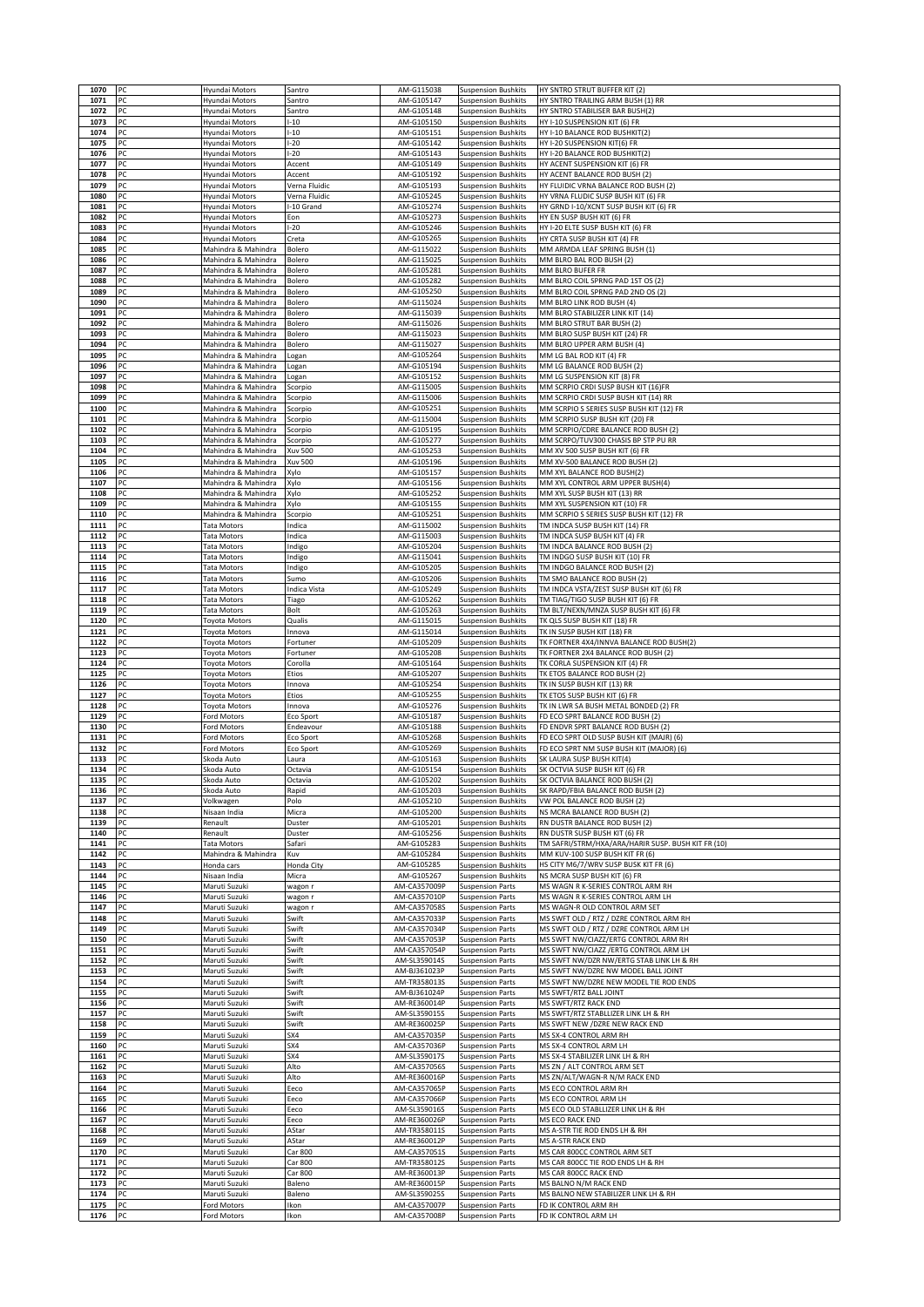|              | PC       | Ford Motors                                | Eco Sport                        | AM-CA357021P                 | <b>Suspension Parts</b>                            | FD ECSPORT CONTROL ARM RH                                                          |
|--------------|----------|--------------------------------------------|----------------------------------|------------------------------|----------------------------------------------------|------------------------------------------------------------------------------------|
| 1178         | PC       | ord Motors                                 | Eco Sport                        | AM-CA357022P                 | <b>Suspension Parts</b>                            | FD ECSPORT CONTROL ARM LH                                                          |
| 1179<br>1180 | PC<br>PC | Ford Motors<br>ord Motors <sup>-</sup>     | Eco Sport<br>Eco Sport           | AM-BJ361003P<br>AM-SL359001S | <b>Suspension Parts</b><br><b>Suspension Parts</b> | FD ECSPORT BALL JOINT<br>FD ECSPORT STABILIZER LINK LH & RH                        |
| 1181         | PC       | Ford Motors                                | Eco Sport                        | AM-RE360021P                 | <b>Suspension Parts</b>                            | FD ECSPORT RACK END                                                                |
| 1182         | PC       | General Motors                             | Aveo                             | AM-CA357017P                 | <b>Suspension Parts</b>                            | GM AVO CONTROL ARM RH                                                              |
| 1183<br>1184 | PC<br>PC | General Motors<br>General Motors           | Aveo<br><b>Beet</b>              | AM-CA357018P<br>AM-CA357019P | <b>Suspension Parts</b><br>Suspension Parts        | GM AVO CONTROL ARM LH<br>GM BEET CONTROL ARM RH                                    |
| 1185         | PC       | General Motors                             | Beet                             | AM-CA357020P                 | <b>Suspension Parts</b>                            | GM BEET CONTROL ARM LH                                                             |
| 1186         | PC       | General Motors                             | Tavera                           | AM-BJ361001P                 | <b>Suspension Parts</b>                            | <b>GM TVERA BALL JOINT - LOWER</b>                                                 |
| 1187<br>1188 | PC<br>PC | General Motors<br>Honda cars               | Tavera<br>Honda City             | AM-BJ361002P<br>AM-CA357001P | <b>Suspension Parts</b><br><b>Suspension Parts</b> | GM TVERA BALL JOINT - UPPER<br>HS CTY TYPE III CONTROL ARM RH                      |
| 1189         | PC       | Honda cars                                 | Honda City                       | AM-CA357002P                 | <b>Suspension Parts</b>                            | HS CTY TYPE III CONTROL ARM LH                                                     |
| 1190         | PC       | Honda cars                                 | Honda City                       | AM-SL359002S                 | <b>Suspension Parts</b>                            | HS CTY TYPE III STABILIZER LINK LH & RH                                            |
| 1191<br>1192 | PC<br>PC | Honda cars<br>Honda cars                   | Honda City<br>Honda City         | AM-RE360001F<br>AM-BJ361004P | <b>Suspension Parts</b><br><b>Suspension Parts</b> | HS CTY TYPE III RACK END<br>HS CTY TYPE III BALL JOINT                             |
| 1193         | PC       | Honda cars                                 | Honda City                       | AM-TR358002S                 | <b>Suspension Parts</b>                            | HS CTY-III TIE ROD ENDS LH & RH                                                    |
| 1194<br>1195 | PC<br>PC | <del>l</del> onda cars                     | Honda City<br>Honda City         | AM-CA357047P<br>AM-CA357048P | Suspension Parts                                   | HS CTY TYPE-5 CONTROL ARM RH<br>HS CTY TYPE-5 CONTROL ARM LH                       |
| 1196         | PC       | Honda cars<br>Honda cars                   | Honda City                       | AM-TR358018S                 | <b>Suspension Parts</b><br><b>Suspension Parts</b> | HS CTY TYP-5 TIE ROD ENDS LH & RH                                                  |
| 1197         | PC       | Honda cars                                 | Honda City                       | AM-RE360022P                 | <b>Suspension Parts</b>                            | HS CTY TYP-5 RACK END                                                              |
| 1198<br>1199 | PC<br>PC | Honda cars<br>Honda cars                   | Amaze<br>Amaze                   | AM-CA357063P<br>AM-CA357064P | Suspension Parts<br><b>Suspension Parts</b>        | HS AMZE CONTROL ARM RH<br>HS AMZE CONTROL ARM LH                                   |
| 1200         | PC       | Honda cars                                 | Amaze                            | AM-RE360002P                 | <b>Suspension Parts</b>                            | HS AMZE RACK END                                                                   |
| 1201         | PC       | Honda cars                                 | Amaze                            | AM-SL359003S                 | <b>Suspension Parts</b>                            | HS AMZE STAB LINK LH & RH                                                          |
| 1202<br>1203 | PC<br>PC | Honda cars<br>Honda cars                   | Amaze<br>Amaze                   | AM-BJ361005P<br>AM-TR358019S | <b>Suspension Parts</b><br><b>Suspension Parts</b> | HS AMZE BALL JOINT<br>HS AMZE TIE ROD ENDS LH & RH                                 |
| 1204         | PC       | Hyundai Motors                             | Accent                           | AM-CA357003P                 | <b>Suspension Parts</b>                            | HY ACCNT CONTROL ARM RH                                                            |
| 1205         | PC       | Hyundai Motors                             | Accent                           | AM-CA357004P                 | <b>Suspension Parts</b>                            | HY ACCNT CONTROL ARM LH<br>HY VRNA CONTROL ARM RH                                  |
| 1206<br>1207 | PC<br>PC | Hyundai Motors<br>Hyundai Motors           | Verna<br>Verna                   | AM-CA357023P<br>AM-CA357024P | <b>Suspension Parts</b><br><b>Suspension Parts</b> | HY VRNA CONTROL ARM LH                                                             |
| 1208         | PC       | Hyundai Motors                             | Verna                            | AM-SL359006S                 | <b>Suspension Parts</b>                            | HY VRNA OLD STABILIZER LINK LH & RH                                                |
| 1209<br>1210 | PC<br>PC | Hyundai Motors                             | Verna                            | AM-RE360004P<br>AM-BJ361008P | <b>Suspension Parts</b>                            | HY VRNA OLD RACK END<br>HY VRNA OLD BALL JOINT                                     |
| 1211         | PC       | Hyundai Motors<br>Hyundai Motors           | Verna<br>Verna                   | AM-TR358004S                 | <b>Suspension Parts</b><br><b>Suspension Parts</b> | HY VRNA OLD TIE ROD ENDS LH & RH                                                   |
| 1212         | PC       | Hyundai Motors                             | Verna Fluidic                    | AM-TR358021S                 | <b>Suspension Parts</b>                            | HY VRNA FLUIDIC TIE ROD ENDS LH & RH                                               |
| 1213<br>1214 | PC<br>PC | Hyundai Motors<br>Hyundai Motors           | Eon<br>Eon                       | AM-CA357025P<br>AM-CA357026P | <b>Suspension Parts</b><br><b>Suspension Parts</b> | HY EN CONTROL ARM RH<br>HY EN CONTROL ARM LH                                       |
| 1215         | PC       | Hyundai Motors                             | $-20$                            | AM-RE360006P                 | <b>Suspension Parts</b>                            | HY I-20 RACK END                                                                   |
| 1216<br>1217 | PC<br>PC | Hyundai Motors<br>Hyundai Motors           | $-20$<br>$-20$                   | AM-BJ361011P<br>AM-TR358022S | <b>Suspension Parts</b><br><b>Suspension Parts</b> | HY I-20 BALL JOINT<br>HY I-20 TIE ROD ENDS LH & RH                                 |
| 1218         | PC       | Hyundai Motors                             | $-20$                            | AM-CA357027P                 | <b>Suspension Parts</b>                            | HY ELTE I20 CONTROL ARM RH                                                         |
| 1219         | PC       | Hyundai Motors                             | $-20$                            | AM-CA357028P                 | <b>Suspension Parts</b>                            | HY ELTE I20 CONTROL ARM LH                                                         |
| 1220<br>1221 | PC<br>PC | Hyundai Motors<br>Hyundai Motors           | $-10$<br>$-10$                   | AM-RE360005P<br>AM-SL359007S | <b>Suspension Parts</b><br><b>Suspension Parts</b> | HY I-10 RACK END<br>HY I-10 STABILIZER LINK LH & RH                                |
| 1222         | PC       | Hyundai Motors                             | $-10$                            | AM-TR3580059                 | <b>Suspension Parts</b>                            | HY I-10 TIE ROD ENDS LH & RH                                                       |
| 1223<br>1224 | PC<br>PC | Hyundai Motors                             | $-10$<br>-10 Grand               | AM-BJ361010P<br>AM-TR358023S | <b>Suspension Parts</b>                            | HY I-10 BALL JOINT<br>HY GRND I-10 TIE ROD ENDS LH & RH                            |
| 1225         | PC       | Hyundai Motors<br>Hyundai Motors           | -10 Grand                        | AM-CA357029P                 | <b>Suspension Parts</b><br><b>Suspension Parts</b> | HY GRND I-10 CONTROL ARM RH                                                        |
| 1226         | PC       | Hyundai Motors                             | -10 Grand                        | AM-CA357030P                 | <b>Suspension Parts</b>                            | HY GRND I-10 CONTROL ARM LH                                                        |
| 1227<br>1228 | PC<br>PC | Hyundai Motors<br>Hyundai Motors           | Santro<br>Santro                 | AM-CA357049P<br>AM-CA357050P | Suspension Parts<br><b>Suspension Parts</b>        | HY SNTRO CONTROL ARM RH<br>HY SNTRO CONTROL ARM LH                                 |
| 1229         | PC       | Hyundai Motors                             | Xcent                            | AM-CA357067P                 | <b>Suspension Parts</b>                            | HY XCNT CONTROL ARM RH                                                             |
| 1230<br>1231 | PC<br>PC | Hyundai Motors<br>Hyundai Motors           | Xcent<br>Accent                  | AM-CA357068P<br>AM-TR358003S | <b>Suspension Parts</b><br><b>Suspension Parts</b> | HY XCNT CONTROL ARM LH<br>HY ACENT TIE ROD ENDS LH & RH                            |
| 1232         | PC       | Hyundai Motors                             | Accent                           | AM-SL359004S                 | <b>Suspension Parts</b>                            | HY ACENT FRONT STABILIZER LINK LH& RH                                              |
| 1233         | PC       | Hyundai Motors                             | Accent                           | AM-SL359005S                 | <b>Suspension Parts</b>                            | HY ACENT REAR STAB LINK LH & RH                                                    |
| 1234<br>1235 | PC<br>PC | Hyundai Motors<br>Hyundai Motors           | Accent<br>Accent                 | AM-RE360003P<br>AM-BJ361006P | Suspension Parts<br><b>Suspension Parts</b>        | HY ACENT RACK END<br>HY ACENT/GETZ BALL JOINT                                      |
| 1236         | PC       | Hyundai Motors                             | Eon                              | AM-BJ361009P                 | <b>Suspension Parts</b>                            | HY EN BALL JOINT                                                                   |
| 1237<br>1238 | PC<br>PC | Hyundai Motors<br>Hyundai Motors           | Eon<br>Santro                    | AM-RE360023P<br>AM-BJ361007P | Suspension Parts<br><b>Suspension Parts</b>        | HY EN RACK END<br>HY SNTRO BALL JOINT                                              |
| 1239         | PC       | Hyundai Motors                             | Santro                           | AM-RE360007P                 | <b>Suspension Parts</b>                            | HY SNTRO POWER STEERING RACK END                                                   |
| 1240<br>1241 | PC<br>PC | Hyundai Motors                             | Santro                           | AM-TR358020S                 | <b>Suspension Parts</b><br><b>Suspension Parts</b> | HY SNTRO TIE ROD ENDS LH & RH                                                      |
| 1242         |          |                                            |                                  |                              |                                                    |                                                                                    |
| 1243         |          | Mahindra & Mahindra<br>Mahindra & Mahindra | Logan<br>Logan                   | AM-CA357011P<br>AM-CA357012P | <b>Suspension Parts</b>                            | MM LOGN CONTROL ARM RH<br>MM LOGN CONTROL ARM LH                                   |
| 1244         | PC       | Mahindra & Mahindra                        | Xylo                             | AM-CA357031P                 | <b>Suspension Parts</b>                            | MM XYL / QUNTO CONTROL ARM RH                                                      |
|              | PC       | Mahindra & Mahindra<br>Mahindra & Mahindra | Xylo                             | AM-CA357032P<br>AM-CA357045P | <b>Suspension Parts</b>                            | MM XYL / QUNTO CONTROL ARM LH                                                      |
| 1245<br>1246 | PC<br>PC | Mahindra & Mahindra                        | Maximo<br>Maximo                 | AM-CA357046P                 | <b>Suspension Parts</b><br><b>Suspension Parts</b> | MM MAXMO MINI VAN CONTROL ARM RH<br>MM MAXMO MINI VAN CONTROL ARM LH               |
| 1247         | PC       | Mahindra & Mahindra                        | Scorpio                          | AM-BJ361012P                 | <b>Suspension Parts</b>                            | MM SCRPIO 3G BALL JOINT LOWER                                                      |
| 1248<br>1249 | PC<br>PC | Mahindra & Mahindra<br>Mahindra & Mahindra | Scorpio<br>Scorpio               | AM-BJ361013P<br>AM-SL359008S | <b>Suspension Parts</b><br><b>Suspension Parts</b> | MM SCRPIO 3G BALL JOINT UPPER<br>MM SCRPIO 3G REAR STAB LINK LH & RH               |
| 1250         | PC       | Mahindra & Mahindra                        | Scorpio                          | AM-TR358006S                 | <b>Suspension Parts</b>                            | MM SCRPIO TIE ROD ENDS LH & RH                                                     |
| 1251<br>1252 | PC<br>PC | Mahindra & Mahindra<br>Mahindra & Mahindra | Scorpio<br>Scorpio               | AM-SL359009S<br>AM-BJ361014P | <b>Suspension Parts</b><br><b>Suspension Parts</b> | MM SCRPIO STABILIZER LINK LH& RH<br>MM SCRPIO BALL JOINT UPPER                     |
| 1253         | PC       | Mahindra & Mahindra                        | Scorpio                          | AM-BJ361015P                 | <b>Suspension Parts</b>                            | MM SCRPIO BALL JOINT LOWER                                                         |
| 1254         | PC       | Mahindra & Mahindra                        | Scorpio                          | AM-RE360008P                 | <b>Suspension Parts</b>                            | MM SCRPIO RACK END                                                                 |
| 1255<br>1256 | PC<br>PC | Mahindra & Mahindra<br>Mahindra & Mahindra | Scorpio<br>Scorpio               | AM-RE360009P<br>AM-RE360024P | <b>Suspension Parts</b><br><b>Suspension Parts</b> | MM SCRPIO 3G RACK END<br>MM SCRPIO CRDE N/M RACK END                               |
| 1257         | PC       | Mahindra & Mahindra                        | Scorpio                          | AM-SL359024S                 | <b>Suspension Parts</b>                            | MM SCRPIO CRDE STABILIZER LINK LH & RH                                             |
| 1258<br>1259 | PC<br>PC | Mahindra & Mahindra<br>Mahindra & Mahindra | Bolero<br>Bolero                 | AM-TR358007S<br>AM-BJ361016P | <b>Suspension Parts</b><br><b>Suspension Parts</b> | MM BLRO MNUAL STRNG TIE ROD ENDS LH & RH<br>MM BLRO MNUAL STRNG BALL JOINT UPPER   |
| 1260         | PC       | Mahindra & Mahindra                        | Bolero                           | AM-BJ361017P                 | <b>Suspension Parts</b>                            | MM BLRO MNUAL STRNG BALL JOINT LOWER                                               |
| 1261         | PC       | Mahindra & Mahindra                        | Bolero                           | AM-SL359013S                 | <b>Suspension Parts</b>                            | MM BLRO/MRSHL/ARDA STABLIZER LNK LH & RH                                           |
| 1262<br>1263 | PC<br>PC | Mahindra & Mahindra<br>Mahindra & Mahindra | Bolero<br>Xuv 500                | AM-TR358008S<br>AM-SL359010S | <b>Suspension Parts</b><br><b>Suspension Parts</b> | MM BLRO PWR STRNG TIE ROD ENDS<br>MM XV- 500 FR STAB LINK LH & RH                  |
| 1264         | PC       | Mahindra & Mahindra                        | <b>Xuv 500</b>                   | AM-SL359011S                 | <b>Suspension Parts</b>                            | MM XV- 500 REAR STAB LINK LH & RH                                                  |
| 1265<br>1266 | PC<br>PC | Mahindra & Mahindra<br>Mahindra & Mahindra | <b>Xuv 500</b><br><b>Xuv 500</b> | AM-RE360010P<br>AM-BJ361018P | <b>Suspension Parts</b><br><b>Suspension Parts</b> | MM XV- 500 RACK END<br>MM XV-500 BALL JOINT                                        |
| 1267         | PC       | Mahindra & Mahindra                        | Xuv 500                          | AM-TR358009S                 | <b>Suspension Parts</b>                            | MM XV-500 TIE ROD END LH & RH                                                      |
| 1268<br>1269 | PC<br>PC | Mahindra & Mahindra<br>Mahindra & Mahindra | Xylo<br>Xylo                     | AM-SL359012S<br>AM-BJ361019P | <b>Suspension Parts</b><br><b>Suspension Parts</b> | MM XYL STABILIZER LINK LH & RH<br>MM XYL BALL JOINT                                |
| 1270         | PC       | Mahindra & Mahindra                        | Xylo                             | AM-RE360011P                 | <b>Suspension Parts</b>                            | MM XYL RACK END                                                                    |
| 1271         | PC       | Mahindra & Mahindra                        | Xylo                             | AM-TR358010S                 | <b>Suspension Parts</b>                            | MM XYL TIE ROD ENDS LH & RH                                                        |
| 1272<br>1273 | PC<br>PC | Mahindra & Mahindra<br>Mahindra & Mahindra | Maxx<br>Maxx                     | AM-BJ361020P<br>AM-BJ361021P | <b>Suspension Parts</b><br><b>Suspension Parts</b> | MM MAXX PCK UP/MARSHAL UPPER BALL JOINT<br>MM MAXX PCK UP/MARSHAL LOWER BALL JOINT |
| 1274         | PC       | Mahindra & Mahindra                        | Maxx                             | AM-BJ361022S                 | <b>Suspension Parts</b>                            | MM MAX PCK UP UPPR & LWR BALL JNT SET                                              |
| 1275<br>1276 | PC<br>PC | Nisaan India<br>Nisaan India               | Micra<br>Micra                   | AM-CA357059P<br>AM-CA357060P | <b>Suspension Parts</b><br><b>Suspension Parts</b> | NS MCRA/SUNY CONTROL ARM RH<br>NS MCRA/SUNY CONTROL ARM LH                         |
| 1277         | PC       | Nisaan India                               | Micra                            | AM-BJ361025P                 | <b>Suspension Parts</b>                            | NS MCRA/SUNY BALL JOINT                                                            |
| 1278         | PC       | Nisaan India                               | Micra                            | AM-SL359018S                 | <b>Suspension Parts</b>                            | NS MCRA/SUNY STABILIZER LINK LH & RH                                               |
| 1279<br>1280 | PC<br>PC | Renault<br>Renault                         | Duster<br>Duster                 | AM-CA357005P<br>AM-CA357006P | <b>Suspension Parts</b><br><b>Suspension Parts</b> | RN DUSTR CONTROL ARM RH<br>RN DUSTR CONTROL ARM LH                                 |
| 1281<br>1282 | PC<br>PC | Renault<br>Renault                         | Duster<br>Duster                 | AM-TR358014S<br>AM-BJ361026P | <b>Suspension Parts</b><br><b>Suspension Parts</b> | RN DUSTR TIE ROD ENDS LH & RH<br>RN DUSTR BALL JOINT                               |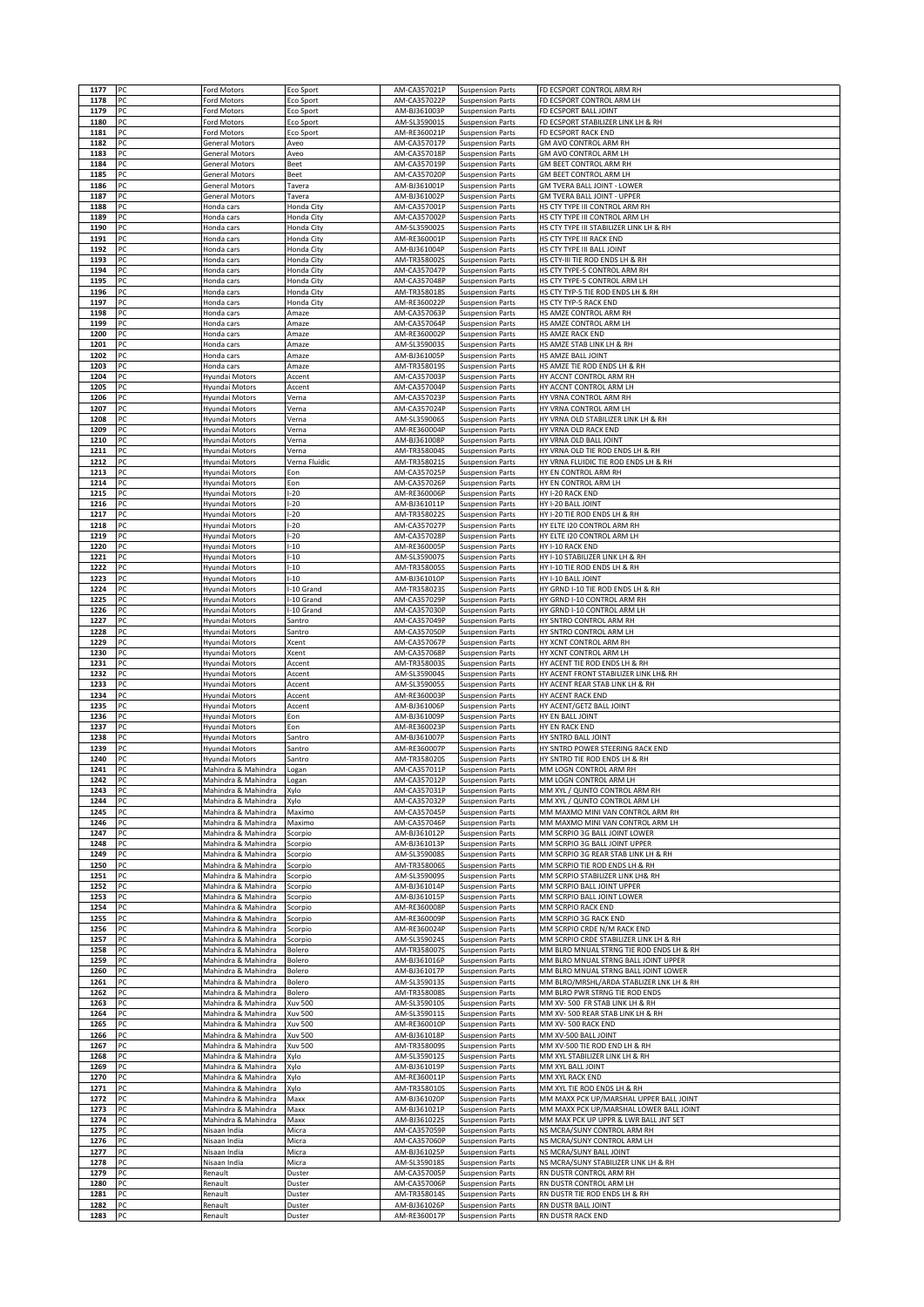| 1285         | PC         | Toyota Motors                            | Corolla                  | AM-CA357013P                 | <b>Suspension Parts</b>                            | TK CORLA CONTROL ARM W/O BALL JOINT RH                                                 |
|--------------|------------|------------------------------------------|--------------------------|------------------------------|----------------------------------------------------|----------------------------------------------------------------------------------------|
|              | PC         | Toyota Motors                            | Corolla                  | AM-CA357014P                 | <b>Suspension Parts</b>                            | TK CORLA CONTROL ARM W/O BALL JOINT LH                                                 |
| 1286         | PC         | <b>Toyota Motors</b>                     | Innova                   | AM-CA357043P                 | <b>Suspension Parts</b>                            | TK INNVA UPPER CONTROL ARM RH                                                          |
| 1287         | PC         | Toyota Motors                            | Innova                   | AM-CA357044P                 | <b>Suspension Parts</b>                            | TK INNVA UPPER CONTROL ARM LH                                                          |
| 1288         | PC         | Toyota Motors                            | nnova                    | AM-TR358016S                 | <b>Suspension Parts</b>                            | TK INNVA TIE ROD ENDS LH & RH                                                          |
| 1289<br>1290 | PC<br>PC   | <b>Toyota Motors</b>                     | nnova                    | AM-RE360020P<br>AM-SL359021S | <b>Suspension Parts</b><br><b>Suspension Parts</b> | TK INNVA/FORTNER OLD RACK END<br>TK INNVA/FORTN OLD FR STAB LINK LH & RH               |
| 1291         | PC         | Toyota Motors<br>Toyota Motors           | nnova<br>nnova           | AM-BJ361031P                 | <b>Suspension Parts</b>                            | TK INNVA/FORTNER OLD LOWER BALL JOINT                                                  |
| 1292         | PC         | Toyota Motors                            | Innova                   | AM-BJ361032P                 | <b>Suspension Parts</b>                            | TK INNVA/FORTNER OLD UPPER BALL JOINT                                                  |
| 1293         | PC         | Toyota Motors                            | Etios                    | AM-CA357061P                 | <b>Suspension Parts</b>                            | TK ETOS CONTROL ARM RH                                                                 |
| 1294         | PC         | Toyota Motors                            | Etios                    | AM-CA357062P                 | <b>Suspension Parts</b>                            | TK ETOS CONTROL ARM LH                                                                 |
| 1295         | PC         | Toyota Motors                            | Etios                    | AM-TR358017S                 | <b>Suspension Parts</b>                            | TK ETOS TIE ROD ENDS LH & RH                                                           |
| 1296         | PC         | Toyota Motors                            | Etios                    | AM-BJ361033P                 | <b>Suspension Parts</b>                            | TK ETOS BALL JOINT                                                                     |
| 1297<br>1298 | PC<br>PC   | Toyota Motors<br>Volkswagen India        | Etios<br>Polo            | AM-SL359027S<br>AM-CA357015P | <b>Suspension Parts</b><br><b>Suspension Parts</b> | TK ETOS STABILIZER LINK LH & RH<br>VW POL/VENT/RAPD/FBIA-II W/O BALL JNT RH            |
| 1299         | PC         | Volkswagen India                         | Polo                     | AM-CA357016P                 | <b>Suspension Parts</b>                            | VW POL/VENT/RAPD/FBIA-II W/O BALL JNT LH                                               |
| 1300         | PC         | Volkswagen India                         | Polo                     | AM-CA357041P                 | <b>Suspension Parts</b>                            | VW POL/VENT/FBIA-II WITH BALL JNT RH                                                   |
| 1301         | PC         | Volkswagen India                         | Polo                     | AM-CA357042P                 | <b>Suspension Parts</b>                            | VW POL/VENT/FBIA-II WITH BALL JNT LH                                                   |
| 1302         | PC         | Volkswagen India                         | Polo                     | AM-BJ361034P                 | <b>Suspension Parts</b>                            | VW POL/VENT BALL JOINT LH                                                              |
| 1303         | PC         | Volkswagen India                         | Polo                     | AM-BJ361035P                 | <b>Suspension Parts</b>                            | VW POL/VENT BALL JOINT RH                                                              |
| 1304<br>1305 | PC<br>PC   | Volkswagen India<br>Volkswagen India     | Polo<br>Polo             | AM-SL359022S<br>AM-RE360029P | <b>Suspension Parts</b><br><b>Suspension Parts</b> | VW POL/VENT STABILIZER LINK LH & RH<br>VW POL/VENT RACK END                            |
| 1306         | PC         | Tata Motors                              | ndica                    | AM-CA357037P                 | <b>Suspension Parts</b>                            | TM INDCA MANUAL STRNG CONTROL ARM RH                                                   |
| 1307         | PC         | <b>Tata Motors</b>                       | ndica                    | AM-CA357038P                 | <b>Suspension Parts</b>                            | TM INDCA MANUAL STRNG CONTROL ARM LH                                                   |
| 1308         | PC         | <b>Tata Motors</b>                       | Indica                   | AM-BJ361027P                 | <b>Suspension Parts</b>                            | TM INDCA MANUAL BALL JOINT                                                             |
| 1309         | PC         | Tata Motors                              | ndica                    | AM-TR358015S                 | <b>Suspension Parts</b>                            | TM INDCA ZF/VSTA TIE ROD ENDS LH & RH                                                  |
| 1310         | PC         | Tata Motors                              | ndica                    | AM-RE360018P                 | <b>Suspension Parts</b>                            | TM INDCA ZF RACK END                                                                   |
| 1311<br>1312 | PC<br>PC   | Tata Motors                              | Indica<br>ndica          | AM-CA357039P<br>AM-CA357040P | <b>Suspension Parts</b><br><b>Suspension Parts</b> | TM INDCA POWER STRNG CONTROL ARM RH<br>TM INDCA POWER STRNG CONTROL ARM LH             |
| 1313         | PC         | Tata Motors<br>Tata Motors               | ndica                    | AM-RE360019P                 | <b>Suspension Parts</b>                            | TM INDCA VSTA RACK END                                                                 |
| 1314         | PC         | <b>Tata Motors</b>                       | ndica                    | AM-BJ361029P                 | <b>Suspension Parts</b>                            | TM INDCA POWER STEERING BALL JOINT LH                                                  |
| 1315         | PC         | Tata Motors                              | ndica                    | AM-BJ361030P                 | <b>Suspension Parts</b>                            | TM INDCA POWER STEERING BALL JOINT RH                                                  |
| 1316         | PC         | Tata Motors                              | Indica                   | AM-RE360027P                 | <b>Suspension Parts</b>                            | TM INDCA MANUAL STRNG RACK END                                                         |
| 1317<br>1318 | PC<br>PC   | <b>Tata Motors</b><br><b>Tata Motors</b> | ndica<br>ndigo           | AM-SL359026S<br>AM-SL359019S | <b>Suspension Parts</b><br><b>Suspension Parts</b> | TM INDCA ZF STABILIZER LINK LH & RH<br>TM INDGO FRONT STABILIZER LINK LH & RH          |
| 1319         | PC         | <b>Tata Motors</b>                       | ndigo                    | AM-SL359020S                 | <b>Suspension Parts</b>                            | TM INDGO REAR STABILIZER LINK LH & RH                                                  |
| 1320         | PC         | Tata Motors                              | ndigo                    | AM-BJ361028P                 | <b>Suspension Parts</b>                            | TM INDGO/VSTA POWER STEERING BALL JOINT                                                |
| 1321         | PC         | Tata Motors                              | ndigo                    | AM-RE360028P                 | <b>Suspension Parts</b>                            | TM INDGO/VSTA RACK END                                                                 |
| 1322<br>1323 | PC<br>PC   | Tata Motors<br>Maruti Suzuki             | ndigo<br>Swift           | AM-TR358024S<br>AM-DS362064  | <b>Suspension Parts</b><br>Drive Shaft             | TM INDGO/VSTA TIE ROD ENDS - RH & LH<br>MS SWFT DSL DRIVE SHAFT LH                     |
| 1324         | PC         | Maruti Suzuki                            | Swift                    | AM-DS362063                  | Drive Shaft                                        | MS SWFT DSL DRIVE SHAFT RH                                                             |
| 1325         | PC         | Maruti Suzuki                            | Swift                    | AM-DS362077                  | <b>Drive Shaft</b>                                 | MS SWFT PET DRIVE SHAFT LH                                                             |
| 1326         | PC         | Maruti Suzuki                            | Swift                    | AM-DS362075                  | Drive Shaft                                        | MS SWFT PET WITH DAMPER DRIVE SHAFT RH                                                 |
| 1327         | PC         | Maruti Suzuki                            | Swift                    | AM-DS362090                  | <b>Drive Shaft</b>                                 | MS SWFT 2015 PET DRIVE SHAFT LH                                                        |
| 1328         | PC         | Maruti Suzuki                            | Swift                    | AM-DS362085                  | Drive Shaft                                        | MS SWFT 2015 PET DRIVE SHAFT RH                                                        |
| 1329<br>1330 | PC<br>PC   | Maruti Suzuki<br>Maruti Suzuki           | Swift<br>Swift           | AM-DS362092<br>AM-DS362089   | Drive Shaft<br>Drive Shaft                         | MS SWFT 1248CC DSL MT DRIVE SHAFT LH<br>MS SWFT 1248CC DSL MT DRIVE SHAFT RH           |
| 1331         | PC         | Maruti Suzuki                            | swift                    | AM-DS362093                  | Drive Shaft                                        | MS SWFT 1197CC PET MT DRIVE SHAFT LH                                                   |
| 1332         | PC         | Maruti Suzuki                            | Swift                    | AM-DS362096                  | <b>Drive Shaft</b>                                 | MS SWFT 1197CC PET MT DRIVE SHAFT RH                                                   |
| 1333         | PC         | Maruti Suzuki                            | Car 800                  | AM-DS362065                  | Drive Shaft                                        | MS CAR 800 (LOCK PIN) DRIVE SHAFT RH                                                   |
| 1334         | PC<br>PC   | Maruti Suzuki                            | Car 800                  | AM-DS362066                  | Drive Shaft                                        | MS CAR 800 (LOCK PIN) DRIVE SHAFT LH                                                   |
| 1335<br>1336 | PC         | Maruti Suzuki<br>Maruti Suzuki           | Car 800<br>Car 800       | AM-DS362067<br>AM-DS362070   | <b>Drive Shaft</b><br>Drive Shaft                  | MS CAR 800 TYPE II DRIVE SHAFT LH<br>MS CAR 800 TYPE II DRIVE SHAFT RH                 |
| 1337         | PC         | Maruti Suzuki                            | Car 800                  | AM-DS362082                  | Drive Shaft                                        | MS CAR 800 CC MPFI DRIVE SHAFT LH                                                      |
| 1338         | PC         | Maruti Suzuki                            | Car 800                  | AM-DS362081                  | Drive Shaft                                        | MS CAR 800 CC MPFI DRIVE SHAFT RH                                                      |
| 1339         | PC         | Maruti Suzuki                            | wagon i                  | AM-DS362068                  | Drive Shaft                                        | MS WAGN R DRIVE SHAFT LH                                                               |
| 1340<br>1341 | PC<br>PC   | Maruti Suzuki<br>Maruti Suzuki           | wagon r<br>Alto          | AM-DS362069<br>AM-DS362071   | <b>Drive Shaft</b><br><b>Drive Shaft</b>           | MS WAGN R DRIVE SHAFT RH<br>MS ALT WITH DAMPER DRIVE SHAFT RH                          |
| 1342         | PC         | Maruti Suzuki                            | Alto                     | AM-DS362072                  | Drive Shaft                                        | MS ALT DRIVE SHAFT LH                                                                  |
| 1343         | PC         | Maruti Suzuki                            | Alto 800                 | AM-DS362073                  | Drive Shaft                                        | MS ALT 800 PET MT/TYP2 DRIVE SHAFT FR LH                                               |
| 1344         | PC         | Maruti Suzuki                            | Alto 800                 | AM-DS362074                  | Drive Shaft                                        | MS ALT 800 PET MT/TYP2 DRIVE SHAFT FR RH                                               |
| 1345<br>1346 | PC<br>PC   | Maruti Suzuki<br>Maruti Suzuki           | Astar<br>Astar           | AM-DS362087<br>AM-DS362095   | Drive Shaft<br>Drive Shaft                         | MS A-STR PET DRIVE SHAFT LH<br>MS A-STR PET DRIVE SHAFT RH                             |
| 1347         | PC         | Maruti Suzuki                            | Ritz                     | AM-DS362091                  | Drive Shaft                                        | MS RTZ DSL DRIVE SHAFT LH                                                              |
| 1348         | PC         |                                          |                          |                              | <b>Drive Shaft</b>                                 |                                                                                        |
| 1349         |            | Maruti Suzuki                            | Ritz                     | AM-DS362088                  |                                                    | MS RTZ DSL DRIVE SHAFT RH                                                              |
|              | <b>IPC</b> | Maruti Suzuki                            | Ritz                     | AM-DS362061                  | <b>Drive Shaft</b>                                 | MS RTZ PET W/ABS DRIVE SHAFT RH                                                        |
| 1350         | PC         | Maruti Suzuki                            | Zen                      | AM-DS362086                  | <b>Drive Shaft</b>                                 | MS ZN 1994.09 PET DRIVE SHAFT LH                                                       |
| 1351         | PC<br>PC   | Maruti Suzuki                            | Zen                      | AM-DS362094                  | <b>Drive Shaft</b>                                 | MS ZN 1994.09 PET DRIVE SHAFT RH                                                       |
| 1352<br>1353 | PC         | Maruti Suzuki<br>Maruti Suzuki           | Zen Estilo<br>Zen Estilo | AM-DS362076<br>AM-DS362078   | Drive Shaft<br><b>Drive Shaft</b>                  | MS ZN ESTLO/ALT K/WAGNR K SERIES DS LH<br>MS ZN ESTLO/ALT K/WAGNR K SERIES DS RH       |
| 1354         | PC         | Maruti Suzuki                            | Zen                      | AM-DS362080                  | Drive Shaft                                        | MS ZN DSL DRIVE SHAFT LH                                                               |
| 1355         | PC         | Maruti Suzuki                            | Zen                      | AM-DS362079                  | Drive Shaft                                        | MS ZN DSL DRIVE SHAFT RH                                                               |
| 1356         | PC         | Maruti Suzuki                            | Baleno                   | AM-DS362084                  | Drive Shaft                                        | MS BALNO DRIVE SHAFT LH                                                                |
| 1357<br>1358 | PC<br>PC   | Maruti Suzuki<br>Maruti Suzuki           | Baleno<br>SX4            | AM-DS362083<br>AM-DS362062   | Drive Shaft<br>Drive Shaft                         | MS BALNO DRIVE SHAFT RH<br>MS SX-4 DRIVE SHAFT LH                                      |
| 1359         | PC         | General Motors                           | Beet                     | AM-DS362006                  | Drive Shaft                                        | GM BEET LS, LT, PS, PET DRIVE SHAFT LH                                                 |
| 1360         | PC         | <b>General Motors</b>                    | Beet                     | AM-DS362007                  | Drive Shaft                                        | GM BEET LS, LT, PS, PET DRIVE SHAFT RH                                                 |
| 1361         | PC         | <b>General Motors</b>                    | Spark                    | AM-DS362001                  | Drive Shaft                                        | GM SPRK PET 1.0 DRIVE SHAFT LH                                                         |
| 1362<br>1363 | PC<br>PC   | General Motors<br><b>General Motors</b>  | Spark<br>Cruze           | AM-DS362002<br>AM-DS362003   | Drive Shaft<br>Drive Shaft                         | GM SPRK PET 1.0 DRIVE SHAFT RH<br>GM CRZE LTZ DSL DRIVE SHAFT LH+RH                    |
| 1364         | PC         | General Motors                           | Aveo                     | AM-DS362004                  | Drive Shaft                                        | GM AVO PET DRIVE SHAFT LH                                                              |
| 1365         | PC         | General Motors                           | Aveo                     | AM-DS362005                  | Drive Shaft                                        | <b>GM AVO PET DRIVE SHAFT RH</b>                                                       |
| 1366         | PC         | Fiat India                               | Punto                    | AM-DS362008                  | Drive Shaft                                        | FT GRND PUN PET RH/TM IND VST FR N DS RH                                               |
| 1367<br>1368 | PC<br>PC   | Ford Motors<br>Ford Motors               | Figo                     | AM-DS362015<br>AM-DS362013   | Drive Shaft<br><b>Drive Shaft</b>                  | FD FIEST/FGO DSL DRIVE SHAFT LH<br>FD FIEST/FGO DSL DRIVE SHAFT RH                     |
| 1369         | PC         | Ford Motors                              | Figo<br>Endeavour        | AM-DS362016                  | Drive Shaft                                        | FD ENDEVOR 2002 W/ABS DRIVE SHAFT LH                                                   |
| 1370         | PC         | Ford Motors                              | Endeavour                | AM-DS362017                  | Drive Shaft                                        | FD ENDEVOR 2002 W/ABS DRIVE SHAFT RH                                                   |
| 1371         | PC         | Ford Motors                              | Figo                     | AM-DS362009                  | Drive Shaft                                        | FD FGO PET RH NS MCRA DSL TYP 2 DS LH                                                  |
| 1372         | PC         | Ford Motors                              | Figo                     | AM-DS362010                  | Drive Shaft                                        | FD FGO PET RH/NS MCRA DSL TYP 2 DS RH                                                  |
| 1373<br>1374 | PC<br>PC   | Ford Motors<br>Ford Motors               | Figo<br>Figo             | AM-DS362012<br>AM-DS362011   | Drive Shaft<br><b>Drive Shaft</b>                  | FD FGO DSL RH / NS MCRA PET -TYP 2 DS LH<br>FD FGO DSL RH / NS MCRA PET -TYP 2 DS RH   |
| 1375         | PC         | Ford Motors                              | Fiesta                   | AM-DS362014                  | <b>Drive Shaft</b>                                 | FD FIEST PET DRIVE SHAFT LH                                                            |
| 1376         | PC         | Honda cars                               | Civic                    | AM-DS362018                  | Drive Shaft                                        | HS CVC 2007 DRIVE SHAFT LH                                                             |
| 1377         | PC         | Honda cars                               | Civic                    | AM-DS362019                  | Drive Shaft                                        | HS CVC 2007 DRIVE SHAFT RH                                                             |
| 1378<br>1379 | PC<br>PC   | Honda cars                               | Honda City<br>Honda City | AM-DS362020<br>AM-DS362021   | <b>Drive Shaft</b>                                 | HS CTY TYPE - II (BIG) DRIVE SHAFT LH<br>HS CTY TYPE - II (BIG) DRIVE SHAFT RH         |
| 1380         | PC         | Honda cars<br>Honda cars                 | Honda City               | AM-DS362022                  | Drive Shaft<br>Drive Shaft                         | HS CTY TYPE - III/IV DRIVE SHAFT LH                                                    |
| 1381         | PC         | Honda cars                               | Honda City               | AM-DS362023                  | Drive Shaft                                        | HS CTY TYPE - III/IV DRIVE SHAFT RH                                                    |
| 1382         | PC         | Hyundai Motors                           | $-10$                    | AM-DS362025                  | <b>Drive Shaft</b>                                 | HY I-10 PET/DLITE/ERA/MAGNA/1.1 DS LH                                                  |
| 1383         | PC         | Hyundai Motors                           | $-10$                    | AM-DS362024                  | Drive Shaft                                        | HY I-10 PET/DLITE/ERA/MGN/1.1 DS RH                                                    |
| 1384<br>1385 | PC<br>PC   | Hyundai Motors<br>Hyundai Motors         | $-20$<br>$-20$           | AM-DS362027<br>AM-DS362026   | Drive Shaft<br>Drive Shaft                         | HY I20 PET/I-10 MGN SPRT/AST AT 1.2 DS LH<br>HY I20 PET/I-10 MGN SPRT/AST AT 1.2 DS RH |
| 1386         | PC         | Hyundai Motors                           | Verna                    | AM-DS362029                  | Drive Shaft                                        | HY VRNA CRDI DRIVE SHAFT LH                                                            |
| 1387         | PC         | Hyundai Motors                           | Verna                    | AM-DS362028                  | Drive Shaft                                        | HY VRNA CRDI DRIVE SHAFT RH                                                            |
| 1388         | PC         | Hyundai Motors                           | Verna                    | AM-DS362045                  | Drive Shaft                                        | HY VRNA 2006 PET DRIVE SHAFT LH                                                        |
| 1389<br>1390 | PC<br>PC   | Hyundai Motors<br>Hyundai Motors         | Verna<br>Accent          | AM-DS362039<br>AM-DS362031   | Drive Shaft<br><b>Drive Shaft</b>                  | HY VRNA 2006 PET DRIVE SHAFT RH<br>HY ACENT CRDI DRIVE SHAFT LH                        |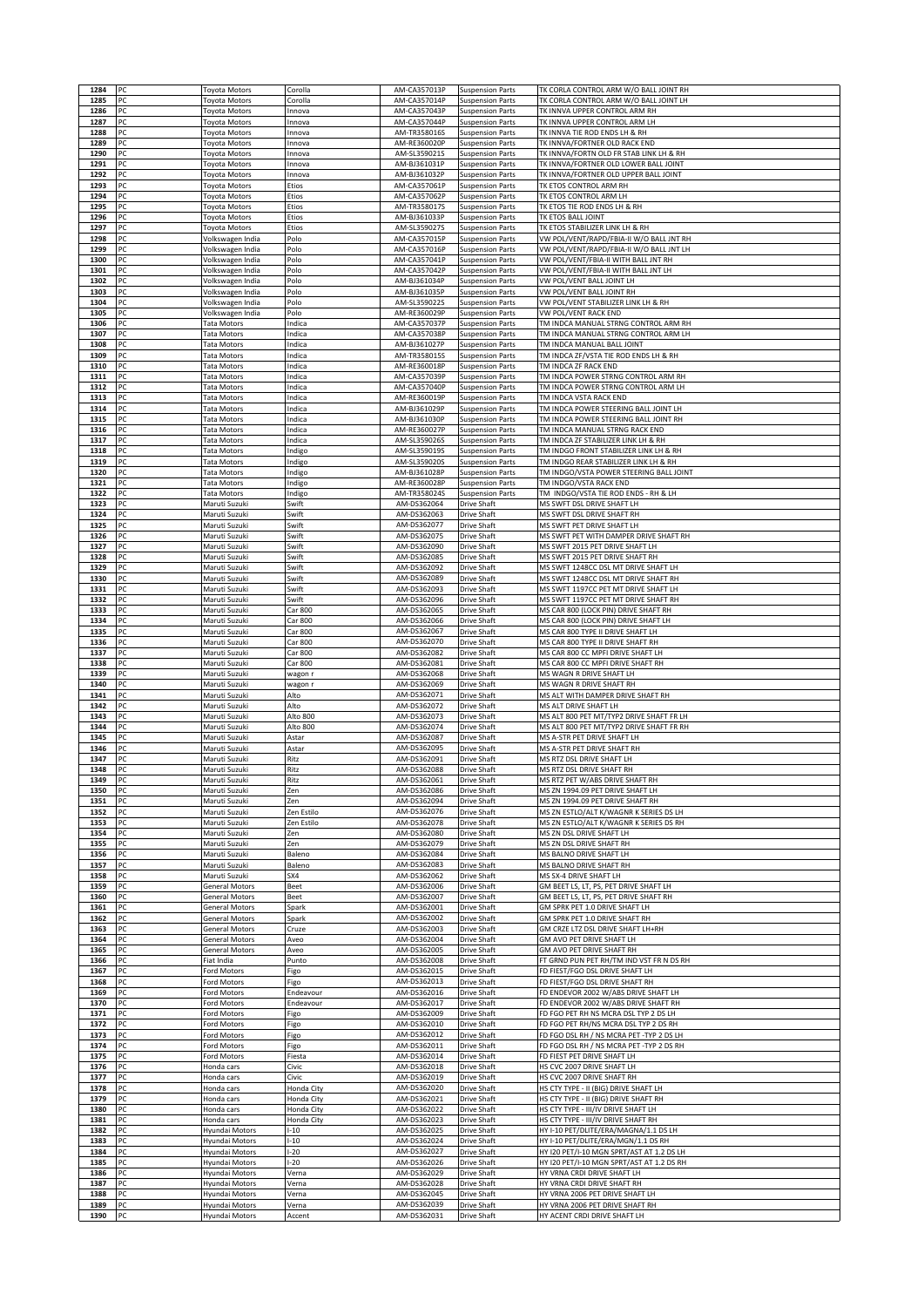| 1391         | PC       | Hyundai Motors                                 | Accent                         | AM-DS362030                | <b>Drive Shaft</b>                       | HY ACENT CRDI DRIVE SHAFT RH                                                        |
|--------------|----------|------------------------------------------------|--------------------------------|----------------------------|------------------------------------------|-------------------------------------------------------------------------------------|
| 1392         | PC       | Hyundai Motors                                 | Accent                         | AM-DS362032                | Drive Shaft                              | HY ACENT DRIVE SHAFT LH                                                             |
| 1393         | PC       | Hyundai Motors                                 | Accent                         | AM-DS362033                | Drive Shaft                              | HY ACENT DRIVE SHAFT RH                                                             |
| 1394<br>1395 | PC<br>PC | Hyundai Motors<br>Hyundai Motors               | Santro<br>Santro               | AM-DS362034<br>AM-DS362035 | Drive Shaft<br>Drive Shaft               | HY SNTRO DRIVE SHAFT LH<br>HY SNTRO DRIVE SHAFT RH                                  |
| 1396         | PC       | Hyundai Motors                                 | Santro                         | AM-DS362036                | Drive Shaft                              | HY SNTRO XNG DRIVE SHAFT LH                                                         |
| 1397         | PC       | Hyundai Motors                                 | -10 Grand                      | AM-DS362048                | Drive Shaft                              | HY I-10 GRND 1.1 U2 MT5 SPD 2WD DSL DS LH                                           |
| 1398         | PC       | Hyundai Motors                                 | -10 Grand                      | AM-DS362049                | Drive Shaft                              | HY I-10 GRND 1.1 U2 MT5 SPD 2WD DSL DS RH                                           |
| 1399<br>1400 | PC<br>PC | Hyundai Motors<br>Hyundai Motors               | $-10$<br>$-10$                 | AM-DS362040<br>AM-DS362051 | <b>Drive Shaft</b><br><b>Drive Shaft</b> | HY I-10 KAPA 1.2 PET DRIVE SHAFT LH<br>HY I-10 KAPA 1.2 PET DRIVE SHAFT RH          |
| 1401         | PC       | Hyundai Motors                                 | $-10$                          | AM-DS362046                | Drive Shaft                              | HY I-10 AT W/ABS DRIVE SHAFT LH                                                     |
| 1402         | PC       | Hyundai Motors                                 | $-10$                          | AM-DS362050                | Drive Shaft                              | HY I-10 AT W/ABS DRIVE SHAFT RH                                                     |
| 1403         | PC       | Hyundai Motors                                 | $-20$                          | AM-DS362047                | Drive Shaft                              | HY 120 DSL DRIVE SHAFT LH                                                           |
| 1404<br>1405 | PC<br>PC | Hyundai Motors<br>Hyundai Motors               | $-20$<br>Getz                  | AM-DS362052<br>AM-DS362037 | Drive Shaft<br>Drive Shaft               | HY 120 DSL DRIVE SHAFT RH<br>HY GET PRIME DSL W/ABS DRIVE SHAFT RH                  |
| 1406         | PC       | Hyundai Motors                                 | Getz                           | AM-DS362041                | Drive Shaft                              | HY GET PRIME DSL DRIVE SHAFT LH                                                     |
| 1407         | PC       | Hyundai Motors                                 | Getz                           | AM-DS362042                | <b>Drive Shaft</b>                       | HY GET PRIME 2008 PET DRIVE SHAFT LH                                                |
| 1408<br>1409 | PC<br>PC | Hyundai Motors<br>Hyundai Motors               | Getz                           | AM-DS362053<br>AM-DS362044 | Drive Shaft                              | HY GET PRIME 2008 PET W/ABS DS RH<br>HY GET PET/DSL DRIVE SHAFT LH                  |
| 1410         | PC       | Hyundai Motors                                 | Getz<br>Getz                   | AM-DS362038                | Drive Shaft<br>Drive Shaft               | HY GET PET/DSL W/ABS DRIVE SHAFT LH                                                 |
| 1411         | PC       | Hyundai Motors                                 | Getz                           | AM-DS362043                | Drive Shaft                              | HY GET DRIVE SHAFT LH                                                               |
| 1412         | PC       | Hyundai Motors                                 | Getz                           | AM-DS362054                | Drive Shaft                              | HY GET DRIVE SHAFT RH                                                               |
| 1413<br>1414 | PC<br>PC | Mahindra & Mahindra<br>Mahindra & Mahindra     | Logan<br>Logan                 | AM-DS362055<br>AM-DS362056 | Drive Shaft<br>Drive Shaft               | MM LG DSL / VERTO 1.5 DRIVE SHAFT LH<br>MM LG DSL / VERTO 1.5 DRIVE SHAFT RH        |
| 1415         | PC       | Mahindra & Mahindra                            | Logan                          | AM-DS362059                | Drive Shaft                              | MM LG PET / VERTO 1.4 DRIVE SHAFT LH                                                |
| 1416         | PC       | Mahindra & Mahindra                            | Logan                          | AM-DS362060                | Drive Shaft                              | MM LG PET / VERTO 1.4 DRIVE SHAFT RH                                                |
| 1417         | PC       | Mahindra & Mahindra                            | Scorpio                        | AM-DS362057                | Drive Shaft                              | MM SCRPO CRDI / SAFRI DRIVE SHAFT LH                                                |
| 1418<br>1419 | PC<br>PC | Mahindra & Mahindra<br><b>Hindustan Motors</b> | Scorpio<br>.ancer              | AM-DS362058<br>AM-DS362097 | Drive Shaft<br><b>Drive Shaft</b>        | MM SCRPO CRDI / SAFRI DRIVE SHAFT RH<br>HM LANCR DSL DRIVE SHAFT LH                 |
| 1420         | PC       | <b>Hindustan Motors</b>                        | Lancer                         | AM-DS362098                | <b>Drive Shaft</b>                       | HM LANCR DSL DRIVE SHAFT RH                                                         |
| 1421         | PC       | Renault                                        | Duster                         | AM-DS362099                | Drive Shaft                              | RN DUSTR DRIVE SHAFT LH                                                             |
| 1422         | PC       | Renault                                        | Duster                         | AM-DS362100                | Drive Shaft                              | RN DUSTR DRIVE SHAFT RH                                                             |
| 1423<br>1424 | PC<br>PC | Skoda Auto<br>Skoda Auto                       | Fabia<br>Fabia                 | AM-DS362102<br>AM-DS362101 | Drive Shaft<br>Drive Shaft               | SK FBIA PET+DSL DRIVE SHAFT LH<br>SK FBIA PET+DSL DRIVE SHAFT RH                    |
| 1425         | PC       | Skoda Auto                                     | Octavia                        | AM-DS362108                | <b>Drive Shaft</b>                       | SK OCTVIA DSL DRIVE SHAFT LH                                                        |
| 1426         | PC       | Skoda Auto                                     | Octavia                        | AM-DS362105                | <b>Drive Shaft</b>                       | SK OCTVIA DSL DRIVE SHAFT RH                                                        |
| 1427         | PC<br>PC | Skoda Auto                                     | Laura                          | AM-DS362106<br>AM-DS362103 | Drive Shaft                              | SK LAUR AUTO 1.9L TDI DRIVE SHAFT LH                                                |
| 1428<br>1429 | PC       | Skoda Auto<br>Skoda Auto                       | Laura<br>Laura                 | AM-DS362107                | Drive Shaft<br>Drive Shaft               | SK LAUR AUTO 1.9L TDI DRIVE SHAFT RH<br>SK LAUR MT DSL DRIVE SHAFT LH               |
| 1430         | PC       | Skoda Auto                                     | Laura                          | AM-DS362104                | Drive Shaft                              | SK LAUR MT DSL DRIVE SHAFT RH                                                       |
| 1431         | PC       | Tata Motors                                    | Indigo                         | AM-DS362116                | Drive Shaft                              | TM INDGO DSL DRIVE SHAFT LH                                                         |
| 1432<br>1433 | PC<br>PC | Tata Motors<br><b>Tata Motors</b>              | Indigo<br>Indica               | AM-DS362117<br>AM-DS362118 | <b>Drive Shaft</b><br>Drive Shaft        | TM INDGO DSL DRIVE SHAFT RH<br>TM INDCA DRIVE SHAFT LH                              |
| 1434         | PC       | <b>Tata Motors</b>                             | Indica                         | AM-DS362119                | Drive Shaft                              | TM INDCA DRIVE SHAFT RH                                                             |
| 1435         | PC       | Tata Motors                                    | Manza                          | AM-DS362110                | Drive Shaft                              | TM MANZ PET DRIVE SHAFT LH                                                          |
| 1436         | PC       | <b>Tata Motors</b>                             | Manza                          | AM-DS362109                | Drive Shaft                              | TM MANZ PET DRIVE SHAFT RH                                                          |
| 1437<br>1438 | PC<br>PC | Tata Motors<br>Tata Motors                     | Manza<br>Nano                  | AM-DS362112<br>AM-DS362111 | Drive Shaft<br>Drive Shaft               | TM MANZ DSL DRIVE SHAFT LH<br>TM NAN-O MT DRIVE SHAFT LH                            |
| 1439         | PC       | Tata Motors                                    | Nano                           | AM-DS362114                | Drive Shaft                              | TM NAN-O MT DRIVE SHAFT RH                                                          |
| 1440         | PC       | Tata Motors                                    | Magic                          | AM-DS362113                | Drive Shaft                              | TM MAGC PET DRIVE SHAFT RH                                                          |
| 1441<br>1442 | PC<br>PC | Toyota Motors<br><b>Toyota Motors</b>          | Fortuner<br>Etios              | AM-DS362122<br>AM-DS362127 | <b>Drive Shaft</b><br>Drive Shaft        | TK FORTUNR DRIVE SHAFT LH<br>TK ETOS DSL DRIVE SHAFT LH                             |
| 1443         | PC       | Toyota Motors                                  | Etios                          | AM-DS362131                | Drive Shaft                              | TK ETOS DSL DRIVE SHAFT RH                                                          |
| 1444         | PC       | <b>Toyota Motors</b>                           | Etios                          | AM-DS362126                |                                          |                                                                                     |
|              |          |                                                |                                |                            | Drive Shaft                              | TK ETOS PET DRIVE SHAFT LH                                                          |
| 1445         | PC       | Toyota Motors                                  | Etios                          | AM-DS362130                | Drive Shaft                              | TK ETOS PET DRIVE SHAFT RH                                                          |
| 1446<br>1447 | PC       | Toyota Motors                                  | Corolla Altis                  | AM-DS362123                | Drive Shaft                              | TK COROLA/ALTS DRIVE SHAFT LH<br>TK COROLA/ALTS DRIVE SHAFT RH                      |
| 1448         | PC<br>PC | Toyota Motors<br>Toyota Motors                 | Corolla Altis<br>Corolla Altis | AM-DS362132<br>AM-DS362124 | Drive Shaft<br>Drive Shaft               | TK COROLA/ALTS AT W/ABS DRIVE SHAFT LH                                              |
| 1449         | PC       | <b>Toyota Motors</b>                           | Corolla Altis                  | AM-DS362133                | Drive Shaft                              | TK COROLA/ALTS AT W/ABS DRIVE SHAFT RH                                              |
| 1450         | PC       | Toyota Motors                                  | Corolla Altis                  | AM-DS362125                | Drive Shaft                              | TK COROLA/ALTS 1.8, T W/ABS DS LH                                                   |
| 1451<br>1452 | PC<br>PC | Toyota Motors<br><b>Toyota Motors</b>          | Corolla Altis<br>Corolla Altis | AM-DS362134<br>AM-DS362121 | Drive Shaft<br>Drive Shaft               | TK COROLA/ALTS 1.8, T W/ABS DS RH<br>TK COROLA ALTS 1.8L DSL MT DS LH               |
| 1453         | PC       | Toyota Motors                                  | Corolla Altis                  | AM-DS362120                | Drive Shaft                              | TK COROLA ALTS 1.8L DSL MT DS RH                                                    |
| 1454         | PC       | Toyota Motors                                  | Camry                          | AM-DS362129                | Drive Shaft                              | TK CMRY PET W/ABS DRIVE SHAFT LH                                                    |
| 1455<br>1456 | PC       | Toyota Motors<br>Toyota Motors                 | Camry<br>Camry                 | AM-DS362136<br>AM-DS362128 | Drive Shaft<br>Drive Shaft               | TK CMRY PET W/ABS DRIVE SHAFT RH<br>TK CMRY AT W/ABS DRIVE SHAFT LH                 |
| 1457         | PC       | Toyota Motors                                  | Camry                          | AM-DS362135                | <b>Drive Shaft</b>                       | TK CMRY AT W/ABS DRIVE SHAFT RH                                                     |
| 1458         | PC       | Volkswagen India                               | Polo                           | AM-DS362139                | Drive Shaft                              | VW POL/VENT PET 1.6 DRIVE SHAFT LH                                                  |
| 1459<br>1460 | PC<br>PC | Volkswagen India<br>Volkswagen India           | Polo<br>Vento                  | AM-DS362138<br>AM-DS362137 | Drive Shaft<br>Drive Shaft               | VW POL/VENT PET 1.6 DRIVE SHAFT RH<br>VW VENT DSL DRIVE SHAFT LH                    |
| 1461         | PC       | Volkswagen India                               | Vento                          | AM-DS362140                | Drive Shaft                              | VW VENT DSL DRIVE SHAFT RH                                                          |
| 1462         | PC       | Daewoo                                         | Matiz                          | AM-4010059                 | Struts                                   | DW MATZ STRUT DAMPER WT BK FR UNI                                                   |
| 1463         | PC       | Fiat India                                     | Uno                            | AM-W01512                  | Struts                                   | FT UNO STRUT DAMPER W/O BK RR UNI                                                   |
| 1464<br>1465 | PC<br>PC | Fiat India<br>Ford Motors                      | Uno<br>Eco Sport               | AM-W01513<br>AM-W17145     | Struts<br>Struts                         | FT UNO STRUT DAMPER W/O BK FR UNI<br>FD ECO SPRT STRUT DAMP GAS W/O BK FR LH        |
| 1466         | PC       | Ford Motors                                    | Eco Sport                      | AM-W17146                  | Struts                                   | FD ECO SPRT STRUT DAMP GAS W/O BK FR RH                                             |
| 1467         | PC       | Ford Motors                                    | Escorts                        | AM-A17112                  | Struts                                   | FD ESDES STRUT DAMPER GAS W/O BK RR UNI                                             |
| 1468<br>1469 | PC<br>PC | Ford Motors<br>Ford Motors                     | Escorts<br>Escorts             | AM-A17110<br>AM-A17111     | Struts<br>Struts                         | FD ESPET STRUT DAMPER GAS W/O BK FR LH<br>FD ESPET STRUT DAMPER GAS W/O BK FR RH    |
| 1470         | PC       | Ford Motors                                    | Figo                           | AM-A17115                  | Struts                                   | FD FGO STRUT DAMPER GAS W/O BK FR LH                                                |
| 1471         | PC       | Ford Motors                                    | Figo                           | AM-A17114                  | Struts                                   | FD FGO STRUT DAMPER GAS W/O BK FR RH                                                |
| 1472<br>1473 | PC<br>PC | Ford Motors<br>Ford Motors                     | Figo<br>Fiesta                 | AM-A17116<br>AM-A17101     | Struts<br>Struts                         | FD FGO STRUT DAMPER GAS W/O BK RR UNI<br>FD FT STRUT DAMPER GAS W/O BK FR LH        |
| 1474         | PC       | Ford Motors                                    | Fiesta                         | AM-A17102                  | Struts                                   | FD FT STRUT DAMPER GAS W/O BK FR RH                                                 |
| 1475         | PC       | Ford Motors                                    | Fiesta                         | AM-A17103                  | Struts                                   | FD FT STRUT DAMPER GAS W/O BK RR UNI                                                |
| 1476         | PC       | Ford Motors                                    | Fiesta                         | AM-A17104                  | Struts                                   | FD FTSPT STRUT DAMPER GAS W/O BK FR LH                                              |
| 1477<br>1478 | PC<br>PC | Ford Motors<br>Ford Motors                     | Fiesta<br>Fiesta               | AM-A17105<br>AM-A17106     | Struts<br>Struts                         | FD FTSPT STRUT DAMPER GAS W/O BK FR RH<br>FD FTSPT STRUT DAMPER GAS W/O BK RR UNI   |
| 1479         | PC       | Ford Motors                                    | Fusion                         | AM-A17107                  | Struts                                   | FD FU STRUT DAMPER GAS W/O BK FR LH                                                 |
| 1480         | PC       | Ford Motors                                    | Fusion                         | AM-A17108                  | Struts                                   | FD FU STRUT DAMPER GAS W/O BK FR RH                                                 |
| 1481<br>1482 | PC<br>PC | Ford Motors<br>Ford Motors                     | Fusion<br>Ikon                 | AM-A17109<br>AM-A17095     | Struts<br>Struts                         | FD FU STRUT DAMPER GAS W/O BK RR UNI<br>FD IK DSL STRUT DAMPER GAS W/O BK FR LH     |
| 1483         | PC       | Ford Motors                                    | Ikon                           | AM-A17096                  | Struts                                   | FD IK DSL STRUT DAMPER GAS W/O BK FR RH                                             |
| 1484         | PC       | Ford Motors                                    | Ikon                           | AM-A17098                  | Struts                                   | FD IK DSL STRUT DAMPER GAS W/O BK RR UNI                                            |
| 1485         | PC       | Ford Motors                                    | Ikon                           | AM-A17093                  | Struts                                   | FD IK PET STRUT DAMPER GAS W/O BK FR LH                                             |
| 1486<br>1487 | PC<br>PC | Ford Motors<br>Ford Motors                     | Ikon<br>Ikon                   | AM-A17094<br>AM-A17097     | Struts<br>Struts                         | FD IK PET STRUT DAMPER GAS W/O BK FR RH<br>FD IK PET STRUT DAMPER GAS W/O BK RR UNI |
| 1488         | PC       | General Motors                                 | Spark                          | AM-G23068                  | Struts                                   | GM SPRK STRUT DAMPER GAS W/O BK FR RH                                               |
| 1489         | PC       | General Motors                                 | Spark                          | AM-G23069                  | Struts                                   | GM SPRK STRUT DAMPER GAS W/O BK FR LH                                               |
| 1490<br>1491 | PC<br>PC | General Motors                                 | Beet                           | AM-G23109                  | Struts                                   | GM BEET STRUT DAMPER GAS W/O BK FR RH                                               |
| 1492         | PC       | General Motors<br>General Motors               | Beet<br>Aveo                   | AM-G23110<br>AM-D02322     | Struts<br>Struts                         | GM BEET STRUT DAMPER GAS W/O BK FR LH<br>GM AVO 250 STRUT DAMP GAS W/O BK FR LH     |
| 1493         | PC       | General Motors                                 | Aveo                           | AM-D02323                  | Struts                                   | GM AVO 250 STRUT DAMP GAS W/O BK FR RH                                              |
| 1494         | PC       | General Motors                                 | Uva                            | AM-D02320                  | Struts                                   | GM UV 200 STRUT DAMPER GAS W/O BK FR LH                                             |
| 1495<br>1496 | PC<br>PC | General Motors<br><b>Hindustan Motors</b>      | Uva<br>Lancer                  | AM-D02321<br>AM-K0623      | Struts<br>Struts                         | GM UV 200 STRUT DAMPER GAS W/O BK FR RH<br>HM LNCR STRUT DAMPER W/O BK FR LH        |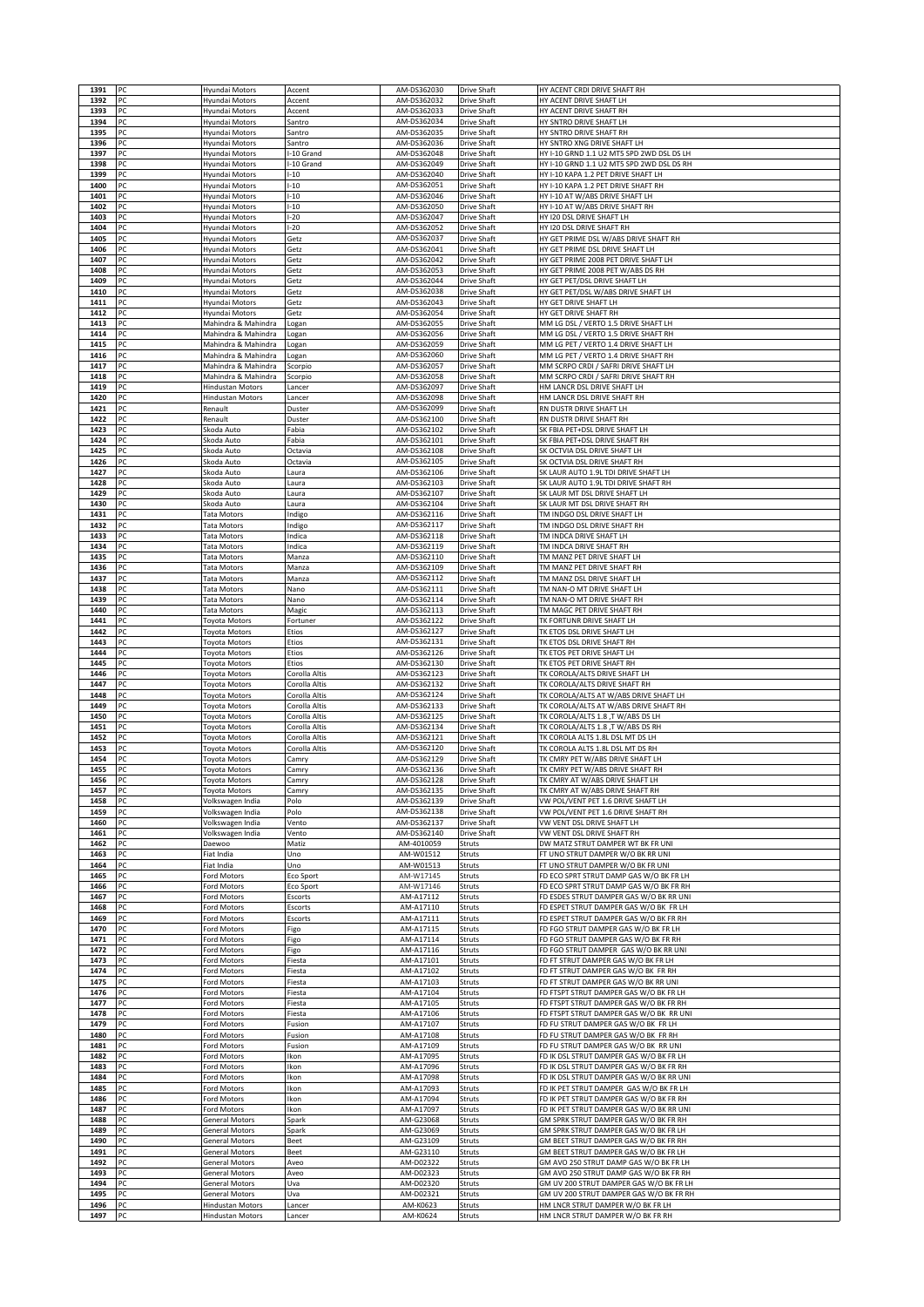| 1499         | PC       | <b>Hindustan Motors</b>                    | Lancer                         | AM-K0622                | Struts           | HM LNCR STRUT DAMPER W/O BK RR UNI                                                   |
|--------------|----------|--------------------------------------------|--------------------------------|-------------------------|------------------|--------------------------------------------------------------------------------------|
|              | PC       | Honda cars                                 | Amaze                          | AM-G26112               | Struts           | HS AMZE DSL STRUT ASSY GAS FR LH                                                     |
| 1500         | PC<br>PC | Honda cars                                 | Amaze                          | AM-G26111               | Struts           | HS AMZE DSL STRUT ASSY GAS FR RH                                                     |
| 1501<br>1502 | PC       | Honda cars<br>Honda cars                   | Amaze<br>Amaze                 | AM-K26083<br>AM-K26082  | Struts<br>Struts | HS AMZE DSL STRUT DAMP GAS ABS FR LH<br>HS AMZE DSL STRUT DAMP GAS ABS FR RH         |
| 1503         | PC       | Honda cars                                 | Amaze                          | AM-G26101               | Struts           | HS AMZE FR STRUT ASSEMBLY LH                                                         |
| 1504         | PC       | Honda cars                                 | Amaze                          | AM-G26100               | Struts           | HS AMZE PET STRUT ASSY GAS FR RH                                                     |
| 1505         | PC       | Honda cars                                 | Amaze                          | AM-K26081               | Struts           | HS AMZE PET STRUT DAMP GAS ABS FR LH                                                 |
| 1506<br>1507 | PC<br>PC | Honda cars<br>Honda cars                   | Amaze<br>Amaze                 | AM-K26080<br>AM-K26085  | Struts<br>Struts | HS AMZE PET STRUT DAMP GAS ABS FR RH<br>HS AMZE PET STRUT DAMP GAS NON ABS FR LH     |
| 1508         | PC       | Honda cars                                 | Amaze                          | AM-K26084               | Struts           | HS AMZE PET STRUT DAMP GAS NON ABS FR RH                                             |
| 1509         | PC       | Honda cars                                 | Honda City                     | AM-K26009               | Struts           | HS CTY M 1&2 STRUT DAMPER W/O BK FR LH                                               |
| 1510<br>1511 | PC<br>PC | Honda cars<br>Honda cars                   | Honda City<br>Honda City       | AM-K26010<br>AM-G26012  | Struts<br>Struts | HS CTY M 1&2 STRUT DAMPER W/O BK FR RH<br>HS CTY M 1&2 STRUT DAMPER W/O BK RR LH     |
| 1512         | PC       | Honda cars                                 | Honda City                     | AM-G26011               | Struts           | HS CTY M 1&2 STRUT DAMPER W/O BK RR RH                                               |
| 1513         | PC       | Honda cars                                 | Honda City                     | AM-G26004               | Struts           | HS CTY M 3 STRUT DAMPER GAS W/O BK FR LH                                             |
| 1514<br>1515 | PC<br>PC | Honda cars                                 | Honda City                     | AM-G26003<br>AM-G26079  | Struts           | HS CTY M 3 STRUT DAMPER GAS W/O BK FR RH<br>HS CTY M 4 STRUT DAMPER GAS W/O BK FR LH |
| 1516         | PC       | Honda cars<br>Honda cars                   | Honda City<br>Honda City       | AM-G26078               | Struts<br>Struts | HS CTY M 4 STRUT DAMPER GAS W/O BK FR RH                                             |
| 1517         | PC       | Honda cars                                 | Honda City                     | AM-G26056               | Struts           | HS CTY M 5 STRUT DAMPER GAS W/O BK FR LH                                             |
| 1518         | PC       | Honda cars                                 | Honda City                     | AM-G26057               | Struts           | HS CTY M 5 STRUT DAMPER GAS W/O BK FR RH                                             |
| 1519<br>1520 | PC<br>PC | Honda cars<br>Honda cars                   | Honda City<br>Honda City       | AM-G26131<br>AM-G26132  | Struts<br>Struts | HS CTY M 6&7 STRUT DAMP GAS W/O BK FR LH<br>HS CTY M 6&7 STRUT DAMP GAS W/O BK FR RH |
| 1521         | PC       | Honda cars                                 | Brio                           | AM-K26077               | Struts           | HS BRIO AT STRUT DAMPER GAS W/O BK FR LH                                             |
| 1522         | PC       | Honda cars                                 | Brio                           | AM-K26076               | Struts           | HS BRIO AT STRUT DAMP GAS W/O BK FR RH                                               |
| 1523<br>1524 | PC<br>PC | Honda cars                                 | Brio<br>Brio                   | AM-K26073<br>AM-K26072  | Struts<br>Struts | HS BRIO MT STRUT DAMP GAS ABS FR LH<br>HS BRIO MT STRUT DAMP GAS ABS FR RH           |
| 1525         | PC       | Honda cars<br>Honda cars                   | Brio                           | AM-K26075               | Struts           | HS BRIO MT STRUT DAMP GAS NON ABS LH                                                 |
| 1526         | PC       | Honda cars                                 | Brio                           | AM-K26074               | Struts           | HS BRIO MT STRUT DAMP GAS NON ABS RH                                                 |
| 1527         | PC       | Honda cars                                 | Jazz                           | AM-G26116               | Struts           | HS JAZ STRUT DAMPER GAS W/O BK FR LH                                                 |
| 1528<br>1529 | PC<br>PC | Honda cars<br>Hyundai Motors               | Jazz<br>Accent                 | AM-G26115<br>AM-A04107  | Struts<br>Struts | HS JAZ STRUT DAMPER GAS W/O BK FR RH<br>HY ACCNT CRD STRUT DAMP GAS W/O BK FR LH     |
| 1530         | PC       | Hyundai Motors                             | Accent                         | AM-A04108               | Struts           | HY ACCNT CRD STRUT DAMP GAS W/O BK FR RH                                             |
| 1531         | PC       | Hyundai Motors                             | Accent                         | AM-G04109               | Struts           | HY ACCNT CRD STRUT DAMP GAS W/O BK RR LH                                             |
| 1532<br>1533 | PC<br>PC | Hyundai Motors                             | Accent                         | AM-G04110<br>AM-A0425   | Struts<br>Struts | HY ACCNT CRD STRUT DAMP GAS W/O BK RR RH<br>HY ACCNT PET STRUT DAMP GAS W/O BK FR LH |
| 1534         | PC       | Hyundai Motors<br>Hyundai Motors           | Accent<br>Accent               | AM-A0426                | Struts           | HY ACCNT PET STRUT DAMP GAS W/O BK FR RH                                             |
| 1535         | PC       | Hyundai Motors                             | Accent                         | AM-G04102               | Struts           | HY ACCNT PET STRUT DAMP GAS W/O BK RR LH                                             |
| 1536         | PC       | Hyundai Motors                             | Accent                         | AM-G04103               | Struts           | HY ACCNT PET STRUT DAMP GAS W/O BK RR RH                                             |
| 1537<br>1538 | PC<br>PC | Hyundai Motors<br>Hyundai Motors           | Santro<br>Santro               | AM-A04132<br>AM-A04131  | Struts<br>Struts | HY ATOZ STRUT ASSY FR LH<br>HY ATOZ STRUT ASSY FR RH                                 |
| 1539         | PC       | Hyundai Motors                             | Santro                         | AM-G04127               | Struts           | HY ATOZ STRUT DAMPER W/O BK FR UNI                                                   |
| 1540         | PC       | Hyundai Motors                             | Santro                         | AM-G04126               | Struts           | HY ATOZ STRUT DAMPER W/O BK FR LH                                                    |
| 1541         | PC       | Hyundai Motors                             | Santro                         | AM-G04125               | Struts           | HY ATOZ STRUT DAMPER W/O BK FR RH                                                    |
| 1542<br>1543 | PC<br>PC | Hyundai Motors<br>Hyundai Motors           | Santro<br>Santro               | AM-G04090<br>AM-G04089  | Struts<br>Struts | HY ATOZ STRUT DAMPER WT BK FR LH<br>HY ATOZ STRUT DAMPER WT BK FR RH                 |
| 1544         | PC       | Hyundai Motors                             | Santro                         | AM-G04088               | Struts           | HY ATOZ STRUT DAMPER WT BK FR UN                                                     |
| 1545         | PC       | Hyundai Motors                             | Creta                          | AM-G04189               | Struts           | HY CRTA STRUT DAMPER GAS W/O BK FR LH                                                |
| 1546<br>1547 | PC<br>PC | Hyundai Motors<br>Hyundai Motors           | Creta<br>Eon                   | AM-G04188<br>AM-G04187  | Struts<br>Struts | HY CRTA STRUT DAMPER GAS W/O BK FR RH<br>HY EN STRUT DAMPER GAS W/O BK FR UNI        |
| 1548         | PC       | Hyundai Motors                             | Eon                            | AM-G04214               | Struts           | HY EN STRUT ASSY GAS UNI                                                             |
| 1549         | PC       | Hyundai Motors                             | -10 Grand                      | AM-G04186               | Struts           | HY GRND I-10 STRUT DAMP GAS W/O BK FR LH                                             |
| 1550         | PC       | Hyundai Motors                             | -10 Grand                      | AM-G04185               | Struts           | HY GRND I-10 STRUT DAMP GAS W/O BK FR RH                                             |
| 1551<br>1552 | PC<br>PC | Hyundai Motors<br>Hyundai Motors           | $-10$<br>$-10$                 | AM-G04105<br>AM-G04104  | Struts<br>Struts | HY I-10 STRUT DAMPER GAS W/O BK FR LH<br>HY I-10 STRUT DAMPER GAS W/O BK FR RH       |
| 1553         | PC       | Hyundai Motors                             | $-20$                          | AM-G04173               | Struts           | HY I-20 STRUT DAMPER GAS W/O BK FR LH                                                |
| 1554         | PC       | Hyundai Motors                             | $-20$                          | AM-G04172               | Struts           | HY I-20 STRUT DAMPER GAS W/O BK FR RH                                                |
| 1555<br>1556 | PC<br>PC | Hyundai Motors<br>Hyundai Motors           | Verna Fluidic<br>Verna Fluidic | AM-G04182<br>AM-G04181  | Struts<br>Struts | HY VRNA FLD STRUT DAMP GAS W/O BK FR LH<br>HY VRNA FLD STRUT DAMP GAS W/O BK FR RH   |
| 1557         | PC       | Hyundai Motors                             | Verna                          | AM-G04175               | Struts           | HY VRNA OLD STRUT DAMP GAS W/O BK FR LH                                              |
|              |          |                                            |                                |                         | Struts           |                                                                                      |
| 1558         | PC       | Hyundai Motors                             | Verna                          | AM-G04174               |                  | HY VRNA OLD STRUT DAMP GAS W/O BK FR RH                                              |
| 1559         | PC       | Hyundai Motors                             | Xcent                          | AM-G04178               | Struts           | HY XCNT STRUT DAMPER GAS W/O BK FR LH                                                |
| 1560<br>1561 | PC<br>PC | Hyundai Motors<br>Mahindra & Mahindra      | Xcent<br>Gio                   | AM-G04179<br>AM-A14178  | Struts<br>Struts | HY XCNT STRUT DAMPER GAS W/O BK FR RH<br>MM GIO STRUT ASSY FR UNI                    |
| 1562         | PC       | Mahindra & Mahindra                        | Gio                            | AM-A14177               | Struts           | MM GIO STRUT DAMPER W/O BK FR UNI                                                    |
| 1563         |          | Mahindra & Mahindra                        | Kuv                            | AM-H14491               | Struts           | MM KV DSL STRUT ASSY GAS FR LH                                                       |
| 1564<br>1565 | PC<br>PC | Mahindra & Mahindra<br>Mahindra & Mahindra | Kuv<br>Kuv                     | AM-H14490<br>AM-H14489  | Struts<br>Struts | MM KV DSL STRUT ASSY GAS FR RH<br>MM KV STRUT ASSY PET FR LH                         |
| 1566         | PC       | Mahindra & Mahindra                        | Kuv                            | AM-H14488               | Struts           | MM KV STRUT ASSY PET FR RH                                                           |
| 1567         | PC       | Mahindra & Mahindra                        | Kuv                            | AM-H14464               | Struts           | MM KV STRUT DAMPER PET W/O BK FR LH                                                  |
| 1568<br>1569 | PC<br>PC | Mahindra & Mahindra<br>Mahindra & Mahindra | Kuv<br>Kuv                     | AM-H14463<br>AM-H14486  | Struts<br>Struts | MM KV STRUT DAMPER PET W/O BK FR RH<br>MM KV DAMPER SA RR                            |
| 1570         | PC       | Mahindra & Mahindra                        | Logan                          | AM-A14233               | Struts           | MM LG STRUT DAMPER W/O BK FR UNI                                                     |
| 1571         | PC       | Mahindra & Mahindra                        | Logan                          | AM-A14385               | Struts           | MM LG STRUT DAMPER WT BUMP-STOPER FR UNI                                             |
| 1572<br>1573 | PC<br>PC | Mahindra & Mahindra<br>Mahindra & Mahindra | Scorpio<br>Scorpio             | AM-H14478<br>AM-H14483  | Struts<br>Struts | MM SCRPIO S2,S4 STRUT DAMP W/O BK FR UNI<br>MM SCRPIO S6, S8, S10 STRUT DAMP FR UNI  |
| 1574         | PC       | Mahindra & Mahindra                        | Verito                         | AM-A14447               | Struts           | MM VERTO STRUT DAMP WT BMP-STOPER FR UNI                                             |
| 1575         | PC       | Mahindra & Mahindra                        | Xuv 500                        | AM-W14556               | Struts           | MM XV 500 (AWD) NM STRUT ASSY FR LH                                                  |
| 1576<br>1577 | PC<br>PC | Mahindra & Mahindra<br>Mahindra & Mahindra | Xuv 500<br>Xuv 500             | AM-W14555<br>AM-G14550  | Struts<br>Struts | MM XV 500 (AWD) NM STRUT ASSY FR RH<br>MM XV 500 (AWD) NM STRUT ASSY RR UNI          |
| 1578         | PC       | Mahindra & Mahindra                        | <b>Xuv 500</b>                 | AM-W14554               | Struts           | MM XV 500 (FWD) NM STRUT ASSY FR LH                                                  |
| 1579         | PC       | Mahindra & Mahindra                        | Xuv 500                        | AM-W14553               | Struts           | MM XV 500 (FWD) NM STRUT ASSY FR RH                                                  |
| 1580         | PC       | Mahindra & Mahindra                        | Xuv 500                        | AM-G14549               | Struts           | MM XV 500 (FWD) NM STRUT ASSY RR UNI                                                 |
| 1581<br>1582 | PC<br>PC | Mahindra & Mahindra<br>Mahindra & Mahindra | Xuv 500<br>Xuv 500             | AM-H14383<br>AM-W14346  | Struts<br>Struts | MM XV 500 ADJUST ELECTRONIC STRUT SET RR<br>MM XV 500 (AWD) STRUT ASSY FR LH         |
| 1583         | PC       | Mahindra & Mahindra                        | Xuv 500                        | AM-W14347               | Struts           | MM XV 500 (AWD) STRUT ASSY FR RH                                                     |
| 1584         | PC       | Mahindra & Mahindra                        | <b>Xuv 500</b>                 | AM-W14349               | Struts           | MM XV 500 (AWD) STRUT ASSY RR UNI                                                    |
| 1585<br>1586 | PC<br>PC | Mahindra & Mahindra<br>Mahindra & Mahindra | <b>Xuv 500</b><br>Xuv 500      | AM-W14348<br>AM-W14340  | Struts<br>Struts | MM XV 500 (AWD) STRUT DAMP RR UNI<br>MM XV 500 (AWD) STRUT DAMP W/O BK FR LH         |
| 1587         | PC       | Mahindra & Mahindra                        | Xuv 500                        | AM-W14341               | Struts           | MM XV 500 (AWD) STRUT DAMP W/O BK FR RH                                              |
| 1588         | PC       | Mahindra & Mahindra                        | <b>Xuv 500</b>                 | AM-W14342               | Struts           | MM XV 500 (FWD) STRUT ASSY FR LH                                                     |
| 1589         | PC       | Mahindra & Mahindra                        | Xuv 500                        | AM-W14343               | Struts           | MM XV 500 (FWD) STRUT ASSY FR RH                                                     |
| 1590<br>1591 | PC<br>PC | Mahindra & Mahindra<br>Mahindra & Mahindra | Xuv 500<br>Xuv 500             | AM-W14345<br>AM-W14344  | Struts<br>Struts | MM XV 500 (FWD) STRUT ASSY RR UNI<br>MM XV 500 (FWD) STRUT DAMP W/O BK RR UNI        |
| 1592         | PC       | Mahindra & Mahindra                        | <b>Xuv 500</b>                 | AM-W14552               | Struts           | MM XV 500 NM STRUT DAMPER W/O BK FR LH                                               |
| 1593         | PC       | Mahindra & Mahindra                        | Xuv 500                        | AM-W14551               | Struts           | MM XV 500 NM STRUT DAMPER W/O BK FR RH                                               |
| 1594<br>1595 | PC<br>PC | Mahindra & Mahindra<br>Mahindra & Mahindra | <b>Xuv 500</b><br>Xylo         | AM-G14548<br>AM-H14450  | Struts<br>Struts | MM XV 500 NM STRUT DAMPER W/O BK RR UNI<br>MM XYL PCKUP STRUT DAMP GAS FR UNI        |
| 1596         | PC       | Mahindra & Mahindra                        | Xylo                           | AM-H14289               | Struts           | MM XYL STRUT ASSY GAS FR UNI                                                         |
| 1597         | PC       | Mahindra & Mahindra                        | Xylo                           | AM-H14271               | Struts           | MM XYL STRUT DAMPER GAS W/O BK FR UNI                                                |
| 1598         | PC       | Mahindra & Mahindra                        | Xylo                           | AM-G14557               | Struts           | MM XYL PCKUP STRUT ASSY GAS FR UNI                                                   |
| 1599<br>1600 | PC<br>PC | Maruti Suzuki<br>Maruti Suzuki             | Car 800<br>Car 800             | AM-4000047<br>AM-G07437 | Struts<br>Struts | MS 800 STRUT ASSY FR UNI<br>MS 800 STRUT DAMPER W/O BK FR UNI                        |
| 1601         | PC       | Maruti Suzuki                              | Car 800                        | AM-4010055              | Struts           | MS 800 STRUT DAMPER WT BK FR UNI                                                     |
| 1602<br>1603 | PC<br>PC | Maruti Suzuki<br>Maruti Suzuki             | Alto 800<br>Alto 800           | AM-K07538<br>AM-K07537  | Struts<br>Struts | MS ALT 800 STRUT ASSY GAS FR LH<br>MS ALT 800 STRUT ASSY GAS FR RH                   |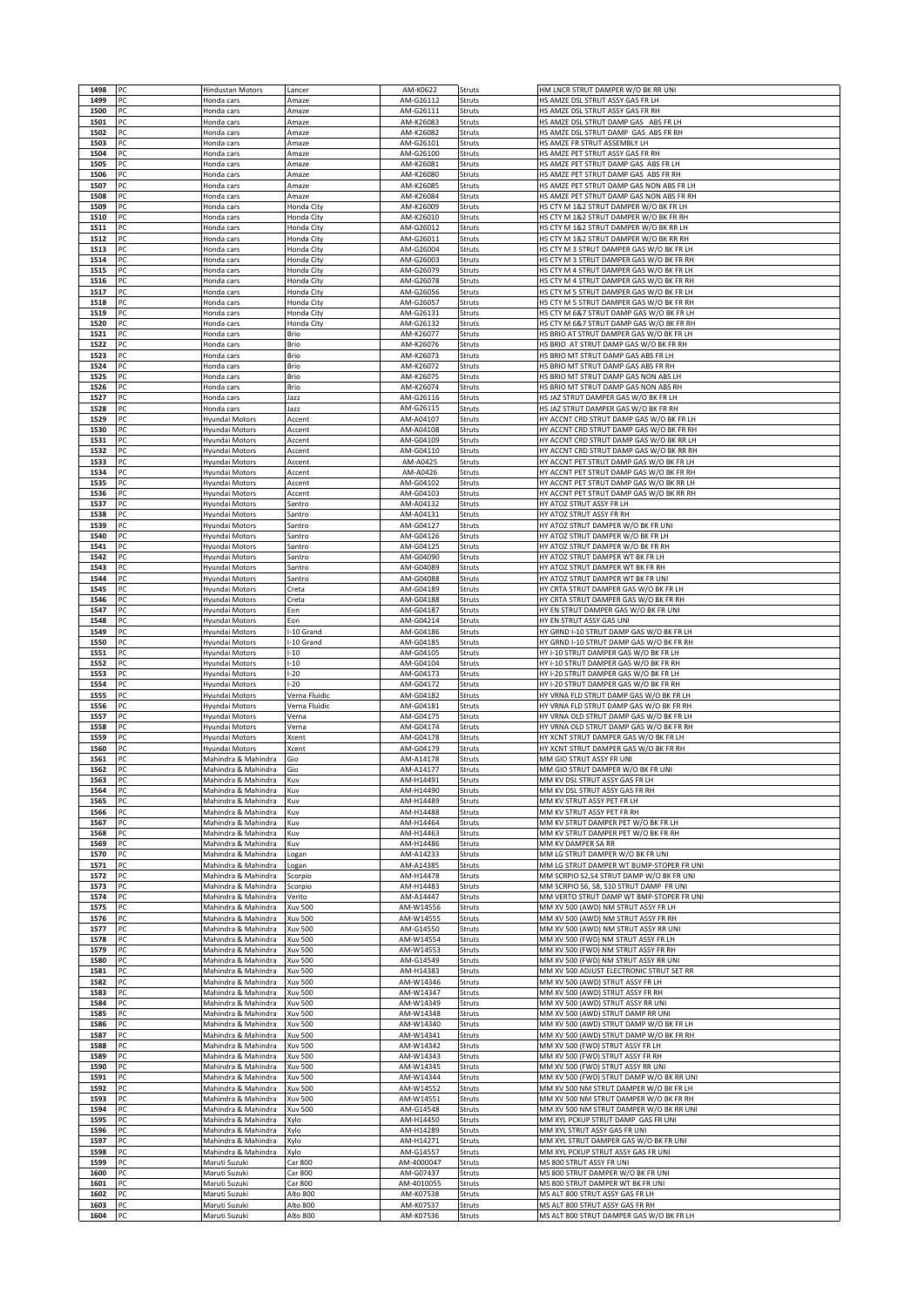| 1606         | PC       | Maruti Suzuki                  | Alto 800             | AM-K07535                | Struts           | MS ALT 800 STRUT DAMPER GAS W/O BK FR RH                                            |
|--------------|----------|--------------------------------|----------------------|--------------------------|------------------|-------------------------------------------------------------------------------------|
|              | PC       | Maruti Suzuki                  | Alto                 | AM-G07712                | Struts           | MS ALT STRUT DAMPER GAS W/O BK FR UNI                                               |
| 1607<br>1608 | PC<br>PC | Maruti Suzuki<br>Maruti Suzuki | Alto<br>Alto         | AM-G07251<br>AM-G07711   | Struts<br>Struts | MS ALT/ ALT K 10 STRUT ASSY OIL FR UNI<br>MS ALT/ ALT K 10 STRUT ASSY GAS FR UNI    |
| 1609         | PC       | Maruti Suzuki                  | Alto                 | AM-G07710                | Struts           | MS ALT/K10 STRUT DAMP GAS WT BK FR UNI                                              |
| 1610         | PC       | Maruti Suzuki                  | Alto                 | AM-G07902                | Struts           | MS ALT/K 10 STRUT DAMP OIL WT BK FR LH                                              |
| 1611<br>1612 | PC<br>PC | Maruti Suzuki                  | Alto<br>Alto         | AM-G07903<br>AM-G07904   | Struts           | MS ALT/K 10 STRUT DAMP OIL WT BK FR RH<br>MS ALT/ ALT K 10 STRUT DAMP OIL FR LH     |
| 1613         | PC       | Maruti Suzuki<br>Maruti Suzuki | Alto                 | AM-G07905                | Struts<br>Struts | MS ALT/ ALT K 10 STRUT DAMP OIL FR RH                                               |
| 1614         | PC       | Maruti Suzuki                  | Alto                 | AM-G07906                | Struts           | MS ALT/ ALT K 10 STRUT ASSY OIL FR LH                                               |
| 1615         | PC       | Maruti Suzuki                  | Alto                 | AM-G07907                | Struts           | MS ALT/ ALT K 10 STRUT ASSY OIL FR RH                                               |
| 1616<br>1617 | PC<br>PC | Maruti Suzuki<br>Maruti Suzuki | Alto<br>Alto         | AM-G07908<br>AM-G07909   | Struts<br>Struts | MS ALT/K10 STRUT DAMP GAS WT BK FR LH<br>MS ALT/K 10 STRUT DAMP GAS WT BK FR RH     |
| 1618         | PC       | Maruti Suzuki                  | Alto                 | AM-G07910                | Struts           | MS ALT/ ALT K 10 STRUT DAMP GAS FR LH                                               |
| 1619         | PC       | Maruti Suzuki                  | Alto                 | AM-G07911                | Struts           | MS ALT/ ALT K 10 STRUT DAMP GAS FR RH                                               |
| 1620         | PC<br>PC | Maruti Suzuki                  | Alto                 | AM-G07912                | Struts           | MS ALT/ ALT K 10 STRUT ASSY GAS FR LH                                               |
| 1621<br>1622 | PC       | Maruti Suzuki<br>Maruti Suzuki | Alto<br>Alto         | AM-G07913<br>AM-G07444   | Struts<br>Struts | MS ALT/ ALT K 10 STRUT ASSY GAS FR RH<br>MS ALT/K10 STRUT DAMP OIL W/O BK FR UNI    |
| 1623         | PC       | Maruti Suzuki                  | Alto                 | AM-G07250                | Struts           | MS ALT/K10 STRUT DAMP OIL WT BK FR UNI                                              |
| 1624         | PC       | Maruti Suzuki                  | Astar                | AM-K07339                | Struts           | MS A-STR AT STRUT ASSY GAS FR LH                                                    |
| 1625<br>1626 | PC<br>PC | Maruti Suzuki<br>Maruti Suzuki | Astar<br>Astar       | AM-K07338<br>AM-K07337   | Struts<br>Struts | MS A-STR AT STRUT ASSY GAS FR RH<br>MS A-STR STRUT ASSY GAS FR LH                   |
| 1627         | PC       | Maruti Suzuki                  | Astar                | AM-K07336                | Struts           | MS A-STR STRUT ASSY GAS FR RH                                                       |
| 1628         | PC       | Maruti Suzuki                  | Astar                | AM-K07341                | Struts           | MS A-STR STRUT DAMPER GAS W/O BK FR LH                                              |
| 1629         | PC       | Maruti Suzuki                  | Astar                | AM-K07340                | Struts           | MS A-STR STRUT DAMPER GAS W/O BK FR RH                                              |
| 1630<br>1631 | PC<br>PC | Maruti Suzuki<br>Maruti Suzuki | Baleno<br>Baleno     | AM-G07781<br>AM-G07780   | Struts<br>Struts | MS BALNO NM STRUT DAMP GAS W/O BK FR LH<br>MS BALNO NM STRUT DAMP GAS W/O BK FR RH  |
| 1632         | PC       | Maruti Suzuki                  | Breeza               | AM-K07769                | Struts           | MS BRZZA STRUT ASSY GAS FR LH                                                       |
| 1633         | PC       | Maruti Suzuki                  | Breeza               | AM-K07768                | Struts           | MS BRZZA STRUT ASSY GAS FR RH                                                       |
| 1634<br>1635 | PC<br>PC | Maruti Suzuki<br>Maruti Suzuki | Breeza<br>Breeza     | AM-K07754<br>AM-K07753   | Struts<br>Struts | MS BRZZA STRUT DAMPER GAS W/O BK FR LH<br>MS BRZZA STRUT DAMPER GAS W/O BK FR RH    |
| 1636         | PC       | Maruti Suzuki                  | Celerio              | AM-G07862                | Struts           | MS CELERO PET/CNG STRUT ASSY GAS FR LH                                              |
| 1637         | PC       | Maruti Suzuki                  | Celerio              | AM-G07861                | Struts           | MS CELERO PET/CNG STRUT ASSY GAS FR RH                                              |
| 1638         | PC       | Maruti Suzuki                  | Celerio              | AM-G07777                | Struts           | MS CELERO STRUT DAMPER GAS W/O BK FR LH                                             |
| 1639<br>1640 | PC<br>PC | Maruti Suzuki<br>Maruti Suzuki | Celerio<br>Ciaz      | AM-G07776<br>AM-G07779   | Struts<br>Struts | MS CELERO STRUT DAMPER GAS W/O BK FR RH<br>MS CIAZZ STRUT DAMPER GAS W/O BK FR LH   |
| 1641         | PC       | Maruti Suzuki                  | Ciaz                 | AM-G07778                | Struts           | MS CIAZZ STRUT DAMPER GAS W/O BK FR RH                                              |
| 1642         | PC       | Maruti Suzuki                  | Swift                | AM-G07694                | Struts           | MS DZIRE OLD DSL DAMPER GAS WT BK FR LH                                             |
| 1643<br>1644 | PC<br>PC | Maruti Suzuki<br>Maruti Suzuki | Swift<br>Swift       | AM-G07693<br>AM-G07692   | Struts<br>Struts | MS DZIRE OLD DSL DAMPER GAS WT BK FR RH<br>MS DZIRE OLD DSL DAMPER GAS W/O BK FR LH |
| 1645         | PC       | Maruti Suzuki                  | Swift                | AM-G07691                | Struts           | MS DZIRE OLD DSL DAMPER GAS W/O BK FR RH                                            |
| 1646         | PC       | Maruti Suzuki                  | Swift                | AM-G07660                | Struts           | MS DZIRE OLD DSL STRUT ASSY GAS FR LH                                               |
| 1647         | PC       | Maruti Suzuki                  | Swift                | AM-G07659                | Struts           | MS DZIRE OLD DSL STRUT ASSY GAS FR RH                                               |
| 1648<br>1649 | PC<br>PC | Maruti Suzuki<br>Maruti Suzuki | Swift<br>Swift       | AM-G07656<br>AM-G07655   | Struts<br>Struts | MS DZIRE OLD PET DAMPER GAS WT BK FR LH<br>MS DZIRE OLD PET DAMPER GAS WT BK FR RH  |
| 1650         | PC       | Maruti Suzuki                  | Swift                | AM-G07654                | Struts           | MS DZIRE OLD PET DAMPER GAS W/O BK FR LH                                            |
| 1651         | PC       | Maruti Suzuki                  | Swift                | AM-G07653                | Struts           | MS DZIRE OLD PET DAMPER GAS W/O BK FR RH                                            |
| 1652         | PC       | Maruti Suzuki                  | Swift                | AM-G07658                | Struts           | MS DZIRE OLD PET STRUT ASSY GAS FR LH                                               |
| 1653<br>1654 | PC<br>PC | Maruti Suzuki<br>Maruti Suzuki | Swift<br>Eeco        | AM-G07657<br>AM-K07748   | Struts<br>Struts | MS DZIRE OLD PET STRUT ASSY GAS FR RH<br>MS ECO NM DAMPER W/O BK FR LH              |
| 1655         | PC       | Maruti Suzuki                  | Eeco                 | AM-K07749                | Struts           | MS ECO NM DAMPER W/O BK FR RH                                                       |
| 1656         | PC       | Maruti Suzuki                  | Eeco                 | AM-G07845                | Struts           | MS ECO NM STRUT ASSY LH                                                             |
| 1657<br>1658 | PC<br>PC | Maruti Suzuki<br>Maruti Suzuki | Eeco<br>Eeco         | AM-G07844<br>AM-G07866   | Struts<br>Struts | MS ECO NM STRUT ASSY RH<br>MS ECO NM STRUT DAMPER WT BK FR LH                       |
| 1659         | PC       | Maruti Suzuki                  | Eeco                 | AM-G07865                | Struts           | MS ECO NM STRUT DAMPER WT BK FR RH                                                  |
| 1660         | PC       | Maruti Suzuki                  | Eeco                 | AM-G07863                | Struts           | MS ECO OLD STRUT ASSY FR RH                                                         |
| 1661<br>1662 | PC<br>PC | Maruti Suzuki<br>Maruti Suzuki | Eeco<br>Eeco         | AM-G07864<br>AM-G07868   | Struts<br>Struts | MS ECO OLD STRUT ASSY FR LH<br>MS ECO OLD STRUT DAMPER WT BK FR LH                  |
| 1663         | PC       | Maruti Suzuki                  | Eeco                 | AM-G07867                | Struts           | MS ECO OLD STRUT DAMPER WT BK FR RH                                                 |
| 1664         | PC       | Maruti Suzuki                  | Eeco                 | AM-K07317                | Struts           | MS EECO OLD STRUT DAMPER W/O BK FR LH                                               |
| 1665         | PC       | Maruti Suzuki                  | Eeco                 | AM-K07318                | Struts           | MS EECO OLD STRUT DAMPER W/O BK FR RH                                               |
| 1666<br>1667 | PC<br>PC | Maruti Suzuki<br>Maruti Suzuki | Ertiga<br>Ertiga     | AM-G07674<br>AM-G07673   | Struts<br>Struts | MS ERTGA DSL DAMPER GAS WT BK FR LH<br>MS ERTGA DSL DAMPER GAS WT BK FR RH          |
| 1668         | PC       | Maruti Suzuki                  | Ertiga               | AM-G07560                | Struts           |                                                                                     |
| 1669         | PC       |                                |                      |                          |                  | MS ERTGA DSL DAMPER GAS W/O BK FR LH                                                |
| 1670<br>1671 |          | Maruti Suzuki                  | Ertiga               | AM-G07559                | Struts           | MS ERTGA DSL DAMPER GAS W/O BK FR RH                                                |
|              |          | Maruti Suzuki                  | Ertiga               | AM-G07678                | Struts           | MS ERTGA DSL STRUT ASSY GAS FR LH                                                   |
| 1672         | PC<br>PC | Maruti Suzuki<br>Maruti Suzuki | Ertiga<br>Ertiga     | AM-G07677<br>AM-G07672   | Struts<br>Struts | MS ERTGA DSL STRUT ASSY GAS FR RH<br>MS ERTGA PET DAMPER GAS WT BK FR LH            |
| 1673         | PC       | Maruti Suzuki                  | Ertiga               | AM-G07671                | Struts           | MS ERTGA PET DAMPER GAS WT BK FR RH                                                 |
| 1674         | PC       | Maruti Suzuki                  | Ertiga               | AM-G07558                | Struts           | MS ERTGA PET DAMPER GAS W/O BK FR LH                                                |
| 1675<br>1676 | PC<br>PC | Maruti Suzuki<br>Maruti Suzuki | Ertiga<br>Ertiga     | AM-G07557<br>AM-G07676   | Struts<br>Struts | MS ERTGA PET DAMPER GAS W/O BK FR RH<br>MS ERTGA PET STRUT ASSY GAS FR LH           |
| 1677         | PC       | Maruti Suzuki                  | Ertiga               | AM-G07675                | Struts           | MS ERTGA PET STRUT ASSY GAS FR RH                                                   |
| 1678         | PC       | Maruti Suzuki                  | Espresso             | AM-K07830                | Struts           | MS ESPRESO PET STRUT ASSY GAS FR LH                                                 |
| 1679<br>1680 | PC<br>PC | Maruti Suzuki<br>Maruti Suzuki | Espresso<br>Espresso | AM-K07829<br>AM-K07828   | Struts<br>Struts | MS ESPRESO PET STRUT ASSY GAS FR RH<br>MS ESPRESO PET STRUT DAMPER GAS FR LH        |
| 1681         | PC       | Maruti Suzuki                  | Espresso             | AM-K07827                | Struts           | MS ESPRESO PET STRUT DAMPER GAS FR RH                                               |
| 1682         | PC       | Maruti Suzuki                  | Estilo               | AM-K07566                | Struts           | MS ESTLO STRUT ASSY FR UNI                                                          |
| 1683         | PC       | Maruti Suzuki                  | Estilo               | AM-K07498                | Struts           | MS ESTLO STRUT DAMPER W/O BK FR UNI                                                 |
| 1684<br>1685 | PC<br>PC | Maruti Suzuki<br>Maruti Suzuki | Esteem<br>Esteem     | AM-4000050<br>AM-4000049 | Struts<br>Struts | MS ESTM STRUT ASSY FR LH<br>MS ESTM STRUT ASSY FR RH                                |
| 1686         | PC       | Maruti Suzuki                  | Esteem               | AM-4010032               | Struts           | MS ESTM STRUT DAMPER W/O BK FR LH                                                   |
| 1687         | PC       | Maruti Suzuki                  | Esteem               | AM-4010031               | Struts           | MS ESTM STRUT DAMPER W/O BK FR RH                                                   |
| 1688<br>1689 | PC<br>PC | Maruti Suzuki<br>Maruti Suzuki | Esteem<br>Ignis      | AM-4010028<br>AM-K07811  | Struts<br>Struts | MS ESTM STRUT DAMPER W/O BK RR UNI<br>MS IGNS DSL STRUT ASSY FR LH                  |
| 1690         | PC       | Maruti Suzuki                  | Ignis                | AM-K07810                | Struts           | MS IGNS DSL STRUT ASSY FR RH                                                        |
| 1691         | PC       | Maruti Suzuki                  | Ignis                | AM-K07809                | Struts           | MS IGNS DSL STRUT DAMPER W/O BK FR LH                                               |
| 1692<br>1693 | PC<br>PC | Maruti Suzuki                  | Ignis                | AM-K07808                | Struts<br>Struts | MS IGNS DSL STRUT DAMPER W/O BK FR RH                                               |
| 1694         | PC       | Maruti Suzuki<br>Maruti Suzuki | Ignis<br>Ignis       | AM-K07807<br>AM-K07806   | Struts           | MS IGNS PET STRUT ASSY FR LH<br>MS IGNS PET STRUT ASSY FR RH                        |
| 1695         | PC       | Maruti Suzuki                  | gnis                 | AM-K07805                | Struts           | MS IGNS PET STRUT DAMPER W/O BK FR LH                                               |
| 1696         | PC       | Maruti Suzuki                  | Ignis                | AM-K07804                | Struts           | MS IGNS PET STRUT DAMPER W/O BK FR RH                                               |
| 1697<br>1698 | PC<br>PC | Maruti Suzuki<br>Maruti Suzuki | Ritz<br>Ritz         | AM-G07644<br>AM-G07643   | Struts<br>Struts | MS RTZ DSL STRUT ASSY GAS FR LH<br>MS RTZ DSL STRUT ASSY GAS FR RH                  |
| 1699         | PC       | Maruti Suzuki                  | Ritz                 | AM-G07638                | Struts           | MS RTZ PET STRUT ASSY GAS FR LH                                                     |
| 1700         | PC       | Maruti Suzuki                  | Ritz                 | AM-G07637                | Struts           | MS RTZ PET STRUT ASSY GAS FR RH                                                     |
| 1701         | PC       | Maruti Suzuki                  | Ritz                 | AM-G07636                | Struts           | MS RTZ STRUT DAMPER GAS WT BK FR LH                                                 |
| 1702<br>1703 | PC<br>PC | Maruti Suzuki<br>Maruti Suzuki | Ritz<br>Ritz         | AM-G07635<br>AM-G07631   | Struts<br>Struts | MS RTZ STRUT DAMPER GAS WT BK FR RH<br>MS RTZ STRUT DAMPER GAS W/O BK FR LH         |
| 1704         | PC       | Maruti Suzuki                  | Ritz                 | AM-G07630                | Struts           | MS RTZ STRUT DAMPER GAS W/O BK FR RH                                                |
| 1705         | PC       | Maruti Suzuki                  | Ritz                 | AM-K07771                | Struts           | MS S-CRSS 1.3L STRUT ASSY GAS FR LH                                                 |
| 1706         | PC       | Maruti Suzuki                  | S-Cross              | AM-K07770                | Struts           | MS S-CRSS 1.3L STRUT ASSY GAS FR RH                                                 |
| 1707<br>1708 | PC<br>PC | Maruti Suzuki<br>Maruti Suzuki | S-Cross<br>S-Cross   | AM-K07751<br>AM-K07750   | Struts<br>Struts | MS S-CRSS 1.3L STRUT DAMP GAS FR LH<br>MS S-CRSS 1.3L STRUT DAMP GAS FR RH          |
| 1709         | PC       | Maruti Suzuki                  | S-Cross              | AM-K07773                | Struts           | MS S-CRSS 1.6L STRUT ASSY GAS FR LH                                                 |
| 1710<br>1711 | PC<br>PC | Maruti Suzuki<br>Maruti Suzuki | S-Cross<br>S-Cross   | AM-K07772<br>AM-K07767   | Struts<br>Struts | MS S-CRSS 1.6L STRUT ASSY GAS FR RH<br>MS S-CRSS 1.6L STRUT DAMP GAS FR LH          |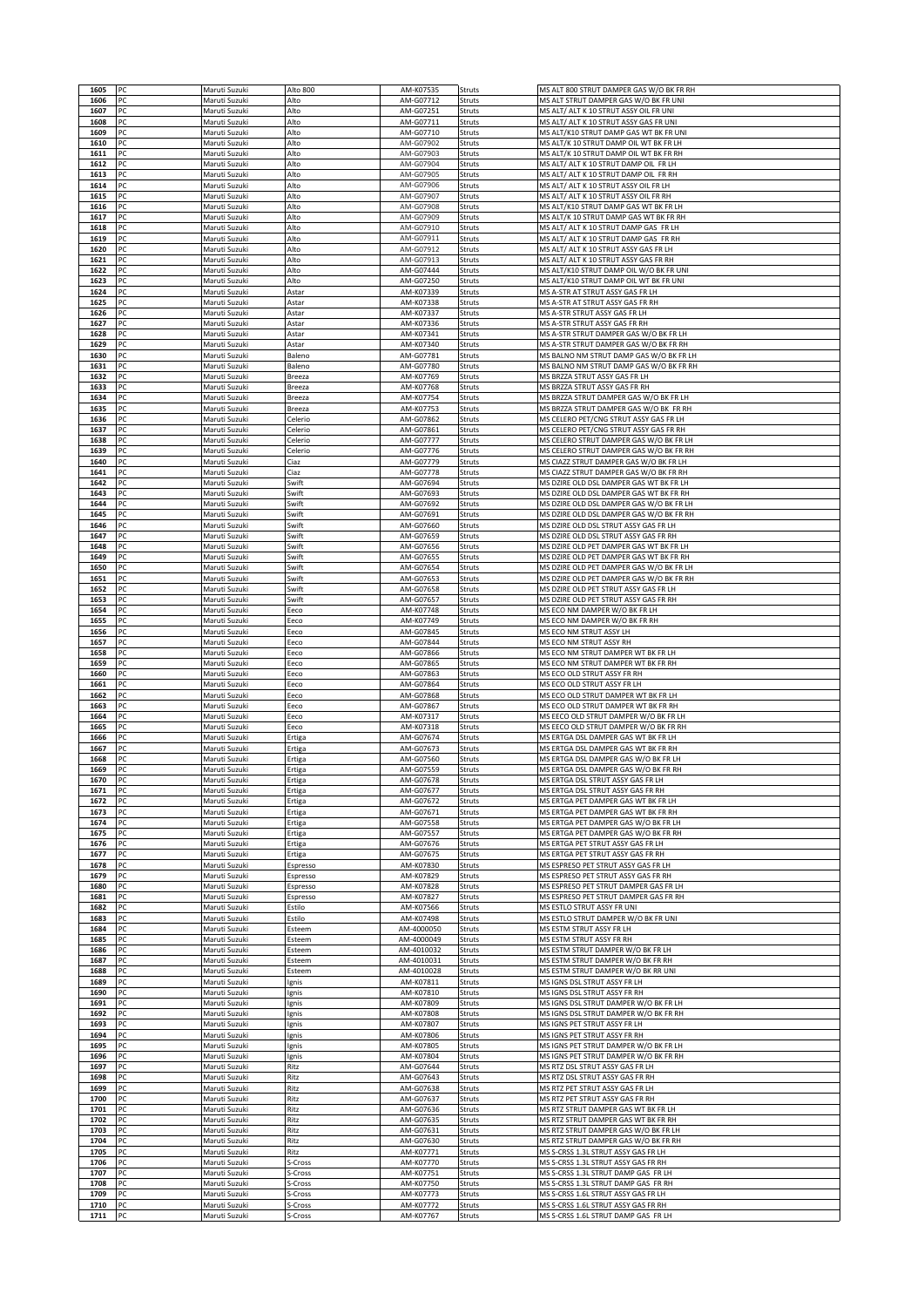| 1712         | PC       | Maruti Suzuki                            | S-Cross              | AM-K07766               | Struts           | MS S-CRSS 1.6L STRUT DAMP GAS FR RH                                                  |
|--------------|----------|------------------------------------------|----------------------|-------------------------|------------------|--------------------------------------------------------------------------------------|
| 1713         | PC       | Maruti Suzuki                            | Swift                | AM-G07648               | Struts           | MS SWFT T 1 DAMPER GAS WT BK FR LH                                                   |
| 1714         | PC<br>PC | Maruti Suzuki                            | Swift                | AM-G07647               | Struts           | MS SWFT T 1 DAMPER GAS WT BK FR RH                                                   |
| 1715<br>1716 | PC       | Maruti Suzuki<br>Maruti Suzuki           | Swift<br>Swift       | AM-G07646<br>AM-G07645  | Struts<br>Struts | MS SWFT T 1 DAMPER GAS W/O BK FR LH<br>MS SWFT T 1 DAMPER GAS W/O BK FR RH           |
| 1717         | PC       | Maruti Suzuki                            | Swift                | AM-G07356               | Struts           | MS SWFT T 1 DSL STRUT ASSY FR LH                                                     |
| 1718         | PC       | Maruti Suzuki                            | Swift                | AM-G07357               | Struts           | MS SWFT T 1 DSL STRUT ASSY FR RH                                                     |
| 1719         | PC       | Maruti Suzuki<br>Maruti Suzuki           | Swift                | AM-G07652<br>AM-G07651  | Struts           | MS SWFT T 1 DSL STRUT ASSY GAS FR LH                                                 |
| 1720<br>1721 | PC<br>PC | Maruti Suzuki                            | Swift<br>Swift       | AM-G07664               | Struts<br>Struts | MS SWFT T 1 DSL STRUT ASSY GAS FR RH<br>MS SWFT NEW T 2 DAMPER GAS WT BK FR LH       |
| 1722         | PC       | Maruti Suzuki                            | Swift                | AM-G07663               | Struts           | MS SWFT NEW T 2 DAMPER GAS WT BK FR RH                                               |
| 1723         | PC       | Maruti Suzuki                            | Swift                | AM-G07546               | Struts           | MS SWFT NEW T 2 DAMPER GAS W/O BK FR LH                                              |
| 1724<br>1725 | PC<br>PC | Maruti Suzuki<br>Maruti Suzuki           | Swift<br>Swift       | AM-G07545<br>AM-G07670  | Struts<br>Struts | MS SWFT NEW T 2 DAMPER GAS W/O BK FR RH<br>MS SWFT NEW T 2 DSL STRUT ASSY GAS FR LH  |
| 1726         | PC       | Maruti Suzuki                            | Swift                | AM-G07669               | Struts           | MS SWFT NEW T 2 DSL STRUT ASSY GAS FR RH                                             |
| 1727         | PC       | Maruti Suzuki                            | Swift                | AM-G07668               | Struts           | MS SWFT NEW T 2 PET STRUT ASSY GAS FR LH                                             |
| 1728         | PC       | Maruti Suzuki                            | Swift                | AM-G07667               | Struts           | MS SWFT NEW T 2 PET STRUT ASSY GAS FR RH                                             |
| 1729<br>1730 | PC<br>PC | Maruti Suzuki<br>Maruti Suzuki           | Swift<br>Swift       | AM-G07267<br>AM-G07268  | Struts<br>Struts | MS SWFT T 1 PET STRUT ASSY FR LH<br>MS SWFT T 1 PET STRUT ASSY FR RH                 |
| 1731         | PC       | Maruti Suzuki                            | Swift                | AM-G07650               | Struts           | MS SWFT T 1 PET STRUT ASSY GAS FR LH                                                 |
| 1732         | PC       | Maruti Suzuki                            | Swift                | AM-G07649               | Struts           | MS SWFT T 1 PET STRUT ASSY GAS FR RH                                                 |
| 1733         | PC       | Maruti Suzuki                            | Swift                | AM-G07113               | Struts           | MS SWFT T 1 STRUT DAMPER FR LH                                                       |
| 1734<br>1735 | PC<br>PC | Maruti Suzuki                            | Swift<br>Swift       | AM-G07112<br>AM-G07446  | Struts           | MS SWFT T 1 STRUT DAMPER FR RH<br>MS SWFT T 1 STRUT DAMPER W/O BK FR LH              |
| 1736         | PC       | Maruti Suzuki<br>Maruti Suzuki           | Swift                | AM-G07447               | Struts<br>Struts | MS SWFT T 1 STRUT DAMPER W/O BK FR RH                                                |
| 1737         | PC       | Maruti Suzuki                            | Swift                | AM-G07264               | Struts           | MS SWFT T 1 STRUT DAMPER WT BK FR LH                                                 |
| 1738         | PC       | Maruti Suzuki                            | Swift                | AM-G07265               | Struts           | MS SWFT T 1 STRUT DAMPER WT BK FR RH                                                 |
| 1739<br>1740 | PC<br>PC | Maruti Suzuki                            | Sx4<br>Sx4           | AM-K07335<br>AM-K07334  | Struts           | MS SX4 DSL ABS STRUT ASSY GAS FR LH<br>MS SX4 DSL ABS STRUT ASSY GAS FR RH           |
| 1741         | PC       | Maruti Suzuki<br>Maruti Suzuki           | Sx4                  | AM-K07355               | Struts<br>Struts | MS SX4 DSL STRUT DAMP GAS W/O BK FR LH                                               |
| 1742         | PC       | Maruti Suzuki                            | Sx4                  | AM-K07354               | Struts           | MS SX4 DSL STRUT DAMP GAS W/O BK FR RH                                               |
| 1743         | PC       | Maruti Suzuki                            | Sx4                  | AM-K07384               | Struts           | MS SX4 PET ABS STRUT ASSY GAS FR LH                                                  |
| 1744         | PC       | Maruti Suzuki                            | Sx4                  | AM-K07385               | Struts           | MS SX4 PET ABS STRUT ASSY GAS FR RH                                                  |
| 1745<br>1746 | PC<br>PC | Maruti Suzuki<br>Maruti Suzuki           | Sx4<br>Sx4           | AM-K07333<br>AM-K07332  | Struts<br>Struts | MS SX4 PET STRUT DAMP GAS W/O BK FR LH<br>MS SX4 PET STRUT DAMP GAS W/O BK FR RH     |
| 1747         | PC       | Maruti Suzuki                            | Van                  | AM-S600207              | Struts           | MS VAN T1 STRUT ASSY FR LH                                                           |
| 1748         | PC       | Maruti Suzuki                            | Van                  | AM-S600208              | Struts           | MS VAN T1 STRUT ASSY FR RH                                                           |
| 1749         | PC       | Maruti Suzuki                            | Van                  | AM-4210022              | Struts           | MS VAN T1 STRUT DAMPER WT BK FR UNI                                                  |
| 1750<br>1751 | PC<br>PC | Maruti Suzuki<br>Maruti Suzuki           | Van<br>Van           | AM-G07440<br>AM-4200006 | Struts<br>Struts | MS VAN T1 STRUT DAMPER W/O BK FR UN<br>MS VAN T2 STRUT ASSY FR LH                    |
| 1752         | PC       | Maruti Suzuki                            | Van                  | AM-4200007              | Struts           | MS VAN T2 STRUT ASSY FR RH                                                           |
| 1753         | PC       | Maruti Suzuki                            | Van                  | AM-4210020              | Struts           | MS VAN T2 STRUT DAMPER WT BK FR LH                                                   |
| 1754<br>1755 | PC<br>PC | Maruti Suzuki<br>Maruti Suzuki           | Van                  | AM-4210021<br>AM-G07441 | Struts           | MS VAN T2 STRUT DAMPER WT BK FR RH<br>MS VAN T2 STRUT DAMPER W/O BK FR LH            |
| 1756         | PC       | Maruti Suzuki                            | Van<br>Van           | AM-G07442               | Struts<br>Struts | MS VAN T2 STRUT DAMPER W/O BK FR RH                                                  |
| 1757         | PC       | Maruti Suzuki                            | Van                  | AM-G07443               | Struts           | MS VAN T3 DAMPER W/O BK FR UNI                                                       |
| 1758         | PC       | Maruti Suzuki                            | Van                  | AM-G07087               | Struts           | MS VAN T3 STRUT ASSY FR LH                                                           |
| 1759<br>1760 | PC<br>PC | Maruti Suzuki<br>Maruti Suzuki           | Van<br>Van           | AM-G07088<br>AM-G07086  | Struts<br>Struts | MS VAN T3 STRUT ASSY FR RH<br>MS VAN T3 STRUT DAMPER WT BK FR UNI                    |
| 1761         | PC       | Maruti Suzuki                            | wagon r              | AM-K07331               | Struts           | MS WAGN-R NEW T 2 STRUT ASSY GAS FR LH                                               |
| 1762         | PC       | Maruti Suzuki                            | wagon r              | AM-K07330               | Struts           | MS WAGN-R NEW T 2 STRUT ASSY GAS FR RH                                               |
| 1763         | PC       | Maruti Suzuki                            | wagon r              | AM-K07324               | Struts           | MS WAGN-R T2 STRUT DAMP GAS W/O BK FR LH                                             |
| 1764<br>1765 | PC<br>PC | Maruti Suzuki<br>Maruti Suzuki           | wagon r<br>wagon r   | AM-K07323<br>AM-K100131 | Struts<br>Struts | MS WAGN-R T2 STRUT DAMP GAS W/O BK FR RH<br>MS WAGN-R T 1 STRUT ASSY FR UNI          |
| 1766         | PC       | Maruti Suzuki                            | wagon r              | AM-G07715               | Struts           | MS WAGN-R T 1 STRUT ASSY GAS FR UNI                                                  |
| 1767         | PC       | Maruti Suzuki                            |                      |                         |                  |                                                                                      |
|              |          |                                          | wagon r              | AM-G07714               | Struts           | MS WAGN-R T1 STRUT DAMP GAS WT BK FR UNI                                             |
| 1768         | PC       | Maruti Suzuki                            | wagon r              | AM-G07713               | Struts           | MS WAGN-R T 1 STRUT DAMP GAS FR UNI                                                  |
| 1769<br>1770 | PC<br>PC | Maruti Suzuki<br>Maruti Suzuki           | wagon r<br>wagon r   | AM-K100031<br>AM-K07445 | Struts<br>Struts | MS WAGN-R T 1 STRUT DAMPER WT BK FR UNI<br>MS WAGN-R T 1STRUT DAMPER W/O BK FR UNI   |
| 1771         | PC       | Maruti Suzuki                            | Zen                  | AM-4000052              | Struts           | MS ZN STRUT ASSY FR UNI                                                              |
| 1772         | PC       | Maruti Suzuki                            | Zen                  | AM-4010056              | Struts           | MS ZN STRUT DAMPER WT BK FR UN                                                       |
| 1773         | PC       | Maruti Suzuki<br><b>Tata Motors</b>      | Zen                  | AM-G07438<br>AM-H01647  | Struts           | MS ZN STRUT DAMPER W/O BK FR UNI                                                     |
| 1774<br>1775 | PC<br>PC | Tata Motors                              | Aria<br>Aria         | AM-H01623               | Struts<br>Struts | TM ARA GAS STRUT ASSY 4X2, 4X4 FR UNI<br>TM ARA GAS STRUT DAMPER RR UNI              |
| 1776         | PC       | <b>Tata Motors</b>                       | Indigo               | AM-W01257               | Struts           | TM INDGO ASSY ABS FR LH                                                              |
| 1777         |          | Fata Motors                              | Indigo               | AM-W01258               | Struts           | TM INDGO ASSY ABS FR RH                                                              |
| 1778<br>1779 | PC<br>PC | Tata Motors<br><b>Tata Motors</b>        | Indigo<br>Indigo     | AM-W01245<br>AM-W01246  | Struts<br>Struts | TM INDGO ASSY GAS ABS RR LH<br>TM INDGO ASSY GAS ABS RR RH                           |
| 1780         | PC       | Tata Motors                              | Indigo               | AM-W01997               | Struts           | TM INDGO DAMPER ABS WT BK FR LH                                                      |
| 1781         | PC       | Tata Motors                              | Indigo               | AM-W01998               | Struts           | TM INDGO DAMPER ABS WT BK FR RH                                                      |
| 1782         | PC       | Tata Motors<br><b>Tata Motors</b>        | Indigo               | AM-W01217<br>AM-W01218  | Struts           | TM INDGO DAMPER ABS W/O BK FR LH                                                     |
| 1783<br>1784 | PC<br>PC | Tata Motors                              | Indigo<br>Indigo     | AM-W01999               | Struts<br>Struts | TM INDGO DAMPER ABS W/O BK FR RH<br>TM INDGO DAMPER GAS ABS WT BK RR LH              |
| 1785         | PC       | <b>Tata Motors</b>                       | ndigo                | AM-W011000              | Struts           | TM INDGO DAMPER GAS ABS WT BK RR RH                                                  |
| 1786         | PC       | <b>Tata Motors</b>                       | Indigo               | AM-W01243               | Struts           | TM INDGO DAMPER GAS ABS W/O BK RR LH                                                 |
| 1787<br>1788 | PC<br>PC | <b>Tata Motors</b><br>Tata Motors        | Indigo<br>Indigo Ecs | AM-W01244<br>AM-W011039 | Struts<br>Struts | TM INDGO DAMPER GAS ABS W/O BK RR RH<br>TM INDGO ECS STRUT DAMP GAS W/O BK FR LH     |
| 1789         | PC       | Tata Motors                              | Indigo Ecs           | AM-W011038              | Struts           | TM INDGO ECS STRUT DAMP GAS W/O BK FR RH                                             |
| 1790         | PC       | <b>Tata Motors</b>                       | Indigo               | AM-W01280               | Struts           | TM INDGO STRUT ASSY FR LH                                                            |
| 1791         | PC       | Tata Motors                              | Indigo               | AM-W01281               | Struts           | TM INDGO STRUT ASSY FR RH                                                            |
| 1792<br>1793 | PC<br>PC | Tata Motors<br>Tata Motors               | Indigo<br>Indigo     | AM-W01284<br>AM-W01285  | Struts<br>Struts | TM INDGO STRUT ASSY RR LH<br>TM INDGO STRUT ASSY RR RH                               |
| 1794         | PC       | <b>Tata Motors</b>                       | Indigo               | AM-G01885               | Struts           | TM INDGO STRUT DAMPER W/O BK FR LH                                                   |
| 1795         | PC       | Tata Motors                              | Indigo               | AM-G01886               | Struts           | TM INDGO STRUT DAMPER W/O BK FR RH                                                   |
| 1796<br>1797 | PC<br>PC | Tata Motors                              | Indigo               | AM-G01887<br>AM-G01888  | Struts<br>Struts | TM INDGO STRUT DAMPER GAS W/O BK RR LH<br>TM INDGO STRUT DAMPER GAS W/O BK RR RH     |
| 1798         | PC       | Tata Motors<br>Tata Motors               | Indigo<br>Indigo     | AM-G01682               | Struts           | TM INDGO STRUT DAMPER WT BK FR LH                                                    |
| 1799         | PC       | <b>Tata Motors</b>                       | Indigo               | AM-G01683               | Struts           | TM INDGO STRUT DAMPER WT BK FR RH                                                    |
| 1800         | PC       | Tata Motors                              | Indigo               | AM-G01686               | Struts           | TM INDGO STRUT DAMPER GAS WT BK RR LH                                                |
| 1801         | PC<br>PC | <b>Tata Motors</b><br><b>Tata Motors</b> | Indigo               | AM-G01687               | Struts<br>Struts | TM INDGO STRUT DAMPER GAS WT BK RR RH<br>TM INDCA 20DIA STRUT DAMPER W/O BK FR LH    |
| 1802<br>1803 | PC       | Tata Motors                              | ndica<br>Indica      | AM-G0169<br>AM-G0170    | Struts           | TM INDCA 20DIA STRUT DAMPER W/O BK FR RH                                             |
| 1804         | PC       | Tata Motors                              | Indica               | AM-G0171                | Struts           | TM INDCA 20 DIA STRUT ASSY FR LH                                                     |
| 1805         | PC       | Tata Motors                              | Indica               | AM-G0172                | Struts           | TM INDCA 20 DIA STRUT ASSY FR RH                                                     |
| 1806<br>1807 | PC<br>PC | <b>Tata Motors</b><br>Tata Motors        | Indica<br>Indica     | AM-G01250<br>AM-G01251  | Struts<br>Struts | TM INDCA 20DIA STRUT DAMPER W/O BK FR LH<br>TM INDCA 20DIA STRUT DAMPER W/O BK FR RH |
| 1808         | PC       | <b>Tata Motors</b>                       | Indica               | AM-G01252               | Struts           | TM INDCA 20 DIA STRUT ASSY NEW FR LH                                                 |
| 1809         | PC       | Tata Motors                              | Indica               | AM-G01253               | Struts           | TM INDCA 20 DIA STRUT ASSY NEW FR RH                                                 |
| 1810         | PC       | Tata Motors                              | Indica               | AM-G01880               | Struts           | TM INDCA 20DIA STRUT DAMPER W/O BK FR LH                                             |
| 1811<br>1812 | PC<br>PC | Tata Motors<br>Tata Motors               | Indica<br>Indica     | AM-G01881<br>AM-G01669  | Struts<br>Struts | TM INDCA 20DIA STRUT DAMPER W/O BK FR RH<br>TM INDCA 20 DIA STRUT DAMPER WT BK FR LH |
| 1813         | PC       | Tata Motors                              | Indica               | AM-G01670               | Struts           | TM INDCA 20 DIA STRUT DAMPER WT BK FR RH                                             |
| 1814         | PC       | <b>Tata Motors</b>                       | Indica               | AM-W01458               | Struts           | TM INDCA 22 DIA STRUT ASSY FR LH                                                     |
| 1815<br>1816 | PC<br>PC | <b>Tata Motors</b><br>Tata Motors        | Indica               | AM-W01459<br>AM-G01889  | Struts<br>Struts | TM INDCA 22 DIA STRUT ASSY FR RH<br>TM INDCA 22DIA STRUT DAMPER W/O BK FR LH         |
| 1817         | PC       | Tata Motors                              | Indica<br>Indica     | AM-G01890               | Struts           | TM INDCA 22DIA STRUT DAMPER W/O BK FR RH                                             |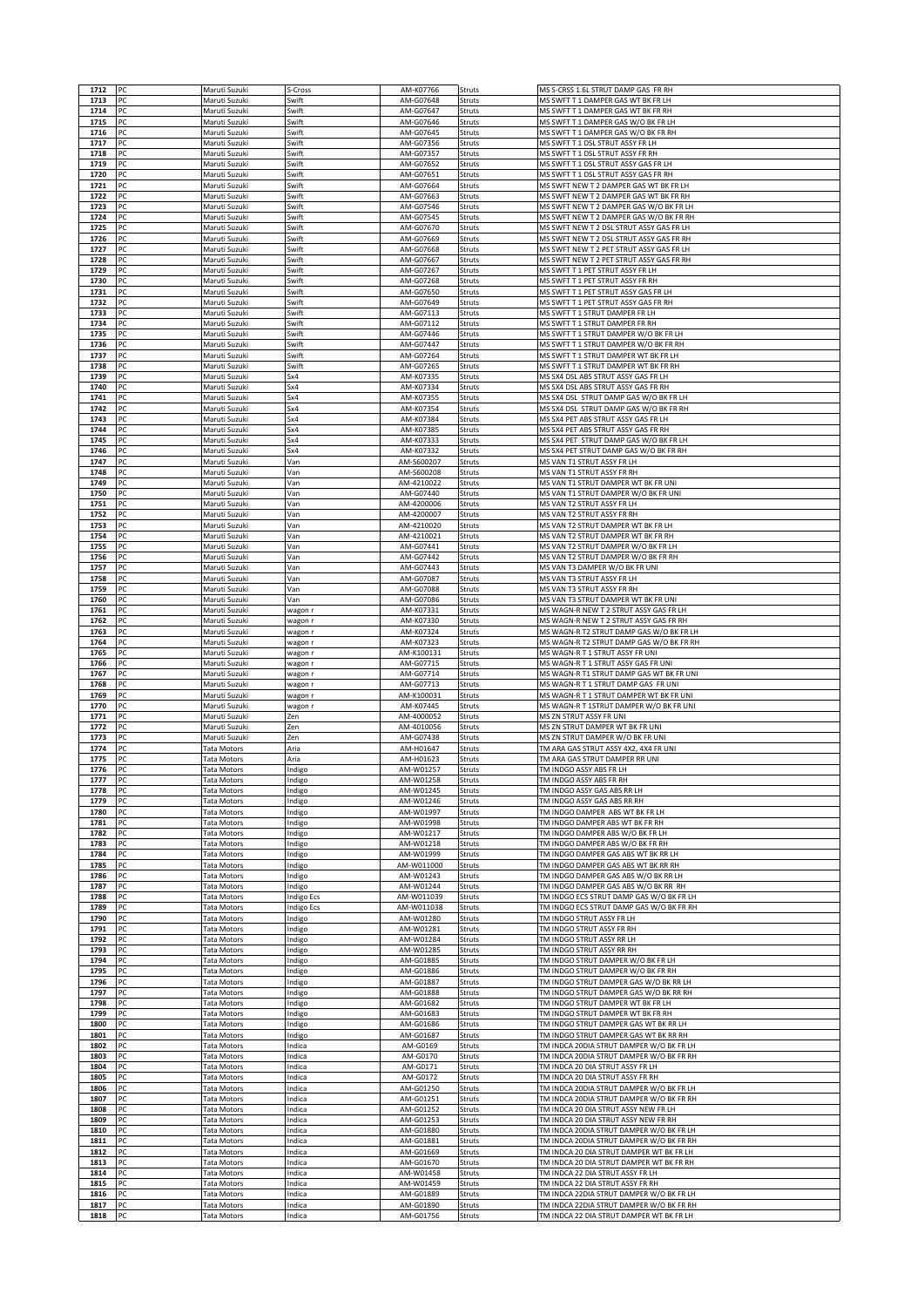|              | PC       | <b>Tata Motors</b>                                 | Indica                         | AM-G01757                  | Struts                                           | TM INDCA 22 DIA STRUT DAMPER WT BK FR RH                                             |
|--------------|----------|----------------------------------------------------|--------------------------------|----------------------------|--------------------------------------------------|--------------------------------------------------------------------------------------|
| 1820         | PC       | <b>Tata Motors</b>                                 | ndica                          | AM-G01790                  | Struts                                           | TM INDCA CAB SP STRUT DAMPER WT BK FR LH                                             |
| 1821         | PC       | Tata Motors                                        | ndica                          | AM-G01791                  | Struts                                           | TM INDCA CAB SP STRUT DAMPER WT BK FR RH                                             |
| 1822         | PC       | Tata Motors                                        | ndica                          | AM-H01965                  | Struts                                           | TM INDCA STRUT ASSY GAS RR LH                                                        |
| 1823         | PC       | Tata Motors                                        | ndica                          | AM-H01966                  | Struts                                           | TM INDCA STRUT ASSY GAS RR RH                                                        |
| 1824         | PC       | <b>Tata Motors</b>                                 | ndica                          | AM-G0177                   | Struts                                           | TM INDCA STRUT ASSY RR LH                                                            |
| 1825<br>1826 | PC<br>PC | <b>Tata Motors</b><br><b>Tata Motors</b>           | ndica<br>ndica                 | AM-G0178<br>AM-H01967      | Struts<br>Struts                                 | TM INDCA STRUT ASSY RR RH<br>TM INDCA STRUT DAMPER W/O BK GAS RR UNI                 |
| 1827         | PC       | <b>Tata Motors</b>                                 | ndica                          | AM-G01884                  | Struts                                           | TM INDCA STRUT DAMPER W/O BK RR UNI                                                  |
| 1828         | PC       | Tata Motors                                        | ndica                          | AM-G01676                  | Struts                                           | TM INDCA STRUT DAMPER WT BK RR UNI                                                   |
| 1829         | PC       | <b>Tata Motors</b>                                 | Nano                           | AM-G01704                  | Struts                                           | TM NAN-O UPG GAS STRUT ASSY FR LH                                                    |
| 1830         | PC       | Tata Motors                                        | Nano                           | AM-G01703                  | Struts                                           | TM NAN-O UPG GAS STRUT ASSY FR RH                                                    |
| 1831         | PC       | <b>Tata Motors</b>                                 | Nano                           | AM-G01702                  | Struts                                           | TM NAN UPG STRUT DAMP GAS W/O BK FR LH                                               |
| 1832         | PC       | <b>Tata Motors</b>                                 | Nano                           | AM-G01701                  | Struts                                           | TM NAN UPG STRUT DAMP GAS W/O BK FR RH                                               |
| 1833         | PC       | Tata Motors                                        | Safari Storm                   | AM-H01784                  | Struts                                           | TM STRM 4X2 STRUT ASSY GAS FR UNI                                                    |
| 1834<br>1835 | PC<br>PC | <b>Tata Motors</b><br>Tata Motors                  | Safari Storm                   | AM-H01783<br>AM-H01A1119   | Struts<br>Struts                                 | TM STRM 4X4 GAS ASSY FR UNI<br>TM TIAG/TIGO ABS STRUT DAMP FR LH                     |
| 1836         | PC       | <b>Tata Motors</b>                                 | Tiago<br>Tiago                 | AM-H01A1120                | Struts                                           | TM TIAG/TIGO ABS STRUT DAMP FR RH                                                    |
| 1837         | PC       | Tata Motors                                        | Tiago                          | AM-H01A1121                | Struts                                           | TM TIAG/TIGO STRUT DAMP W/O BK FR LH                                                 |
| 1838         | PC       | <b>Tata Motors</b>                                 | Tiago                          | AM-H01A1122                | Struts                                           | TM TIAG/TIGO STRUT DAMP W/O BK FR RH                                                 |
| 1839         | PC       | <b>Tata Motors</b>                                 | Tiago                          | AM-H01A1116                | Struts                                           | TM TIAG/TIGO DAMPER W/O BK RR UNI                                                    |
| 1840         | PC       | Tata Motors                                        | Vista                          | AM-W01815                  | Struts                                           | TM VSTA GAS STRUT ASSY FR LH                                                         |
| 1841         | PC       | Tata Motors                                        | Vista                          | AM-W01816                  | Struts                                           | TM VSTA GAS STRUT ASSY FR RH                                                         |
| 1842<br>1843 | PC<br>PC | Tata Motors<br><b>Tata Motors</b>                  | Vista<br>Vista                 | AM-W01813<br>AM-W01814     | Struts<br>Struts                                 | TM VSTA GAS STRUT DAMPER W/O BK FR LH<br>TM VSTA GAS STRUT DAMPER W/O BK FR RH       |
| 1844         | PC       | Tata Motors                                        | Vista                          | AM-G01810                  | Struts                                           | TM VSTA GAS STRUT DAMPER WT BK UNI RR                                                |
| 1845         | PC       | <b>Tata Motors</b>                                 | Vista                          | AM-G01811                  | Struts                                           | TM VSTA GAS STRUT DAMPER W/O BK UNI RR                                               |
| 1846         | PC       | Tata Motors                                        | Winger                         | AM-W01963                  | Struts                                           | TM WNGR AMBUL STRUT ASSY FR LH                                                       |
| 1847         | PC       | <b>Tata Motors</b>                                 | Winger                         | AM-W01964                  | Struts                                           | TM WNGR AMBUL STRUT ASSY FR RH                                                       |
| 1848         | PC       | Tata Motors                                        | Winger                         | AM-G01A1175                | Struts                                           | TM WNGR NM ABS STRUT ASSY FR LH                                                      |
| 1849         | PC       | Tata Motors                                        | Winger                         | AM-G01A1174                | Struts                                           | TM WNGR NM ABS STRUT ASSY FR RH                                                      |
| 1850         | PC<br>PC | Tata Motors                                        | Winger                         | AM-G01A1170<br>AM-G01A1171 | Struts                                           | TM WNGR NM STRUT DAMPER FR RH<br>TM WNGR NM STRUT DAMPER FR LH                       |
| 1851<br>1852 | PC       | <b>Tata Motors</b><br>Tata Motors                  | Winger<br>Winger               | AM-G01769                  | Struts<br>Struts                                 | TM WNGR STRUT ASSY FR LH                                                             |
| 1853         | PC       | Tata Motors                                        | Winger                         | AM-G01768                  | Struts                                           | TM WNGR STRUT ASSY FR RH                                                             |
| 1854         | PC       | <b>Tata Motors</b>                                 | Winger                         | AM-G01767                  | Struts                                           | TM WNGR STRUT DAMPER FR LH                                                           |
| 1855         | PC       | Tata Motors                                        | Winger                         | AM-G01766                  | Struts                                           | TM WNGR STRUT DAMPER FR RH                                                           |
| 1856         | PC       | Toyota Motors                                      | Corolla Altis                  | AM-G18141                  | Struts                                           | TK CORLA ALTIS NEW STRUT DAMP W/O BK LH                                              |
| 1857         | PC       | Toyota Motors                                      | Corolla Altis                  | AM-G18140                  | Struts                                           | TK CORLA ALTIS NEW STRUT DAMP W/O BK RH                                              |
| 1858         | PC       | Toyota Motors                                      | Corolla Altis                  | AM-K18079                  | Struts                                           | TK CR AL DSL STRUT DAMPER W/O BK FR LH                                               |
| 1859<br>1860 | PC<br>PC | Toyota Motors<br>Toyota Motors                     | Corolla Altis<br>Corolla Altis | AM-K18078<br>AM-K18076     | Struts<br>Struts                                 | TK CR AL DSL STRUT DAMPER W/O BK FR RH<br>TK CR AL PET STRUT DAMPER W/O BK FR LH     |
| 1861         | PC       | <b>Toyota Motors</b>                               | Corolla Altis                  | AM-K18075                  | Struts                                           | TK CR AL PET STRUT DAMPER W/O BK FR RH                                               |
| 1862         | PC       | Toyota Motors                                      | Etios                          | AM-K18099                  | Struts                                           | TK ETIOS DAMPER W/O BK FR UN                                                         |
| 1863         | PC       | Toyota Motors                                      | Innova                         | AM-G18068                  | Struts                                           | TK INNVA STRUT DAMPER GAS W/O BK FR LH                                               |
| 1864         | PC       | Toyota Motors                                      | Innova                         | AM-G18067                  | Struts                                           | TK INNVA STRUT DAMPER GAS W/O BK FR RH                                               |
| 1865         | PC       | Toyota Motors                                      | nnova                          | AM-G18155                  | Struts                                           | TK INNVA CRSTA DAMPER GAS W/O BK FR LH                                               |
| 1866         | PC       | Toyota Motors                                      | Innova                         | AM-G18154                  | Struts                                           | TK INNVA CRSTA DAMPER GAS W/O BK FR RH                                               |
| 1867<br>1868 | PC<br>PC | <b>Toyota Motors</b><br><b>Toyota Motors</b>       | nnova<br>nnova                 | AM-G18157<br>AM-G18156     | Struts<br>Struts                                 | TK INNVA CRSTA STRUT ASSY GAS FR LH<br>TK INNVA CRSTA STRUT ASSY GAS FR RH           |
| 1869         | PC       | Toyota Motors                                      | Innova                         | AM-G18144                  | Struts                                           | TK INNVA STRUT ASSY GAS FR LH                                                        |
| 1870         | PC       | Toyota Motors                                      | Innova                         | AM-G18143                  | Struts                                           | TK INNVA STRUT ASSY GAS FR RH                                                        |
| 1871         | PC       | Renault                                            | Pulse/Scala                    | AM-G41077                  | Struts                                           | RN PULS/SCLA STRUT DAMP GAS FR RH                                                    |
| 1872         | PC       | Renault                                            | Pulse/Scala                    | AM-G41078                  | Struts                                           | RN PULS/SCLA STRUT DAMP GAS W/O BK FR LH                                             |
| 1873         | PC       | Renault                                            | Duster                         | AM-A14312                  | Struts                                           | RN DUSTER STRUT DAMPER GAS W/O BK FR UN                                              |
| 1874         | PC       | Volkswagen India                                   | Ameo                           | AM-G58189                  | Struts                                           | VW STALION AMO PET STRUT DAMP GAS FR UNI                                             |
|              |          |                                                    |                                |                            |                                                  |                                                                                      |
| 1875         | PC       | Volkswagen India                                   | Ameo                           | AM-G58190                  | Struts                                           | VW STALION AMO DSL STRUT DAMP GAS FR UNI                                             |
| 1876<br>1877 | PC<br>PC | Volkswagen India<br>Volkswagen India               | Polo<br>Vento                  | AM-G58218<br>AM-G58219     | Struts<br>Struts                                 | VW STALLION PLO STRUT DAMPER GAS FR UNI<br>VW STALLION VNTO STRUT DAMPER GAS FR UNI  |
| 1878         | PC       | Volkswagen India                                   | Vento                          | AM-W58124                  | Struts                                           | VW STALLION PLO STRUT DAMP FR UNI                                                    |
| 1879         | PC       | Volkswagen India                                   | Vento                          | AM-W58125                  | Struts                                           | VW STALLION VNTO STRUT DAMP FR UNI                                                   |
| 1880         | PC       | Skoda Auto                                         | Fabia                          | AM-W33017                  | Struts                                           | SK STALLION FBIA STRUT DAMP FR UNI                                                   |
| 1881         | PC       | Nisaan India<br>Nisaan India                       | Micra                          | AM-G41071                  | Struts                                           | NS MCRA/SUNY DAMP STRUT GAS W/O BK FR RH<br>NS MCRA/SUNY DAMP STRUT GAS W/O BK FR LH |
| 1882<br>1883 | PC<br>PC | <b>BMW</b>                                         | Micra<br>Series                | AM-G41072<br>AM-G86005     | Struts<br>Struts                                 | BM 5 SERIES (F10, F18) STRUT DAMP FR LH                                              |
| 1884         | PC.      | <b>BMW</b>                                         | b Series                       | AM-G86004                  | Struts                                           | BM 5 SERIES (F10, F18) STRUT DAMP FR RH                                              |
| 1885         | PC       | <b>BMW</b>                                         | 3 Series                       | AM-G86008                  | Struts                                           | BM 3 SRS (E90) STRUT DAMP FR RH                                                      |
| 1886         | PC       | <b>BMW</b>                                         | 3 Series                       | AM-G86007                  | Struts                                           | BM 3 SRS (E90) STRUT DAMP FR LH                                                      |
| 1887         | PC       | <b>BMW</b>                                         | Х5                             | AM-G86011                  | Struts                                           | BM X5 (2007 ONWARDS) SA RR LH                                                        |
| 1888<br>1889 | PC<br>PC | <b>BMW</b><br>Mercedes                             | X5<br>E Class                  | AM-G86010<br>AM-G53009     | Struts<br>Struts                                 | BM X5 (2007 ONWARDS) SA RR RH<br>MB E CLS (211) (2002-2008) SA RR                    |
| 1890         | PC       | Mercedes                                           | C Class                        | AM-G53010                  | Struts                                           | MB C-CLASS (203) (4WD) STRUT DAMP FR UNI                                             |
| 1891         | PC       | Mercedes                                           | C Class                        | AM-G53011                  | Struts                                           | MB C-CLASS (203) (4WD) DAMP RR UNI                                                   |
| 1892         | PC       | Audi                                               | Q5                             | AM-G80093                  | Struts                                           | AU Q5 (2008 - 2012) STRUT DAMP FR UNI                                                |
| 1893         | PC       | Audi                                               | Q5                             | AM-G80092                  | Struts                                           | AU Q5 (2008 - 2012) SA RR                                                            |
| 1894         | PC       | Skoda Auto                                         | Superb                         | AM-G33022                  | Struts                                           | SK SUPRB 2008 ONWARDS SA RR                                                          |
| 1895<br>1896 | PC<br>PC | Skoda Auto<br>Skoda Auto                           | Yetti<br>Yetti                 | AM-G33021<br>AM-G33023     | Struts<br>Struts                                 | SK YETTI (2009) STRUT DAMP FR UNI<br>SK YETTI (2009 ONWARDS) SA RR                   |
| 1897         | PC       | Volkswagen India                                   | Passat                         | AM-G58192                  | Struts                                           | VW PASAT (2010 ONWARD) STRUT DAMP FR UNI                                             |
| 1898         | PC       | Volkswagen India                                   | Jetta                          | AM-G58182                  | Struts                                           | VW JETT (2005-10 ONWARD) STRUT DAMP FR                                               |
| 1899         | PC       | Honda cars                                         | Honda CRV                      | AM-G26114                  | Struts                                           | HS CRV (2012 ONWARDS) STRUT DAMP FR LH                                               |
| 1900         | PC       | Honda cars                                         | Honda CRV                      | AM-G26113                  | Struts                                           | HS CRV (2012 ONWARDS) STRUT DAMP FR RH                                               |
| 1901         | PC       | General Motors                                     | Cruze                          | AM-G23115                  | Struts                                           | GM CRUZ STRUT DAMPER W/O BK LH                                                       |
| 1902         | PC       | General Motors                                     | Cruze                          | AM-G23114                  | Struts                                           | GM CRUZ STRUT DAMPER W/O BK RH                                                       |
| 1903<br>1904 | PC<br>PC | Hyundai Motors<br>Hyundai Motors                   | Getz<br>Getz                   | AM-G04197<br>AM-G04196     | Struts<br>Struts                                 | HY GET (2002-2009) STRUT DAMP FR LH<br>HY GET (2002-2009) STRUT DAMP FR RH           |
| 1905         | PC       | Daewoo                                             | Matiz                          | AM-A0904                   | <b>Shock Absorbers</b>                           | DW MATZ GAS SA RR                                                                    |
| 1906         | PC       | Ford Motors                                        | Eco Sport                      | AM-G17160                  | <b>Shock Absorbers</b>                           | FD ECO SPRT GAS SA RR                                                                |
| 1907         | PC       | General Motors                                     | Beet                           | AM-G23108                  | <b>Shock Absorbers</b>                           | GM BEET SA RR                                                                        |
| 1908         | PC       | <b>General Motors</b>                              | Tavera                         | AM-K23074                  | Shock Absorbers                                  | GM CHEV TVERA NEW GAS SA FR                                                          |
| 1909         | PC       | General Motors                                     | Tavera                         | AM-K23075                  | <b>Shock Absorbers</b>                           | GM CHEV TVERA NEW GAS SA RR                                                          |
| 1910         | PC       | <b>General Motors</b>                              | Tavera                         | AM-G23061                  | <b>Shock Absorbers</b>                           | GM CHEV TVERA SA FR                                                                  |
| 1911<br>1912 | PC<br>PC | <b>General Motors</b><br>General Motors            | Tavera<br>Spark                | AM-G23062<br>AM-G23070     | <b>Shock Absorbers</b><br><b>Shock Absorbers</b> | GM CHEV TVERA SA RR<br>GM SPRK SA RR                                                 |
| 1913         | PC       | General Motors                                     | Uva                            | AM-D02319                  | <b>Shock Absorbers</b>                           | GM UV/ AVO 200 /250 GAS SA RR                                                        |
| 1914         | PC       | Hindustan Motors                                   | Ambassador                     | AM-S700705                 | <b>Shock Absorbers</b>                           | HM AMB (SD) SA FR                                                                    |
| 1915         | PC       | <b>Hindustan Motors</b>                            | Ambassador                     | AM-S700706                 | <b>Shock Absorbers</b>                           | HM AMB (SD) SA RR                                                                    |
| 1916         | PC       | <b>Hindustan Motors</b>                            | Ambassador                     | AM-SG700691                | <b>Shock Absorbers</b>                           | HM AMB GAS SA FR                                                                     |
| 1917         | PC       | <b>Hindustan Motors</b>                            | Ambassador                     | AM-SG700696                | <b>Shock Absorbers</b>                           | HM AMB GAS SA RR                                                                     |
| 1918<br>1919 | PC<br>PC | <b>Hindustan Motors</b><br><b>Hindustan Motors</b> | Ambassador<br>Ambassador       | AM-S700693<br>AM-S700634   | <b>Shock Absorbers</b><br>Shock Absorbers        | HM AMB ISZ SA FR<br>HM AMB ISZ SA RR                                                 |
| 1920         | PC       | <b>Hindustan Motors</b>                            | Ambassador                     | AM-SG06020                 | <b>Shock Absorbers</b>                           | HM AMB ISZ SD SA FR                                                                  |
| 1921         | PC       | <b>Hindustan Motors</b>                            | Ambassador                     | AM-S700645                 | <b>Shock Absorbers</b>                           | HM AMB NOVA SA FR                                                                    |
| 1922         | PC       | <b>Hindustan Motors</b>                            | Ambassador                     | AM-S700691                 | <b>Shock Absorbers</b>                           | HM AMB SA FR                                                                         |
| 1923         | PC       | <b>Hindustan Motors</b>                            | Ambassador                     | AM-S700696                 | <b>Shock Absorbers</b>                           | HM AMB SA RR                                                                         |
| 1924<br>1925 | PC<br>PC | <b>Hindustan Motors</b><br><b>Hindustan Motors</b> | Contessa<br>Contessa           | AM-S700589<br>AM-S700628   | <b>Shock Absorbers</b><br><b>Shock Absorbers</b> | HM CONTSSA SA FR<br>HM CONTSSA SA RR                                                 |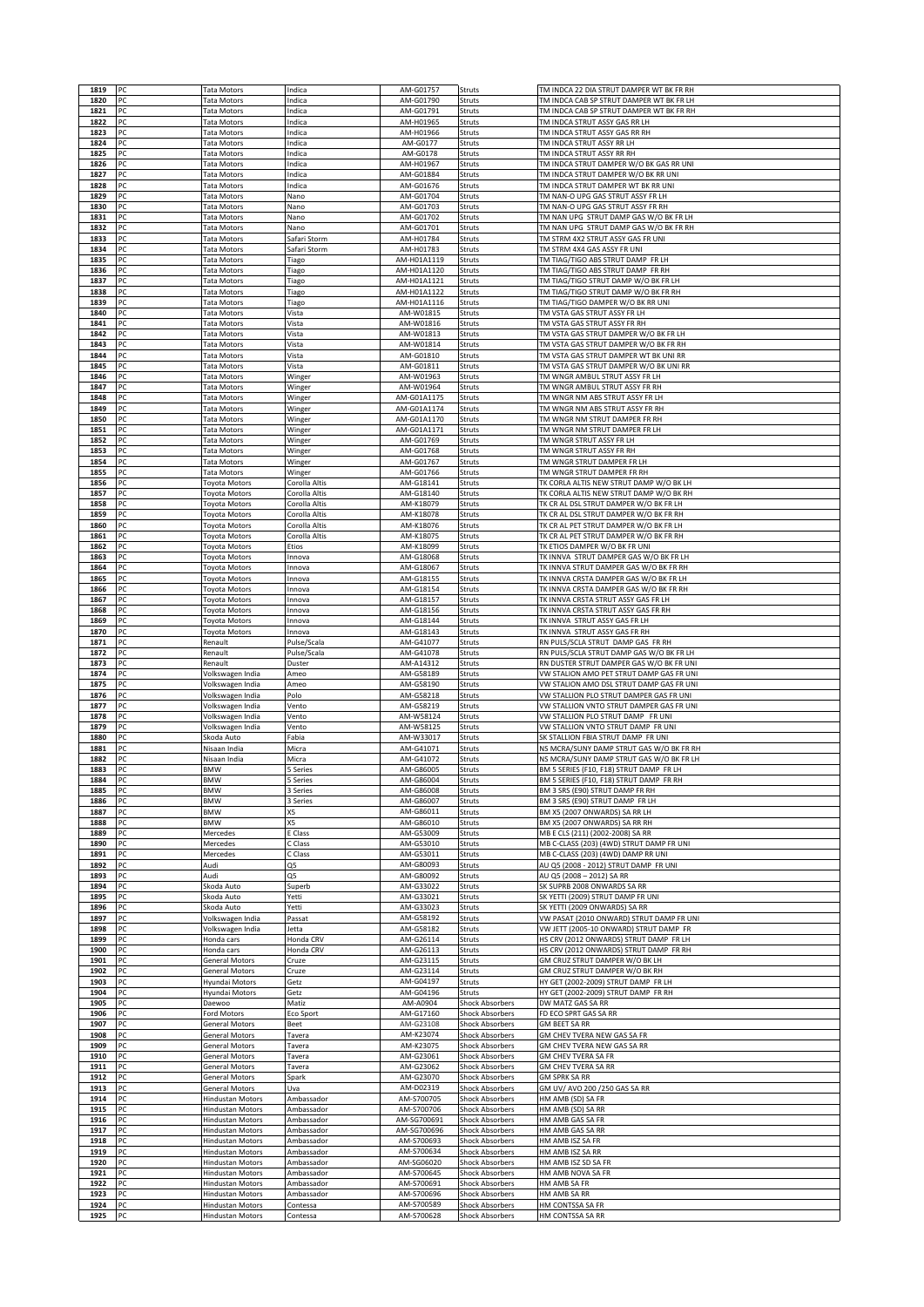| 1927         | PC       | <b>Hindustan Motors</b>                    | Isuzu            | AM-S700164                | <b>Shock Absorbers</b>                           | HM ISZ 1800 N SA RR                                     |
|--------------|----------|--------------------------------------------|------------------|---------------------------|--------------------------------------------------|---------------------------------------------------------|
|              | PC       | Honda cars                                 | Honda City       | AM-K26087                 | <b>Shock Absorbers</b>                           | HS AMZE GAS SA RR                                       |
| 1928         | PC       | Honda cars                                 | Honda City       | AM-K26014                 | <b>Shock Absorbers</b>                           | HS CTY MARK-3/4 GAS SA RR                               |
| 1929         | PC       | Honda cars                                 | Honda City       | AM-K26069                 | <b>Shock Absorbers</b>                           | HS CTY MARK-5 GAS SA RR                                 |
| 1930         | PC       | Honda cars                                 | Honda City       | AM-G26130                 | <b>Shock Absorbers</b>                           | HS CTY M 6&7 SA RR                                      |
| 1931         | PC       | Honda cars                                 | Jazz             | AM-G26109                 | <b>Shock Absorbers</b>                           | HS JAZ (2008 ONWARDS) SA RR                             |
| 1932         | PC       | Hyundai Motors                             | Santro           | AM-G04091                 | <b>Shock Absorbers</b>                           | HY ATOZ SA RR                                           |
| 1933         | PC       | Hyundai Motors                             | Creta            | AM-G04190                 | Shock Absorbers                                  | HY CRTA GAS SA RR                                       |
| 1934         | PC       | <b>Hyundai Motors</b>                      | Eon              | AM-G04183                 | <b>Shock Absorbers</b>                           | HY EN GAS GAS SA RR                                     |
| 1935         | PC       | Hyundai Motors                             | -10 Grand        | AM-G04184                 | <b>Shock Absorbers</b>                           | HY GRND I-10 GAS SA RR                                  |
| 1936         | PC       | Hyundai Motors                             | $-10$            | AM-A04106                 | <b>Shock Absorbers</b>                           | HY I-10 GAS SA RR                                       |
| 1937         | PC       | Hyundai Motors                             | $-20$            | AM-A04171                 | <b>Shock Absorbers</b>                           | HY i20 GAS SA RR                                        |
| 1938         | PC       | Hyundai Motors                             | $-20$            | AM-G04191                 | <b>Shock Absorbers</b>                           | HY ELTE i20 GAS SA RR                                   |
| 1939         | PC       | Hyundai Motors                             | Verna Fluidic    | AM-G04180                 | <b>Shock Absorbers</b>                           | HY VRNA FL GAS SA RR                                    |
| 1940         | PC       | Hyundai Motors                             | Verna            | AM-H04170                 | Shock Absorbers                                  | HY VRNA GAS SA RR                                       |
| 1941         | PC       | Hyundai Motors                             | Xcent            | AM-G04176                 | Shock Absorbers                                  | HY XCNT GAS SA RR                                       |
| 1942         | PC       | Hyundai Motors                             | Getz             | AM-G04198                 | <b>Shock Absorbers</b>                           | HY GET (2002-2009) SA RR                                |
| 1943         | PC       | ICML                                       | Qualis           | AM-SG39001                | <b>Shock Absorbers</b>                           | ICM RHINO SA FR                                         |
| 1944         | PC       | <b>ICML</b>                                | Qualis           | AM-S700189                | <b>Shock Absorbers</b>                           | ICM RHINO SA RR                                         |
| 1945         | PC       | Renault                                    | Duster           | AM-A14376                 | <b>Shock Absorbers</b>                           | RN DUSTR GAS SA RR                                      |
| 1946         | PC       | Renault                                    | Kwid             | AM-K41091                 | <b>Shock Absorbers</b>                           | RN KWD GAS SA RR                                        |
| 1947         | PC       | Nisaan India                               | Micra            | AM-A41073                 | Shock Absorbers                                  | NS MCRA/SUNY GAS SA RR                                  |
| 1948         | PC       | Renault                                    | Pulse/Scala      | AM-A41076                 | Shock Absorbers                                  | RN PULS/SCLA GAS SA RR                                  |
| 1949         | PC       | Nisaan India                               | Datsun Redi-Go   | AM-A41102                 | <b>Shock Absorbers</b>                           | DT GO PLUS GAS SA RR                                    |
| 1950         | PC       | Volkswagen India                           | Ameo             | AM-G58191                 | <b>Shock Absorbers</b>                           | VW STALLION AMO GAS SA RR                               |
| 1951         | PC       | Volkswagen India                           | Polo             | AM-A58122                 | <b>Shock Absorbers</b>                           | VW STALLION PLO GAS SA RR                               |
| 1952         | PC       | Volkswagen India                           | Vento            | AM-A58123                 | <b>Shock Absorbers</b>                           | VW STALLION VNTO GAS SA RR                              |
| 1953<br>1954 | PC<br>PC | Mahindra & Mahindra<br>Mahindra & Mahindra | Jeep<br>Armada   | AM-S700331<br>AM-S700074  | <b>Shock Absorbers</b>                           | MM 540 JIP SA FR<br>MM ARMDA SA RR                      |
|              |          |                                            |                  | AM-SG14457                | Shock Absorbers                                  |                                                         |
| 1955         | PC<br>PC | Mahindra & Mahindra                        | Armada           |                           | <b>Shock Absorbers</b>                           | MM ARMDA-SA FR                                          |
| 1956<br>1957 | PC       | Mahindra & Mahindra<br>Mahindra & Mahindra | Armada           | AM-SG14456<br>AM-S700192  | <b>Shock Absorbers</b>                           | MM ARMDA-SA RR<br>MM BLRO INVDR SA RR                   |
| 1958         | PC       | Mahindra & Mahindra                        | Bolero<br>Bolero | AM-S700196                | <b>Shock Absorbers</b><br><b>Shock Absorbers</b> | MM BLRO INVDR SA RR                                     |
| 1959         | PC       | Mahindra & Mahindra                        |                  | AM-S400083                | <b>Shock Absorbers</b>                           | MM BLRO INVDR SA FR                                     |
| 1960         | PC       | Mahindra & Mahindra                        | Bolero<br>Bolero | AM-S700193                | <b>Shock Absorbers</b>                           | MM BLRO LONG SA FR                                      |
| 1961         | PC       | Mahindra & Mahindra                        | Bolero           | AM-S700186                | Shock Absorbers                                  | MM BLRO LONG SA RR                                      |
| 1962         | PC       | Mahindra & Mahindra                        | Bolero           | AM-SG14459                | <b>Shock Absorbers</b>                           | MM BLRO MODIFIED-HD SA FR                               |
| 1963         | PC       | Mahindra & Mahindra                        | Bolero           | AM-SG14460                | <b>Shock Absorbers</b>                           | MM BLRO PIKUP LX SA FR                                  |
| 1964         | PC       | Mahindra & Mahindra                        | Bolero           | AM-SG14014                | <b>Shock Absorbers</b>                           | MM BLRO PIKUP SA FR                                     |
| 1965         | PC       | Mahindra & Mahindra                        | Bolero           | AM-SG14015                | <b>Shock Absorbers</b>                           | MM BLRO PIKUP SA RR                                     |
| 1966         | PC       | Mahindra & Mahindra                        | Bolero           | AM-SG14413                | <b>Shock Absorbers</b>                           | MM BLRO POWER SA FR                                     |
| 1967         | PC       | Mahindra & Mahindra                        | Bolero           | AM-SG14414                | <b>Shock Absorbers</b>                           | MM BLRO POWER SA RR                                     |
| 1968         | PC       | Mahindra & Mahindra                        | Bolero           | AM-S400053                | Shock Absorbers                                  | MM BLRO SA FR                                           |
| 1969         | PC       | Mahindra & Mahindra                        | Bolero           | AM-S700636                | <b>Shock Absorbers</b>                           | MM BLRO SA RR                                           |
| 1970         | PC       | Mahindra & Mahindra                        | Bolero           | AM-SG14458                | <b>Shock Absorbers</b>                           | MM BLRO SA RR                                           |
| 1971         | PC       | Mahindra & Mahindra                        | Gio              | AM-A14101                 | <b>Shock Absorbers</b>                           | MM GIO SA RR                                            |
| 1972         | PC       | Mahindra & Mahindra                        | Bolero           | AM-S700195                | <b>Shock Absorbers</b>                           | MM INVDR XDB/MDI 4WD SA FR                              |
| 1973         | PC       | Mahindra & Mahindra                        | Jeep             | AM-SG700698               | <b>Shock Absorbers</b>                           | MM JIP DSL GAS SA RR                                    |
| 1974         | PC       | Mahindra & Mahindra                        | Jeep             | AM-S700697                | <b>Shock Absorbers</b>                           | MM JIP DSL SA FR                                        |
| 1975         | PC       | Mahindra & Mahindra                        | Jeep             | AM-S700698                | <b>Shock Absorbers</b>                           | MM JIP DSL SA RR                                        |
| 1976         | PC       | Mahindra & Mahindra                        | Jeep             | AM-S700301                | <b>Shock Absorbers</b>                           | MM JIP PET SA FR                                        |
| 1977         | PC       | Mahindra & Mahindra                        | Jeep             | AM-S700329                | <b>Shock Absorbers</b>                           | MM JIP SA FR                                            |
| 1978         | PC       | Mahindra & Mahindra                        | Jeep             | AM-S700330                | <b>Shock Absorbers</b>                           | MM JIP SA RR                                            |
| 1979         | PC       | Mahindra & Mahindra                        | Jeep             | AM-S600815                | Shock Absorbers                                  | MM JIP TAXI SA RR                                       |
| 1980         | PC       | Mahindra & Mahindra                        | Kuv              | AM-H14487                 | <b>Shock Absorbers</b>                           | MM KV SHOX ASSY GAS RR                                  |
| 1981         | PC       | Mahindra & Mahindra                        | Kuv              | AM-H14486                 | <b>Shock Absorbers</b>                           | MM KV DAMPER SA RR                                      |
| 1982         | PC       | Mahindra & Mahindra                        | Logan            | AM-A14234                 | <b>Shock Absorbers</b>                           | MM LG GAS SA RR                                         |
| 1983         | PC       | Mahindra & Mahindra                        | Marshal          | AM-S700085                | <b>Shock Absorbers</b>                           | MM MARSHL SA FR                                         |
|              |          |                                            |                  |                           |                                                  |                                                         |
|              |          |                                            |                  |                           |                                                  |                                                         |
| 1984<br>1985 | PC<br>PC | Mahindra & Mahindra<br>Mahindra & Mahindra | Marshal<br>Max   | AM-S700072<br>AM-SG14453  | <b>Shock Absorbers</b><br><b>Shock Absorbers</b> | MM MARSHL SA RR<br>MM MAX FESTIVA (IFS)-SA FR           |
| 1986         | PC       | Mahindra & Mahindra                        | Max              | AM-S700157                | <b>Shock Absorbers</b>                           | MM MAX REG SA RR                                        |
| 1987         | PC       |                                            |                  | AM-S400066                |                                                  | MM MAX SA FR                                            |
| 1988         | PC       | Mahindra & Mahindra<br>Mahindra & Mahindra | Max<br>Max       | AM-S700153                | Shock Absorbers<br><b>Shock Absorbers</b>        | MM MAX SA FR                                            |
| 1989         | PC       | Mahindra & Mahindra                        | Armada           | AM-SG14290                | Shock Absorbers                                  | MM STEERING DAMPER NM SA                                |
| 1990         | PC       | Mahindra & Mahindra                        | Bolero           | AM-SG14455                | <b>Shock Absorbers</b>                           | MM PIKUP-SA FR                                          |
| 1991         |          | Mahindra & Mahindra                        | Bolero           | AM-SG14454                | <b>Shock Absorbers</b>                           | MM PIKUP-SA RR                                          |
| 1992         | PC       | Mahindra & Mahindra                        | Tourister        | AM-S700190                | <b>Shock Absorbers</b>                           | MM PSSGR TOURISTR SA FR                                 |
| 1993         | PC       | Mahindra & Mahindra                        | Armada           | AM-S700059                | <b>Shock Absorbers</b>                           | MM SAVARI SA FR                                         |
| 1994         | PC       | Mahindra & Mahindra                        | Armada           | AM-S700060                | <b>Shock Absorbers</b>                           | MM SAVARI SA RR                                         |
| 1995         | PC       | Mahindra & Mahindra                        | Scorpio          | AM-SG14311                | <b>Shock Absorbers</b>                           | MM SCRPIO 2W HD SA FR                                   |
| 1996         | PC       | Mahindra & Mahindra                        | Scorpio          | AM-SG14479                | <b>Shock Absorbers</b>                           | MM SCRPIO 2W LONGER BAR PIN HD SA FR                    |
| 1997         | PC       | Mahindra & Mahindra                        | Scorpio          | AM-S700184                | Shock Absorbers                                  | MM SCRPIO 2WD SA FR                                     |
| 1998         | PC       | Mahindra & Mahindra                        | Scorpio          | AM-S700177                | <b>Shock Absorbers</b>                           | MM SCRPIO 4WD SA FR                                     |
| 1999         | PC       | Mahindra & Mahindra                        | Scorpio          | AM-SG14194                | <b>Shock Absorbers</b>                           | MM SCRPIO CRDI MULTI LINK SA RR                         |
| 2000         | PC       | Mahindra & Mahindra                        | Scorpio          | AM-G14469                 | <b>Shock Absorbers</b>                           | MM SCRPIO S2 2008-2014 SA RR                            |
| 2001         | PC       | Mahindra & Mahindra                        | Scorpio          | AM-G14544                 | <b>Shock Absorbers</b>                           | MM SCRPIO S2,S4 SA RR                                   |
| 2002         | PC       | Mahindra & Mahindra                        | Scorpio          | AM-G14485                 | <b>Shock Absorbers</b>                           | MM SCRPIO S6, S8, S10 SA RR                             |
| 2003         | PC       | Mahindra & Mahindra                        | Scorpio          | AM-S700178                | <b>Shock Absorbers</b>                           | MM SCRPIO SA RR                                         |
| 2004         | PC       | Mahindra & Mahindra                        | Armada           | AM-S700093                | Shock Absorbers                                  | MM STEERING DAMPER SA                                   |
| 2005         | PC       | Mahindra & Mahindra                        | Jeep             | AM-S700863                | <b>Shock Absorbers</b>                           | MM UTILITY SA FR                                        |
| 2006         | PC       | Mahindra & Mahindra                        | Jeep             | AM-S700868                | <b>Shock Absorbers</b>                           | MM UTILITY SA RR                                        |
| 2007         | PC       | Mahindra & Mahindra                        | Verito           | AM-A14449                 | <b>Shock Absorbers</b>                           | MM VERTO SA RR                                          |
| 2008         | PC       | Mahindra & Mahindra                        | Xylo             | AM-H14451                 | <b>Shock Absorbers</b>                           | MM XYL PCK UP SA RR                                     |
| 2009         | PC       | Mahindra & Mahindra                        | Xylo             | AM-H14268                 | <b>Shock Absorbers</b>                           | MM XYL SA RR                                            |
| 2010<br>2011 | PC<br>PC | Mahindra & Mahindra<br>Mahindra & Mahindra | Bolero<br>Bolero | AM-SG14373<br>AM-SG14374  | <b>Shock Absorbers</b><br><b>Shock Absorbers</b> | MM BLRO PCKUP LONG SA FR<br>MM BLRO PCKUP UP LONG SA RR |
| 2012         | PC       | Maruti Suzuki                              |                  | AM-K07098                 | <b>Shock Absorbers</b>                           | MS ALT GAS SA RR                                        |
| 2013         | PC       | Maruti Suzuki                              | Alto<br>Astar    | AM-K07327                 | <b>Shock Absorbers</b>                           | MS A-STR GAS SA RR                                      |
| 2014         | PC       |                                            |                  | AM-G07782                 |                                                  |                                                         |
| 2015         | PC       | Maruti Suzuki<br>Maruti Suzuki             | Baleno<br>Breeza | AM-K07755                 | <b>Shock Absorbers</b><br><b>Shock Absorbers</b> | MS BALNO NM SA RR<br>MS BRZZA SA RR                     |
| 2016         | PC       | Maruti Suzuki                              | Car 800          | AM-S600795                | <b>Shock Absorbers</b>                           | MS CAR 89 SA RR                                         |
| 2017         | PC       | Maruti Suzuki                              | Car 800          | AM-K07096                 | <b>Shock Absorbers</b>                           | MS CAR 98 GAS SA RR                                     |
| 2018         | PC       | Maruti Suzuki                              | Ciaz             | AM-G07783                 | Shock Absorbers                                  | MS CIAZZ SA RR                                          |
| 2019         |          | Maruti Suzuki                              |                  | AM-K07617                 | Shock Absorbers                                  | MS ERTGA GAS SA RR                                      |
| 2020         | PC<br>PC | Maruti Suzuki                              | Ertiga           | AM-K07836                 | <b>Shock Absorbers</b>                           | MS ESPRESO PET GAS SA RR                                |
| 2021         | PC       |                                            | Espresso         | AM-K07812                 |                                                  |                                                         |
| 2022         | PC       | Maruti Suzuki<br>Maruti Suzuki             | Ignis<br>S-Cross | AM-K07752                 | <b>Shock Absorbers</b><br><b>Shock Absorbers</b> | MS IGNS GAS SA RR<br>MS S-CRSS SA RR                    |
| 2023         | PC       | Maruti Suzuki                              | Swift            | AM-K07147                 | <b>Shock Absorbers</b>                           | MS SWFT GAS SA RR                                       |
| 2024         | PC       | Maruti Suzuki                              | Swift            | AM-K07616                 | <b>Shock Absorbers</b>                           | MS SWFT NM GAS SA RR                                    |
| 2025         | PC       | Maruti Suzuki                              | Sx4              | AM-K07162                 | Shock Absorbers                                  | MS SX4 GAS SA RR                                        |
| 2026         | PC       | Maruti Suzuki                              | Van              | AM-S600793                | <b>Shock Absorbers</b>                           | MS VAN SA RR                                            |
| 2027         | PC       | Maruti Suzuki                              | wagon r          | AM-K07099                 | <b>Shock Absorbers</b>                           | MS WAGN-R GAS SA RR                                     |
| 2028         | PC       | Maruti Suzuki                              | wagon r          | AM-K07329                 | <b>Shock Absorbers</b>                           | MS WAGN-R NM CNG GAS SA RR                              |
| 2029         | PC       | Maruti Suzuki                              | wagon r          | AM-K07328                 | <b>Shock Absorbers</b>                           | MS WAGN-R NM PET GAS SA RR                              |
| 2030         | PC       | Maruti Suzuki                              | Zen              | AM-K07097                 | Shock Absorbers                                  | MS ZN GAS SA RR                                         |
| 2031<br>2032 | PC<br>PC | Premier Automobile                         | Fiat<br>Fiat     | AM-S700704<br>AM-SG700700 | <b>Shock Absorbers</b>                           | PP FT (SD) SA RR<br>PP FT GAS SA RR                     |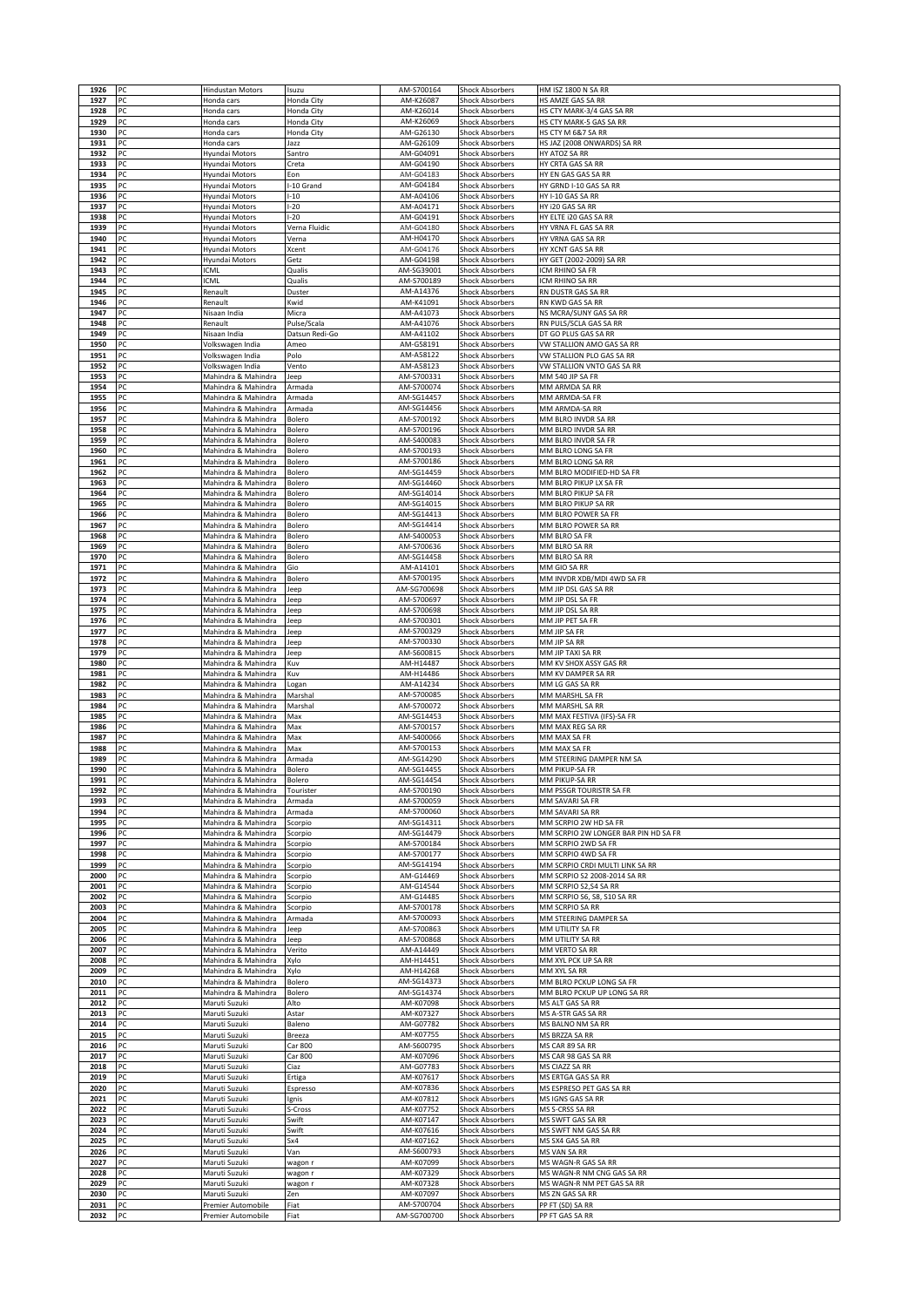| 2033         | PC       | Premier Automobile                         | Fiat               | AM-S600821                | <b>Shock Absorbers</b>                           | PP FT TAXI SA FR                                                                               |
|--------------|----------|--------------------------------------------|--------------------|---------------------------|--------------------------------------------------|------------------------------------------------------------------------------------------------|
| 2034         | PC       | Premier Automobile                         | Fiat               | AM-S700700                | <b>Shock Absorbers</b>                           | PP FT/PREMIER SA RR                                                                            |
| 2035         | PC       | Premier Automobile                         | <b>NE-118</b>      | AM-S700343                | <b>Shock Absorbers</b>                           | PP NE-118 SA FR                                                                                |
| 2036         | PC       | Premier Automobile                         | <b>NE-118</b>      | AM-S700344                | <b>Shock Absorbers</b>                           | PP NE-118 SA RR                                                                                |
| 2037         | PC       | Skoda Auto                                 | Fabia              | AM-A33015                 | <b>Shock Absorbers</b>                           | SK FBIA STALLION GAS SA RR                                                                     |
| 2038         | PC       | Skoda Auto                                 | Octavia            | AM-G33013                 | <b>Shock Absorbers</b>                           | SK OCTVIA/ RAPD/ VENT GAS SA RR                                                                |
| 2039         | PC       | Tata Motors                                | Nano               | AM-G01668                 | <b>Shock Absorbers</b>                           | TM NAN-O UPG GAS SA RR                                                                         |
| 2040<br>2041 | PC<br>PC | Tata Motors<br>Tata Motors                 | Safari<br>Safari   | AM-SG01310<br>AM-SG01311  | <b>Shock Absorbers</b><br><b>Shock Absorbers</b> | TM SAFRI DCOR SA FR<br>TM SAFRI DCOR SA RR                                                     |
| 2042         | PC       | <b>Tata Motors</b>                         | Safari             | AM-S400069                | <b>Shock Absorbers</b>                           | TM SAFRI MODIFIED SA FR                                                                        |
| 2043         | PC       | <b>Tata Motors</b>                         | Safari             | AM-S400033                | <b>Shock Absorbers</b>                           | TM SAFRI SA FR                                                                                 |
| 2044         | PC       | <b>Tata Motors</b>                         | Safari             | AM-S800464                | <b>Shock Absorbers</b>                           | TM SAFRI SA RR                                                                                 |
| 2045         | PC       | Tata Motors                                | Siera              | AM-S800392                | <b>Shock Absorbers</b>                           | TM SIERA (V) SA RR                                                                             |
| 2046         | PC       | Tata Motors                                | Siera              | AM-S700667                | <b>Shock Absorbers</b>                           | TM SIERA SA FR                                                                                 |
| 2047         | PC       | Tata Motors                                | Siera              | AM-S700367                | Shock Absorbers                                  | TM SIERA (V) SA FR                                                                             |
| 2048         | PC       | <b>Tata Motors</b>                         | Sumo               | AM-SG01365                | Shock Absorbers                                  | TM SMO FLAT SA FR                                                                              |
| 2049         | PC       | Tata Motors                                | Sumo               | AM-SG01366<br>AM-SG01712  | <b>Shock Absorbers</b>                           | TM SMO FLAT SA RR                                                                              |
| 2050<br>2051 | PC<br>PC | <b>Tata Motors</b><br>Tata Motors          | Sumo<br>Sumo       | AM-S800476                | <b>Shock Absorbers</b><br><b>Shock Absorbers</b> | TM SMO GOLD(VICTA)-SA RR<br>TM SMO PARABOLIC SA RR                                             |
| 2052         | PC       | Tata Motors                                | Sumo               | AM-S700084                | <b>Shock Absorbers</b>                           | TM SMO SA RR                                                                                   |
| 2053         | PC       | Tata Motors                                | Sumo               | AM-S400070                | <b>Shock Absorbers</b>                           | TM SMO SPACIO SA FR                                                                            |
| 2054         | PC       | Tata Motors                                | Sumo               | AM-S700168                | Shock Absorbers                                  | TM SMO SPACIO SA RR                                                                            |
| 2055         | PC       | <b>Tata Motors</b>                         | Sumo               | AM-S700141                | Shock Absorbers                                  | TM SMO TAXI SA FR                                                                              |
| 2056         | PC       | Tata Motors                                | Sumo               | AM-SG01711                | <b>Shock Absorbers</b>                           | TM SMO VCTA DI BS4 SA FR                                                                       |
| 2057         | PC       | Tata Motors                                | Storm              | AM-H01786                 | <b>Shock Absorbers</b>                           | TM STRM 4X2 GAS SA RR                                                                          |
| 2058         | PC       | Tata Motors                                | Storm              | AM-H01664                 | <b>Shock Absorbers</b>                           | TM STRM 4x4 GAS SA RR                                                                          |
| 2059<br>2060 | PC<br>PC | Tata Motors<br>Tata Motors                 | Venture<br>Venture | AM-H01626<br>AM-H01804    | <b>Shock Absorbers</b><br><b>Shock Absorbers</b> | TM VENTUR NM GAS SA RR<br>TM VENTUR OLD GAS SA RR                                              |
| 2061         | PC       | <b>Toyota Motors</b>                       | Corolla Altis      | AM-G18142                 | <b>Shock Absorbers</b>                           | TK CORLA ALTS NM GAS SA RR                                                                     |
| 2062         | PC       | Toyota Motors                              | Corolla Altis      | AM-K18080                 | <b>Shock Absorbers</b>                           | TK CORLA ALTS DSL GAS SA RR                                                                    |
| 2063         | PC       | Toyota Motors                              | Corolla Altis      | AM-K18077                 | <b>Shock Absorbers</b>                           | TK CORLA ALTS PET GAS SA RR                                                                    |
| 2064         | PC       | Toyota Motors                              | Etios              | AM-A18085                 | <b>Shock Absorbers</b>                           | TK ETOS GAS SA RR                                                                              |
| 2065         | PC       | <b>Toyota Motors</b>                       | Innova             | AM-G18069                 | <b>Shock Absorbers</b>                           | TK INNVA GAS SA RR                                                                             |
| 2066         | PC       | <b>BMW</b>                                 | 3 Series           | AM-G86006                 | <b>Shock Absorbers</b>                           | BM 3 SERIES (E90) M3 (2005-2011) SA RR                                                         |
| 2067         | PC       | <b>BMW</b>                                 | X5                 | AM-G86011                 | <b>Shock Absorbers</b>                           | BM X5 (2007 ONWARDS) SA RR LH                                                                  |
| 2068         | PC       | <b>BMW</b><br>Mercedes                     | X5                 | AM-G86010                 | Shock Absorbers<br><b>Shock Absorbers</b>        | BM X5 (2007 ONWARDS) SA RR RH                                                                  |
| 2069<br>2070 | PC<br>PC | Audi                                       | E Class<br>Q5      | AM-G53009<br>AM-G80092    | <b>Shock Absorbers</b>                           | MB E CLS (211) (2002-2008) SA RR<br>AU Q5 (2008 - 2012) SA RR                                  |
| 2071         | PC       | Skoda Auto                                 | Superb             | AM-G33022                 | <b>Shock Absorbers</b>                           | SK SUPRB 2008 ONWARDS SA RR                                                                    |
| 2072         | PC       | Skoda Auto                                 | Yetti              | AM-G33023                 | <b>Shock Absorbers</b>                           | SK YETTI (2009 ONWARDS) SA RR                                                                  |
| 2073         | PC       | General Motors                             | Cruze              | AM-G23116                 | <b>Shock Absorbers</b>                           | <b>GM CRUZ SA RR</b>                                                                           |
| 2074         | PC       | Fiat                                       | Linea              | AM-G105288                | <b>Bushkits</b>                                  | FT LINA/PNTO ST KIT WITH PU BP FR (2)                                                          |
| 2075         | PC       | Maruti Suzuki                              | Swift              | AM-G105289                | <b>Bushkits</b>                                  | MS SWFT T1(2005-11)/DZR T1(2008-12) ST KIT FR (3)                                              |
| 2076         | PC       | Maruti Suzuki                              | wagon r            | AM-G105290                | <b>Bushkits</b>                                  | MS WAGNR (2018 ONWRDS) ST KIT TPE FR (4)                                                       |
| 2077         | PC       | Mahindra & Mahindra                        | Xuv 500            | AM-G105292                | <b>Bushkits</b>                                  | MM XV500 RF(2015-20) ST KIT PU BP FR (3)                                                       |
| 2078         | PC       | Hyundai Motors                             | Accent             | AM-G105293                | <b>Bushkits</b>                                  | HY ACCNT ST KIT FR PU BP (4)                                                                   |
| 2079<br>2080 | PC<br>PC | Maruti Suzuki<br>Maruti Suzuki             | Swift<br>XL6       | AM-G101200<br>AM-G101201  | <b>Bushkits</b><br><b>Bushkits</b>               | MS SWFT T1(2005-11)/ RTZ ST MOUNT (WT RTNR)<br>MS XL6/ERTGA 2ND GEN (2018 Onwards) STRUT MOUNT |
| 2081         | PC       | Volkswagen India                           | Polo               | AM-G105295                | <b>Bushkits</b>                                  | VW POLO/VENT (2011) ST KIT RR WT PU BP (2)                                                     |
| 2082         | PC       | Mahindra & Mahindra                        | Jito               | AM-A14436                 | Struts                                           | MM JITO STRUT ASSY FR LH                                                                       |
| 2083         | PC       | Mahindra & Mahindra                        | Jito               | AM-A14437                 | Struts                                           | MM JITO STRUT ASSY FR RH                                                                       |
| 2084         | PC       | Mahindra & Mahindra                        | Jito               | AM-A14434                 | Struts                                           | MM JITO STRUT DAMPER W/O BK FR LH                                                              |
| 2085         | PC       | Mahindra & Mahindra                        | Jito               | AM-A14435                 | Struts                                           | MM JITO STRUT DAMPER W/O BK FR RH                                                              |
| 2086         | CV       | Tata Motors                                | Ace                | AM-G011144                | Struts                                           | TM ACE MNT STRUT ASSY FR LH                                                                    |
| 2087         | CV       | <b>Tata Motors</b>                         | Ace                | AM-G011143                | Struts                                           | TM ACE MNT STRUT ASSY FR RH                                                                    |
| 2088<br>2089 | CV<br>CV | <b>Tata Motors</b><br>Tata Motors          | Super Ace          | AM-W01708<br>AM-W01709    | Struts<br>Struts                                 | TM SUP ACE 1T GAS STRUT DAMPER FR LH<br>TM SUP ACE 1T GAS STRUT DAMPER FR RH                   |
| 2090         | CV       | <b>Tata Motors</b>                         | Super Ace<br>Zip   | AM-G01633                 | Struts                                           | TM ZIP STRUT DAMPER W/O BK LH                                                                  |
| 2091         | CV       | Tata Motors                                | Zip                | AM-G01632                 | Struts                                           | TM ZIP STRUT DAMPER W/O BK RH                                                                  |
| 2092         | CV       | Tata Motors                                | Zip                | AM-G01631                 | Struts                                           | TM ZP STRUT ASSY FR LH                                                                         |
| 2093         | CV       | <b>Tata Motors</b>                         | Zip                | AM-G01630                 | Struts                                           | TM ZP STRUT ASSY FR RH                                                                         |
| 2094         | CV       | <b>Tata Motors</b>                         | Iris               | AM-G01629                 | Struts                                           | TM IRIS STRUT DAMPER W/O BK FR LH                                                              |
| 2095         | CV       | <b>Tata Motors</b>                         | Iris               | AM-G01628                 | Struts                                           | TM IRIS STRUT DAMPER W/O BK FR RH                                                              |
| 2096         | CV       | Tata Motors                                | Magic Iris         | AM-G01635                 | Struts                                           | TM MGIC IRIS STRUT ASSY FR LH                                                                  |
| 2097         | CV       | <b>Tata Motors</b>                         | Magic Iris         | AM-G01634                 | Struts                                           | TM MGIC IRIS STRUT ASSY FR RH                                                                  |
| 2098<br>2099 | CV       | Tata Motors<br><b>Tata Motors</b>          | Venture<br>Venture | AM-W01694<br>AM-W01695    | Struts<br>Struts                                 | TM VENTUR STRUT ASSY FR LH<br>TM VENTUR STRUT ASSY FR RH                                       |
| 2100         | CV       | Tata Motors                                | Winger             | AM-G01A1173               | Struts                                           | TM WNGR AMBUL NM STRUT ASSY FR LH                                                              |
| 2101         | CV       | <b>Tata Motors</b>                         | Winger             | AM-G01A1172               | Struts                                           | TM WNGR AMBUL NM STRUT ASSY FR RH                                                              |
| 2102         | CV       | Piaggio                                    | Ape Truck          | AM-A31015                 | Struts                                           | PI AP TRUCK STRUT DAMPER W/O BK FR LH                                                          |
| 2103         | CV       | Piaggio                                    | Ape Truck          | AM-A31014                 | Struts                                           | PI AP TRUCK STRUT DAMPER W/O BK FR RH                                                          |
| 2104         | CV       | Maruti Suzuki                              | Carry              | AM-K07816                 | Struts                                           | MS CARY Y9T STRUT ASSY FR LH                                                                   |
| 2105         | CV       | Maruti Suzuki                              | Carry              | AM-K07815                 | Struts<br>Struts                                 | MS CARY Y9T STRUT ASSY FR RH                                                                   |
| 2106<br>2107 | CV<br>CV | Maruti Suzuki                              | Carry              | AM-G07841                 |                                                  |                                                                                                |
| 2108         |          |                                            |                    |                           |                                                  | MS CARY Y9T STRUT ASSY FR LH CNG                                                               |
|              |          | Maruti Suzuki                              | Carry              | AM-G07840                 | Struts                                           | MS CARY Y9T STRUT ASSY FR RH CNG                                                               |
| 2109         | CV<br>CV | Mahindra & Mahindra<br>Mahindra & Mahindra | Maximo<br>Maximo   | AM-H14292<br>AM-H14272    | Struts<br>Struts                                 | MM MXMO 0.9T STRUT DAMP GAS FR UNI<br>MM MXMO STRUT DAMPER OLD W/O BK FR UNI                   |
| 2110         | CV       | Mahindra & Mahindra                        | Maximo             | AM-H14301                 | Struts                                           | MM MXMO 0.9T STRUT ASSY GAS FR LH                                                              |
| 2111         | CV       | Mahindra & Mahindra                        | Maximo             | AM-H14300                 | Struts                                           | MM MXMO 0.9T STRUT ASSY GAS FR RH                                                              |
| 2112         | CV       | Mahindra & Mahindra                        | Maximo             | AM-H14287                 | Struts                                           | MM MXMO OLD STRUT ASSY FR RH                                                                   |
| 2113         | CV       | Mahindra & Mahindra                        | Maximo             | AM-H14288                 | Struts                                           | MM MXMO OLD STRUT ASSY FR LH                                                                   |
| 2114         | CV       | Mahindra & Mahindra                        | Maximo             | AM-W14443                 | Struts                                           | MM MXMO 1T DAMPER W/O BK GAS FR UNI                                                            |
| 2115         | CV       | Mahindra & Mahindra                        | Maximo             | AM-G105137                | <b>Bushkits</b>                                  | MM MAXMO 0.9 TON MOUNT (LH/RH) FR                                                              |
| 2116         | CV<br>CV | Mahindra & Mahindra                        | Maximo             | AM-G105138                | <b>Bushkits</b>                                  | MM MAXMO OLD MOUNT (LH/RH) FR                                                                  |
| 2117<br>2118 | CV       | Mahindra & Mahindra<br>Tata Motors         | Maximo<br>Zip      | AM-G105127<br>AM-G105139  | <b>Bushkits</b><br><b>Bushkits</b>               | MM MAXIMO OLD-STRUT BK W/O MOUNT FR<br>TM ZP/IRS STRUT MOUNT FR                                |
| 2119         | CV       | Tata Motors                                | Winger             | AM-G105110                | <b>Bushkits</b>                                  | TM WNGR TOP MOUNT PLATE WT BEARING FR                                                          |
| 2120         | CV       | Tata Motors                                | Zip                | AM-G105128                | <b>Bushkits</b>                                  | TM ZP STRUT BK W/O MOUNT FR                                                                    |
| 2121         | CV       | Tata Motors                                | Iris               | AM-G105129                | <b>Bushkits</b>                                  | TM IRS STRUT BK W/O MOUNT FR                                                                   |
| 2122         | CV       | Tata Motors                                | Ace                | AM-G101173                | <b>Bushkits</b>                                  | TM ACE MNT FR STRUT MOUNT FR                                                                   |
| 2123         | CV       | Tata Motors                                | Iris               | AM-G100056-1              | <b>Bushkits</b>                                  | TM IRS/ZP NM STRUT MOUNT-FR                                                                    |
| 2124         | CV       | <b>Tata Motors</b>                         | Super Ace          | AM-G101065                | <b>Bushkits</b>                                  | TM SUPR ACE TOP MOUNT FR                                                                       |
| 2125         | CV       | <b>Tata Motors</b>                         | Super Ace          | AM-G105159                | Suspension Bushkits                              | TM SUPR ACE LEAF SPRNG BUSH(1)                                                                 |
| 2126         | CV<br>CV | Tata Motors                                | Super Ace          | AM-G105172<br>AM-DS362115 | <b>Suspension Bushkits</b>                       | TM SUPR ACE LEAF SPRNG BUSH(2)                                                                 |
| 2127<br>2128 | CV       | <b>Tata Motors</b><br>Mahindra & Mahindra  | Winger<br>Maximo   | AM-G071137                | Drive Shaft<br>Outer coil spring                 | TM WNGR DRIVE SHAFT LH + RH<br>MM MXMO OC SPRING FR                                            |
| 2129         | CV       | Mahindra & Mahindra                        | Bolero             | AM-G071327                | Outer coil spring                                | MM BOLRO OC SPRING FR                                                                          |
| 2130         | CV       | Mahindra & Mahindra                        | Scorpio            | AM-G071328                | Outer coil spring                                | MM SCRPIO OC SPRING FR                                                                         |
| 2131         | CV       | Mahindra & Mahindra                        | Scorpio            | AM-G071329                | Outer coil spring                                | MM SCRPIO OC SPRING RR                                                                         |
| 2132         | CV       | Mahindra & Mahindra                        | Jeeto              | AM-G071330                | Outer coil spring                                | MM JEETO OC SPRING RR                                                                          |
| 2133         | CV       | Mahindra & Mahindra                        | Maximo             | AM-G071146                | Outer coil spring                                | MM MXMO OC SPRING(OLD) FR                                                                      |
| 2134         | CV       | Ashok Leyland                              | NGC                | AM-SG05075                | <b>Shock Absorbers</b>                           | AL NGC CABIN-LATERAL DAMPER SA                                                                 |
| 2135         | CV       | Ashok Leyland                              | FVDP               | AM-SG05066                | <b>Shock Absorbers</b>                           | AL FVDP SA FR                                                                                  |
| 2136         | CV       | Ashok Leyland                              | Cabin              | AM-SG05122                | <b>Shock Absorbers</b>                           | AL DAY CABIN COIL OVER DAMPER RR                                                               |
| 2137<br>2138 | CV<br>CV | Ashok Leyland<br>Ashok Leyland             | Cabin<br>Cabin     | AM-SG05002<br>AM-SG05012  | <b>Shock Absorbers</b><br><b>Shock Absorbers</b> | AL CABIN SA<br>AL CABIN SA RR                                                                  |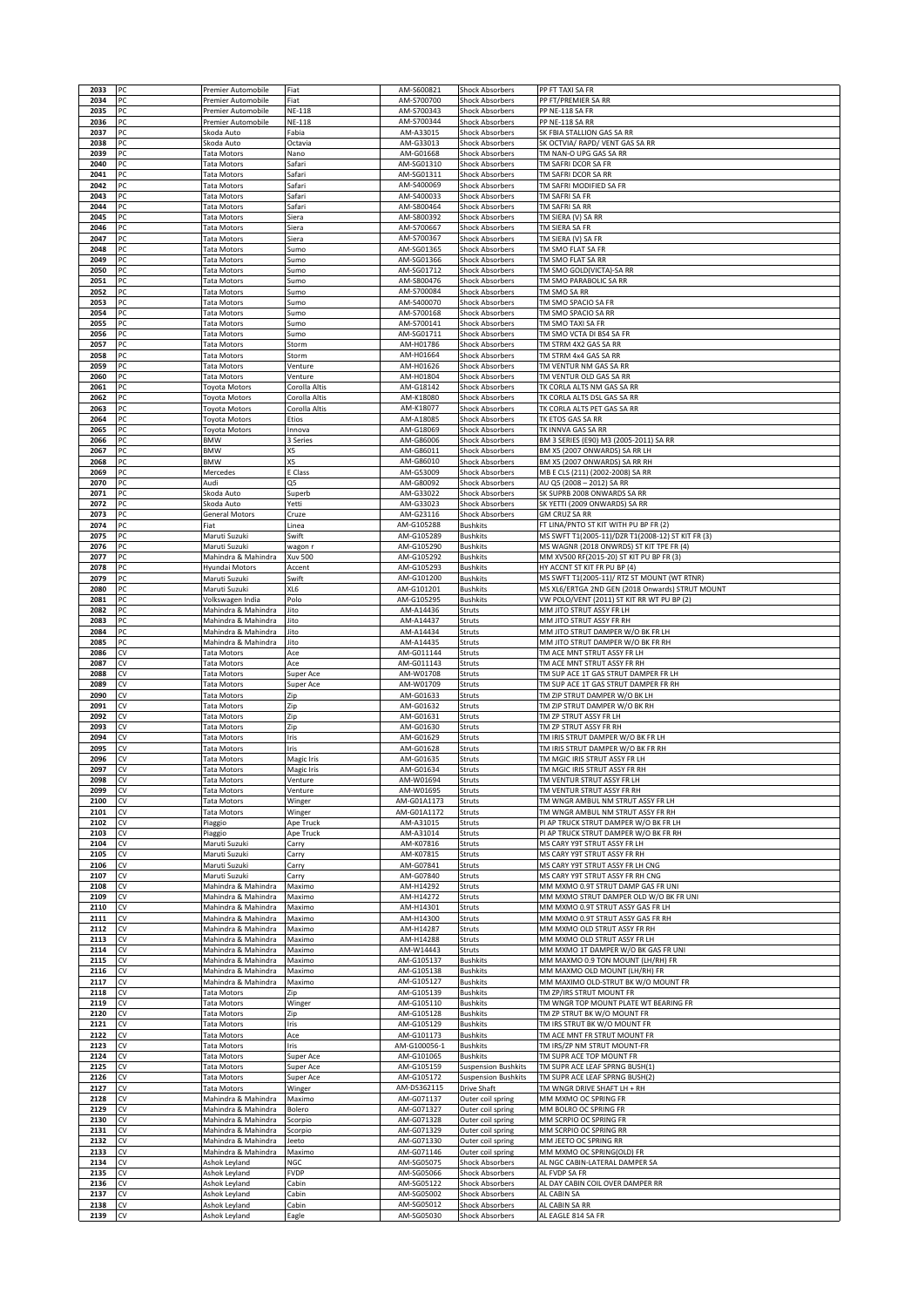| 2140         | CV       | Ashok Leyland                              | Beaver                             | AM-S800025                | <b>Shock Absorbers</b>                           | AL BEAVER SA FR                                                               |
|--------------|----------|--------------------------------------------|------------------------------------|---------------------------|--------------------------------------------------|-------------------------------------------------------------------------------|
| 2141<br>2142 | CV<br>CV | Ashok Leyland<br>Ashok Leyland             | Eagle<br>Cabin                     | AM-SG05029<br>AM-SG05033  | <b>Shock Absorbers</b><br><b>Shock Absorbers</b> | AL EAGLE 814 SA RR<br>AL U TRUCK SLEEPER CABIN FR                             |
| 2143         | CV       | Ashok Leyland                              | Dost                               | AM-SG05014                | <b>Shock Absorbers</b>                           | AL SLF BUS SA RR                                                              |
| 2144         | CV       | Ashok Leyland                              | AL old model                       | AM-S800356                | <b>Shock Absorbers</b>                           | AL ALL MODEL SA RR                                                            |
| 2145<br>2146 | CV<br>CV | Ashok Leyland<br>Ashok Leyland             | Air Suspension<br>AL G91           | AM-SG80024<br>AM-SG05042  | <b>Shock Absorbers</b><br><b>Shock Absorbers</b> | AL AIR SUSP SA RR<br>AL U TRUCK SLEEPER CABIN DAMPER LAT RR                   |
| 2147         | CV       | Ashok Leyland                              | AL G91                             | AM-SG05059                | <b>Shock Absorbers</b>                           | AL U TRUCK SLEEPER CABIN DAMPER RR                                            |
| 2148<br>2149 | CV<br>CV | Ashok Leyland<br>Ashok Leyland             | Stallion<br>Dost                   | AM-S400052<br>AM-SG05048  | <b>Shock Absorbers</b><br><b>Shock Absorbers</b> | AL STALLION SA FR<br>AL DST SA RR                                             |
| 2150         | CV       | Ashok Leyland                              | Dost                               | AM-SG05047                | <b>Shock Absorbers</b>                           | AL DST SA FR                                                                  |
| 2151<br>2152 | CV<br>CV | Ashok Leyland<br>Ashok Leyland             | Common<br>Comet                    | AM-S600770<br>AM-S400003  | <b>Shock Absorbers</b><br><b>Shock Absorbers</b> | AL SEAT DAMPER SA<br>AL COMT SA FR                                            |
| 2153         | CV       | Ashok Leyland                              | Comet                              | AM-SG05077                | <b>Shock Absorbers</b>                           | AL E COMET 912 - VARIANT 1&2 SA FR                                            |
| 2154         | CV       | Ashok Leyland                              | <b>FVDP</b>                        | AM-SG05114                | <b>Shock Absorbers</b>                           | AL FVDP N-U TRUCK 2523/2518 SA FR                                             |
| 2155<br>2156 | CV<br>CV | Ashok Leyland<br>Ashok Leyland             | Viking Cheetah<br>Eagle 814        | AM-S800493<br>AM-SG05096  | <b>Shock Absorbers</b><br><b>Shock Absorbers</b> | AL VIKING CHEETAH SA RR<br>AL EAGLE 814 (STAG 4.9 SCHOOL BUS) SA RR           |
| 2157         | CV       | Ashok Leyland                              | Boss                               | AM-SG05130                | <b>Shock Absorbers</b>                           | AL BOSS 11.9T SA FR                                                           |
| 2158<br>2159 | CV<br>CV | Ashok Leyland<br>Ashok Leyland             | Beaver<br>NGICV                    | AM-SG05091<br>AM-SG05101  | <b>Shock Absorbers</b><br>Shock Absorbers        | AL BEAVER SA FR<br>AL NGICV 10XX SA FR                                        |
| 2160         | CV       | Ashok Leyland                              | NGC                                | AM-SG05119                | <b>Shock Absorbers</b>                           | AL NGC WDL 2523 SA FR                                                         |
| 2161         | CV       | Ashok Leyland                              | NGC                                | AM-SG05120                | <b>Shock Absorbers</b>                           | AL NGC WDL 2523 SA RR                                                         |
| 2162<br>2163 | CV<br>CV | Sutlej Motors<br>Sutlej Motors             | Air Suspension<br>Air Suspension   | AM-SG30016<br>AM-SG30017  | <b>Shock Absorbers</b><br><b>Shock Absorbers</b> | STL AIR SUS SA RR<br>STL A-SUSP SA RR                                         |
| 2164         | CV       | <b>Bharat Benz</b>                         | 1617                               | AM-SG46066                | <b>Shock Absorbers</b>                           | DMLR 1617 CABIN DAMPER RR                                                     |
| 2165<br>2166 | CV<br>CV | <b>Bharat Benz</b><br>Bharat Benz          | HDT 31 T<br>HDT                    | AM-SG46007<br>AM-SG46004  | <b>Shock Absorbers</b><br>Shock Absorbers        | DMLR HDT 31 T - SA FR<br>DMLR HDT CABIN DAMPER RR                             |
| 2167         | CV       | Bharat Benz                                | Hero HDT                           | AM-SG46003                | <b>Shock Absorbers</b>                           | DMLR HERO HDT CABIN DAMPER FR                                                 |
| 2168<br>2169 | CV<br>CV | Bharat Benz<br><b>Bharat Benz</b>          | LDT<br>LDT                         | AM-SG46006<br>AM-SG46065  | <b>Shock Absorbers</b><br><b>Shock Absorbers</b> | DMLR LDT (9T & 12T) SA FR<br>DMLR LDT 1617-(WT PERABOLIC LEAF) SA FR          |
| 2170         | CV       | Eicher Motor                               | Passenger                          | AM-S400081                | <b>Shock Absorbers</b>                           | EM 10.7 TON PASSENGER- SA RR                                                  |
| 2171         | CV       | Eicher Motor                               | Damper                             | AM-SG22025                | <b>Shock Absorbers</b>                           | EM 11.14 TON AXLE DAMPER FR                                                   |
| 2172<br>2173 | CV<br>CV | Eicher Motor<br>Eicher Motor               | Suspension<br>25 Ton               | AM-SG22064<br>AM-SG22010  | <b>Shock Absorbers</b><br><b>Shock Absorbers</b> | EM 2 POINT SUSPENSION SA RR<br>EM 25 TERA-TILT CABIN SA RR                    |
| 2174         | CV       | Eicher Motor                               | 40.40 Ton                          | AM-SG22007                | <b>Shock Absorbers</b>                           | EM 40.40 TON TILT CABIN SA RR                                                 |
| 2175<br>2176 | CV<br>CV | Eicher Motor<br>Eicher Motor               | 40.40 Ton<br><b>HCB Bus</b>        | AM-SG22002<br>AM-S800497  | <b>Shock Absorbers</b><br><b>Shock Absorbers</b> | EM 40.40 TON SA FR<br>EM HCB BUS SA FR                                        |
| 2177         | CV       | Eicher Motor                               | <b>HCB Bus</b>                     | AM-S800496                | <b>Shock Absorbers</b>                           | EM HCB BUS SA RR                                                              |
| 2178         | CV       | Eicher Motor                               | Eicher                             | AM-S800471<br>AM-SG22029  | <b>Shock Absorbers</b>                           | EM HCV MULTI AXEL SA FR<br>EM HD CABIN DAMPER                                 |
| 2179<br>2180 | CV<br>CV | Eicher Motor<br>Eicher Motor               | Eicher<br>Eicher                   | AM-SG22030                | <b>Shock Absorbers</b><br><b>Shock Absorbers</b> | EM HD CABIN DAMPER                                                            |
| 2181         | CV       | Eicher Motor                               | Eicher                             | AM-SG22047                | <b>Shock Absorbers</b>                           | EM HD CABIN DAMPER                                                            |
| 2182<br>2183 | CV<br>CV | Eicher Motor<br>Eicher Motor               | Eicher<br>Eicher                   | AM-SG22048<br>AM-S800467  | <b>Shock Absorbers</b><br><b>Shock Absorbers</b> | EM HD CABIN DAMPER<br>EM MCV SA FR                                            |
| 2184         | CV       | Eicher Motor                               | Eicher                             | AM-SG22011                | <b>Shock Absorbers</b>                           | EM PASSENGER SA RR                                                            |
| 2185<br>2186 | CV<br>CV | Eicher Motor<br>Eicher Motor               | Eicher<br>Eicher                   | AM-S700965<br>AM-S700966  | <b>Shock Absorbers</b><br><b>Shock Absorbers</b> | EM SA FR<br>EM SA RR                                                          |
| 2187         | CV       | Eicher Motor                               | Eicher                             | AM-SG22062                | <b>Shock Absorbers</b>                           | EM NM SA RR                                                                   |
| 2188         | CV       | Eicher Motor                               | Eicher                             | AM-SG22008                | <b>Shock Absorbers</b>                           | EM TERA 25 SA FR                                                              |
| 2189<br>2190 | CV<br>CV | Eicher Motor<br>Eicher Motor               | Eicher<br>Eicher                   | AM-SG22021<br>AM-SG22027  | <b>Shock Absorbers</b><br><b>Shock Absorbers</b> | EM VE2100 HD FR AXLE DAMPER<br>EM VE3100 BUS -FR AXLE DAMPER                  |
| 2191         | CV       | Eicher Motor                               | Eicher                             | AM-SG22028                | <b>Shock Absorbers</b>                           | EM VE3100 BUS - RR AXLE DAMPER                                                |
| 2192<br>2193 | CV<br>CV | orce Motors<br>orce Motors                 | City Link<br>City Link             | AM-S700154<br>AM-S700155  | <b>Shock Absorbers</b><br><b>Shock Absorbers</b> | FM CTY LNK BUS SA FR<br>FM CTY LNK BUS SA RR                                  |
| 2194         | CV       | Force Motors                               | Excel                              | AM-S700119                | <b>Shock Absorbers</b>                           | FM EXCEL LCV SA FR                                                            |
| 2195<br>2196 | CV<br>CV | Force Motors<br>Force Motors               | Excel<br>Man                       | AM-S800457<br>AM-SG03008  | <b>Shock Absorbers</b><br><b>Shock Absorbers</b> | FM EXCEL LCV SA RR<br>FM MAN SA FR                                            |
| 2197         | CV       | orce Motors                                | Max                                | AM-S700649                | Shock Absorbers                                  | FM MATADOR MAX SA FR                                                          |
| 2198         | CV       | orce Motors                                | Max                                | AM-S700652                | <b>Shock Absorbers</b>                           | FM MATADOR MAX SA RR                                                          |
| 2199<br>2200 | CV<br>CV | orce Motors<br>orce Motors                 | Matador<br>Matador                 | AM-S700615<br>AM-S700586  | <b>Shock Absorbers</b><br>Shock Absorbers        | FM MATADOR SA FR<br>FM MATADOR SA RR                                          |
| 2201         | CV       | Force Motors                               | Matador                            | AM-S700631                | <b>Shock Absorbers</b>                           | FM MATADOR TRX SA FR                                                          |
| 2202<br>2203 | CV<br>CV | orce Motors<br>Force Motors                | Matador<br>Trax                    | AM-S700662<br>AM-SG03103  | <b>Shock Absorbers</b><br><b>Shock Absorbers</b> | FM MATADOR TRX SA RR<br>FM TRAX-SA FR                                         |
| 2204         | CV       | Force Motors                               | Trax                               | AM-SG03102                | <b>Shock Absorbers</b>                           | FM TRAX-SA RR                                                                 |
| 2205<br>2206 | CV<br>CV | orce Motors-<br>Force Motors               | r2-TD3250<br>T2-TD3250             | AM-2003089<br>AM-SG03088  | <b>Shock Absorbers</b><br><b>Shock Absorbers</b> | FM T2-TD3250 CRDI SA FR<br>FM T2-TD3250 CRDI SA RR                            |
| 2207         | CV       | orce Motors                                | <b>Tempo Traveller</b>             | AM-S700967                | <b>Shock Absorbers</b>                           | FM TEMP TRAV (V) SA FR                                                        |
| 2208         | CV       | Force Motors                               | Tempo Traveller                    | AM-S700969                | <b>Shock Absorbers</b>                           | FM TEMP TRAV (V) SA RR<br>FM TRAVELLER SA FR                                  |
| 2209<br>2210 | CV<br>CV | Force Motors<br>Force Motors               | Tempo Traveller<br>Tempo Traveller | AM-SG03101<br>AM-SG03100  | <b>Shock Absorbers</b><br><b>Shock Absorbers</b> | FM TRAVELLER SA RR                                                            |
| 2211         | CV       | orce Motors                                | Fempo Traveller                    | AM-SG05119                | <b>Shock Absorbers</b>                           | AL NGC WDL 2523 SA FR                                                         |
| 2212<br>2213 | CV<br>CV | Force Motors<br>Force Motors               | Tempo Traveller<br>Gurkha          | AM-SG03045<br>AM-SG03071  | <b>Shock Absorbers</b><br><b>Shock Absorbers</b> | FM TEMPO TRAVELLER 5T (T1)- SA RR<br>FM TRAX GURKHA SA FR                     |
| 2214         | CV       | Force Motors                               | Minidor                            | AM-SG03066                | <b>Shock Absorbers</b>                           | FM MINDOR SA FR                                                               |
| 2215<br>2216 | CV<br>CV | Force Motors<br>Mahindra & Mahindra        | Trax<br>Tourister                  | AM-S700642<br>AM-SG14012  | Shock Absorbers<br><b>Shock Absorbers</b>        | FM TRAX SA RR<br>MM 25 SEAT BUS SA FR                                         |
| 2217         | CV       | Mahindra & Mahindra                        | Tourister                          | AM-SG14016                | <b>Shock Absorbers</b>                           | MM 25 SEAT BUS SA RR                                                          |
| 2218<br>2219 | CV<br>CV | Mahindra & Mahindra<br>Mahindra & Mahindra | Cabin<br>Cruzio                    | AM-SG03010<br>AM-SG14315  | <b>Shock Absorbers</b><br><b>Shock Absorbers</b> | MM 40 TON TILT CABIN DAMPER SA RR<br>MM CRUZIO LPO SA RR                      |
| 2220         | CV       | Mahindra & Mahindra                        | Susension                          | AM-SG14068                | <b>Shock Absorbers</b>                           | MM FR SUSPENSION DAMP (MIL JV PROJECT)                                        |
| 2221         | CV       | Mahindra & Mahindra                        | Jito                               | AM-G14388                 | <b>Shock Absorbers</b>                           | MM JITO SA HD RR                                                              |
| 2222<br>2223 | CV<br>CV | Mahindra & Mahindra<br>Mahindra & Mahindra | Maximo<br>Cabin                    | AM-SG14273<br>AM-SG14251  | <b>Shock Absorbers</b><br>Shock Absorbers        | MM MXMO OLD SA RR<br>MM SLEEPER CABIN DAMPER (TRUCK)- FR                      |
| 2224         | CV       | Mahindra & Mahindra                        | Cabin                              | AM-SG14095                | <b>Shock Absorbers</b>                           | MM SLEEPER CABIN DAMPER (TRUCK)-RR                                            |
| 2225<br>2226 | CV<br>CV | Mahindra & Mahindra<br>Mahindra & Mahindra | Truxo<br>Truxo                     | AM-SG14423<br>AM-SG14442  | <b>Shock Absorbers</b><br><b>Shock Absorbers</b> | MM TRUXO/BLZO SLPR CABIN DAMP RR<br>MM TRUXO/TORRO SLPR CABIN DAMP FR         |
| 2227         | CV       | Mahindra & Mahindra                        | Blazo                              | AM-SG14096                | <b>Shock Absorbers</b>                           | MM BLAZO/TARRO TIPPER 25T CABIN DAMP RR                                       |
| 2228<br>2229 | CV<br>CV | Mahindra & Mahindra<br><b>MTBD</b>         | Blazo<br>Parabolic Suspension      | AM-SG14258<br>AM-SG14377  | <b>Shock Absorbers</b><br><b>Shock Absorbers</b> | MM BLAZO/TORRO TIPPER 25T CABIN DAMP FR<br>MM MTBD ICV 12T (PARABO SPRING) SA |
| 2230         | CV       | Isuzu Motors                               | VD00                               | AM-SG85013                | <b>Shock Absorbers</b>                           | ISZ VD00 SA FR                                                                |
| 2231         | CV       | Wil                                        | Air Suspension                     | AM-SG80056                | <b>Shock Absorbers</b>                           | WL BUS AIR SUS HD SA FR                                                       |
| 2232<br>2233 | CV<br>CV | Wil<br>Tata Motors                         | Air Suspension<br>Tata 1210        | AM-SG80055<br>AM-SG01225  | <b>Shock Absorbers</b><br><b>Shock Absorbers</b> | WL BUS AIR SUS HD SA RR<br>TM 1210 (MODI) SA FR                               |
| 2234         | CV       | <b>Tata Motors</b>                         | Fata 1210                          | AM-S800374                | <b>Shock Absorbers</b>                           | TM 1210 SA RR                                                                 |
| 2235<br>2236 | CV<br>CV | <b>Tata Motors</b><br>ata Motors           | Tata 1312<br>Fata 1415             | AM-S800373<br>AM-SG011027 | <b>Shock Absorbers</b><br><b>Shock Absorbers</b> | TM 1312 (V) SA FR<br>TM 1415-SA RR                                            |
| 2237         | CV       | <b>Tata Motors</b>                         | Tata 1510                          | AM-SG01228                | <b>Shock Absorbers</b>                           | TM 1510 BEST CNG WAVELLER SA FR                                               |
| 2238         | CV       | <b>Tata Motors</b>                         | Tata 1510                          | AM-SG01229                | <b>Shock Absorbers</b>                           | TM 1510 BEST CNG WAVELLER SA RR                                               |
| 2239<br>2240 | CV<br>CV | <b>Tata Motors</b><br><b>Tata Motors</b>   | Tata 1516<br>Tata 1516             | AM-SG01698<br>AM-SG011040 | <b>Shock Absorbers</b><br>Shock Absorbers        | TM 1516 NON SLEEPER CABIN RR<br>TM 1516 NON SLEEPER CABIN RR                  |
| 2241         | CV       | <b>Tata Motors</b>                         | Fata 1516                          | AM-S800377                | <b>Shock Absorbers</b>                           | TM 1516 SE SA (V) FR                                                          |
| 2242<br>2243 | CV<br>CV | <b>Tata Motors</b><br><b>Tata Motors</b>   | Tata 1518<br>Tata 1526             | AM-SG01267<br>AM-SG01610  | <b>Shock Absorbers</b><br><b>Shock Absorbers</b> | TM 1518 TILT CABIN DAMPER<br>TM 1526 CABIN DAMPER FR                          |
| 2244         | CV       | <b>Tata Motors</b>                         | Tata 207                           | AM-SG01821                | <b>Shock Absorbers</b>                           | TM 207 /TATA XENON COMPACT RX FR                                              |
|              |          |                                            |                                    |                           |                                                  |                                                                               |
| 2245<br>2246 | CV<br>CV | <b>Tata Motors</b><br><b>Tata Motors</b>   | Tata 207<br>Tata 207               | AM-SG01878<br>AM-SG01473  | <b>Shock Absorbers</b><br><b>Shock Absorbers</b> | TM 207 /TATA XENON COMPACT RX RR<br>TM 207 DI RIGID AXEL SA FR                |